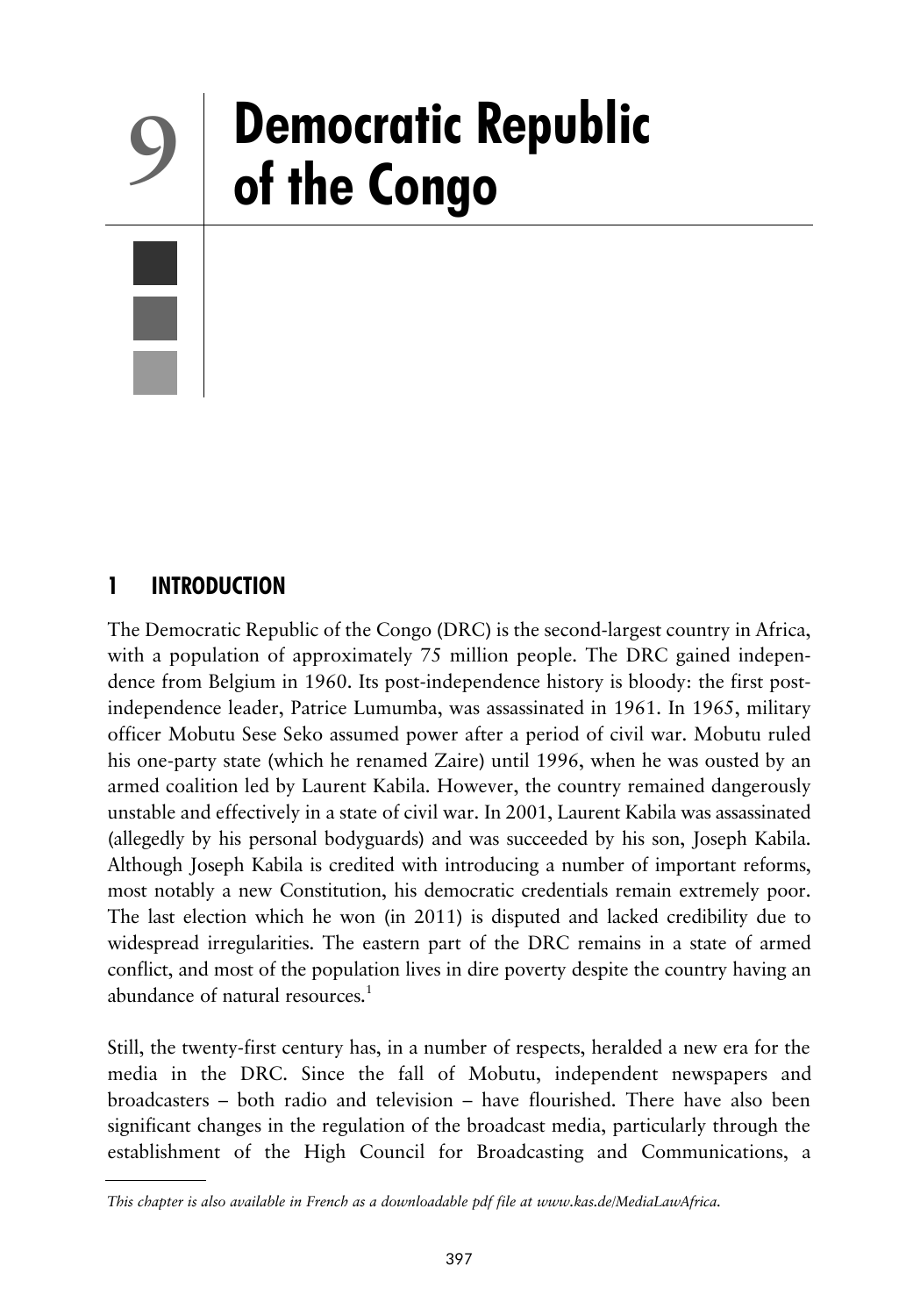constitutionally recognised body. However, the DRC continues to be a country that clearly does not foster freedom of the press. A number of laws still limit the ability of the press to inform the public about matters of the day. All too often journalists are arrested and detained, and independent media houses are often raided and banned. In the case of broadcasters, many have had their broadcasting distribution signals suspended without notice.<sup>2</sup> The DRC features regularly on international lists of poor media environments, and there is little doubt that the country is, sadly, not in line with international standards for democratic media regulation.

In this chapter, working journalists and other media practitioners will be introduced to the legal environment governing media operations in the DRC. The chapter is divided into four sections:

- Media and the constitution
- **Media-related legislation**
- Media-related regulations
- Media-related case law

The aim of this chapter is to equip the reader with an understanding of the main laws governing the media in the DRC. Key weaknesses and deficiencies in these laws will also be identified. The hope is to encourage media law reform in the DRC, to better enable the media to fulfil its role of providing the public with relevant news and information, and to serve as a vehicle for government–citizen debate and discussion.

# **2 THE MEDIA AND THE CONSTITUTION**

In this section you will learn:

- $\Box$  The definition of a constitution
- $\Box$  What is meant by constitutional supremacy
- $\Box$  How a limitations clause operates
- $\Box$  Which constitutional provisions protect the media
- $\Box$  Which constitutional provisions might require caution from the media or might conflict with media interests
- $\Box$  What key institutions relevant to the media are established under the DRC Constitution
- $\Box$  How rights are enforced under the Constitution
- $\Box$  What is meant by the 'three branches of government' and 'separation of powers'
- $\Box$  Whether there are any clear weaknesses in the DRC Constitution that ought to be strengthened to protect the media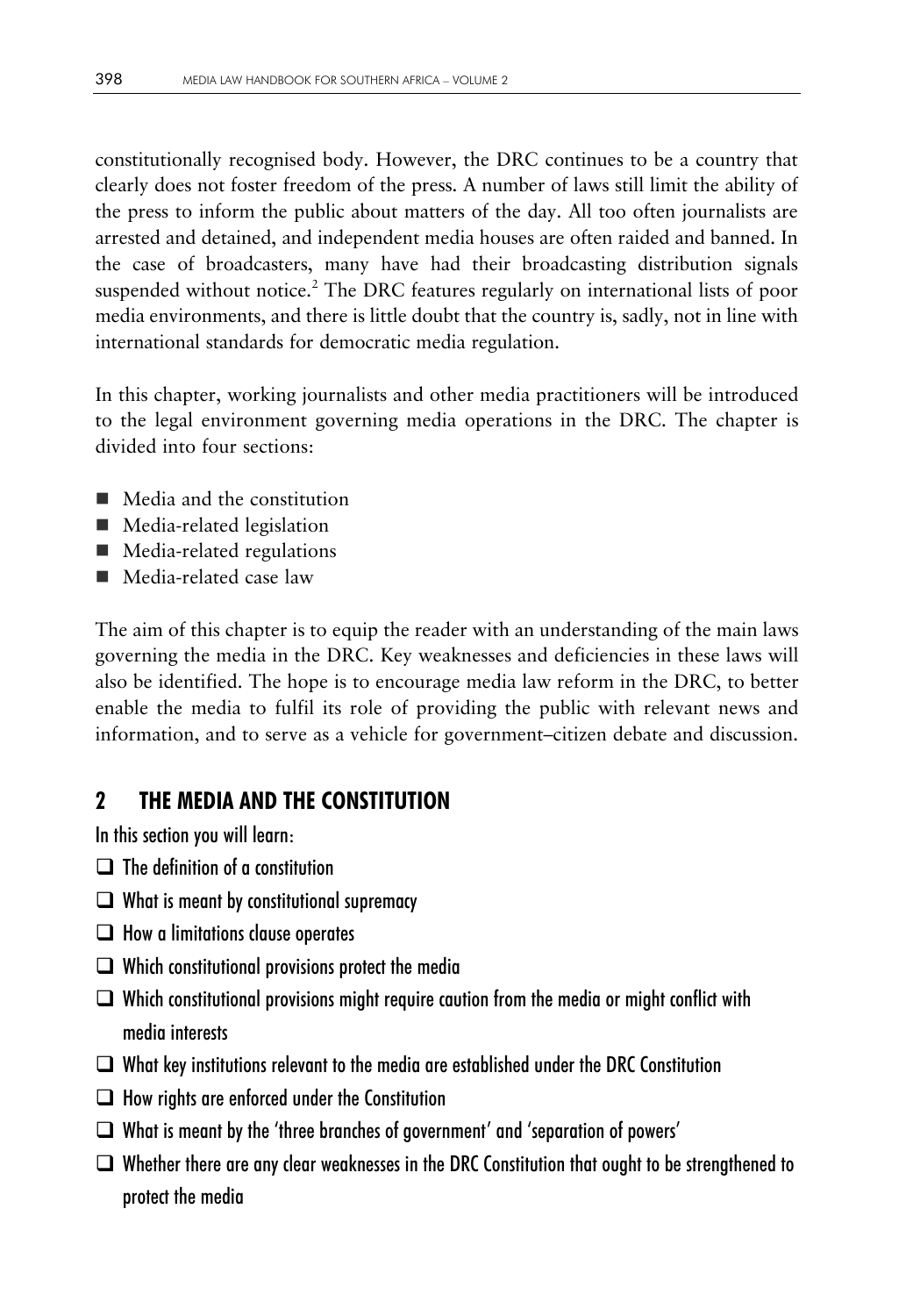## **2.1 Definition of a constitution**

A constitution is a set of rules that are foundational to the country, institution or organisation to which they relate. For example, you can have a constitution for a soccer club or a professional association, such as a press council. Constitutions such as these set out the rules by which members of the organisation agree to operate. Constitutions can also govern much larger entities, indeed, entire nations.

The current Constitution of the DRC was adopted after a national referendum held in 2005. It came into force on 18 February 2006 and has been amended since then. The Constitution of the DRC sets out the foundational rules for the entire country. The Constitution contains the underlying principles, values and laws of the DRC.

A key constitutional provision in this regard is the introductory section entitled 'Description of rationales'. This section sets out a number of foundational principles of the DRC Constitution. In brief, these are:

- *State and sovereignty:* This principle sets out that the DRC is divided into the capital and 25 provinces, with juristic personality and powers. It is important to note though that, in practice, the DRC still operates with 11 provinces and has yet to implement these provincial constitutional provisions. Furthermore, this principle reaffirms the democratic principle that all governmental authority emanates from the Congolese people.
- *Human rights, fundamental freedoms and duties of the citizen and the state:* This principle reaffirms the DRC's commitment to internationally accepted human rights and fundamental freedoms. Note that gender equality is specifically mentioned.
- *Organisation of governmental authority:* This principle lists the new institutions of the DRC, namely: the president, Parliament, Cabinet and the courts. The objectives of all governmental institutions are to: ensure harmonious functioning of the state; avoid conflicts; institutionalise the rule of law; counter any tendency towards dictatorship; guarantee good governance; combat impunity; and preserve the principle of democratic succession.

## **2.2 Definition of constitutional supremacy**

Constitutional supremacy means that the constitution takes precedence over all other law in a particular country, for example, legislation or case law. It is important to ensure that a constitution has legal supremacy: if a government passed a law that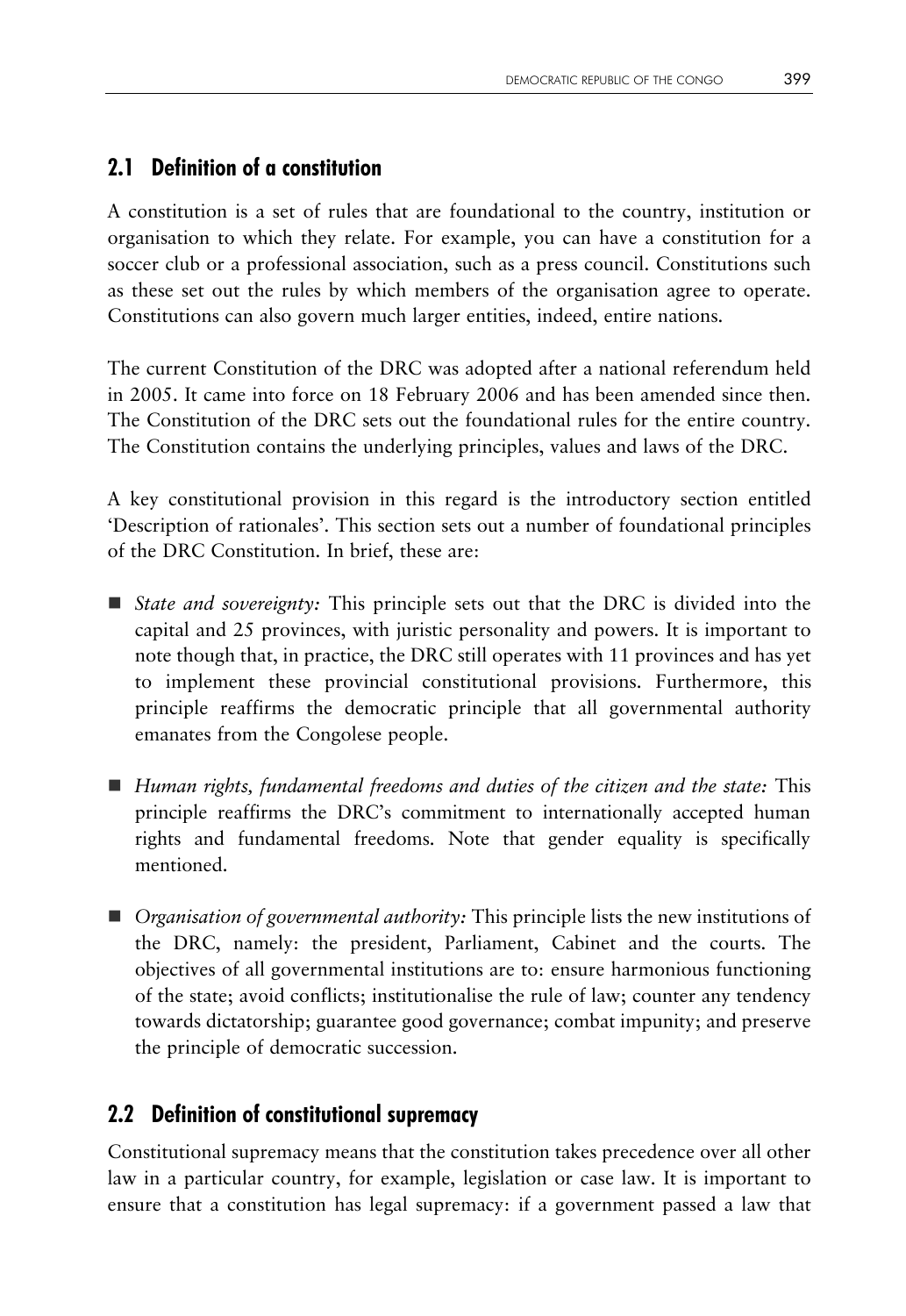violated the constitution – was not in accordance with or conflicted with a constitutional provision – such law could be challenged in a court of law and could be overturned on the ground that it is 'unconstitutional'.

The Constitution of the DRC does not explicitly refer to constitutional supremacy. In addition, the Constitution is contradictory as to whether or not constitutional supremacy is in fact recognised. For example, section 221 stipulates that: '[p]rovided that they are not contrary to the present Constitution, legislative and regulatory texts currently in force, remain valid until abolition or amendment.' This demonstrates an intention towards constitutional supremacy.

On the other hand, almost every fundamental right and freedom contained in the DRC Constitution is subject to an internal limitation, which essentially provides that the right is subject to ordinary legislation. Clearly, such provisions (and there are many in the DRC Constitution) undermine the notion of constitutional supremacy.

#### **2.3 Definition of a limitations clause**

It is clear that rights are not absolute as society would not be able to function. For example, if the right to freedom of movement were absolute, society would not be able to imprison convicted criminals. Similarly, if the right to freedom of expression were absolute, the state would not be able to protect its citizens from hate speech or false defamatory statements made with reckless disregard for the truth. Clearly, governments require the ability to limit rights in order to serve important societal interests; however, owing to the supremacy of the constitution this can only be done in accordance with the constitution.

The DRC Constitution makes provision for two types of legal limitations on the exercise and protection of rights, which are contained in Part II of the Constitution, 'Human rights, fundamental freedoms and duties of the citizen and the state'.

#### 2.3.1 State of emergency derogations

Section 85 of the Constitution of the DRC provides that the president may declare a state of emergency when threatening circumstances exist that endanger the independence or territorial integrity of the country, or which disrupt the proper functioning of state institutions.

The president is required first to consult with the prime minister and with the presidents of both parliamentary chambers, that is, the National Assembly and the Senate. Section 85 further provides that the state of emergency is to be regulated by law.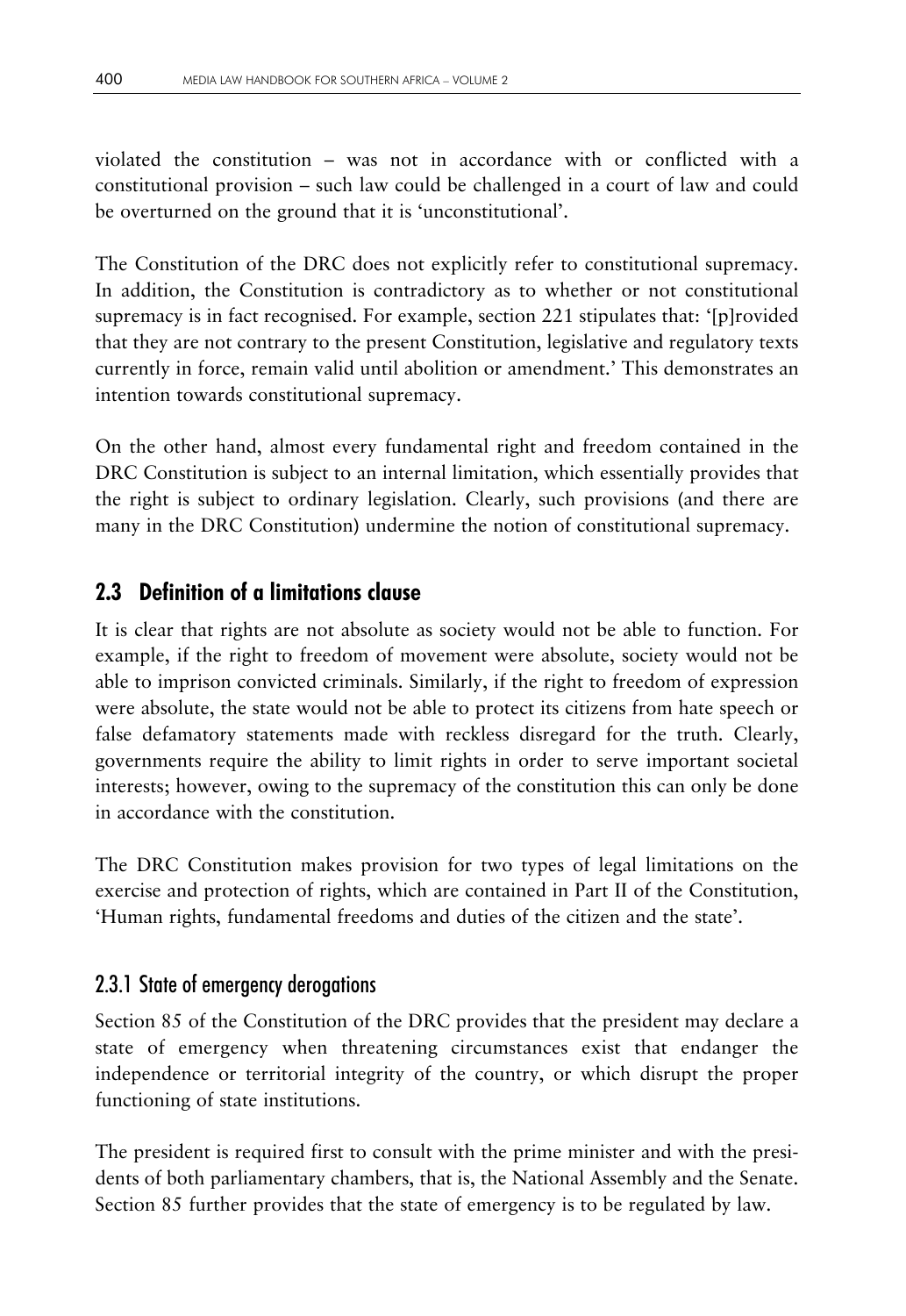Importantly, section 61 sets out the fundamental rights that may not be derogated from, even in a declared state of emergency. Unfortunately, the only right of real relevance to the media that is so protected from emergency provisions is the right to freedom of thought, conscience and religion.

## 2.3.2 Rights-specific limitations

The second type of limitation that unfortunately litters the Constitution of the DRC is the undermining of a right contained in Part II in the actual wording of the right itself. Many constitutions contain a general limitations provision. General limitations provisions apply to the provisions of a bill of rights or other statement setting out the fundamental rights. These types of clauses allow a government to pass laws limiting rights, generally provided this is done in accordance with the constitution. These general limitations provisions usually contain wording which makes it clear that statutory limitations of rights can be enacted only if these are reasonable and recognised internationally as being necessary in an open and democratic society.

The DRC Constitution, however, contains no such general limitations clause, and each right that ostensibly protects the public and the media is subject to an internal limitation of that right in the wording of the right itself.

The wording of the internal limitations contained in the provisions of Part II is consistent. In brief, such internal limitations take the following form:

- The right is subject to legislation.
- There are no limitations on the nature of the legislation (or restrictions) that can be passed, such as being reasonable, in line with international rights and freedoms, or being necessary in an open and democratic society.

The effect of this limitation formulation is the almost universal undermining of the very concept of constitutional supremacy. The protection given by a constitutional right is entirely subjugated to the content of legislation passed by Parliament, and no special requirements in respect of such rights-limiting legislation are required. The content of the various applicable limitations is dealt with in the discussion on the specific rights, below.

# **2.4 Constitutional provisions that protect the media**

The Constitution of the DRC contains a number of important provisions in Part II, 'Human rights, fundamental freedoms and duties of the citizen and the state', which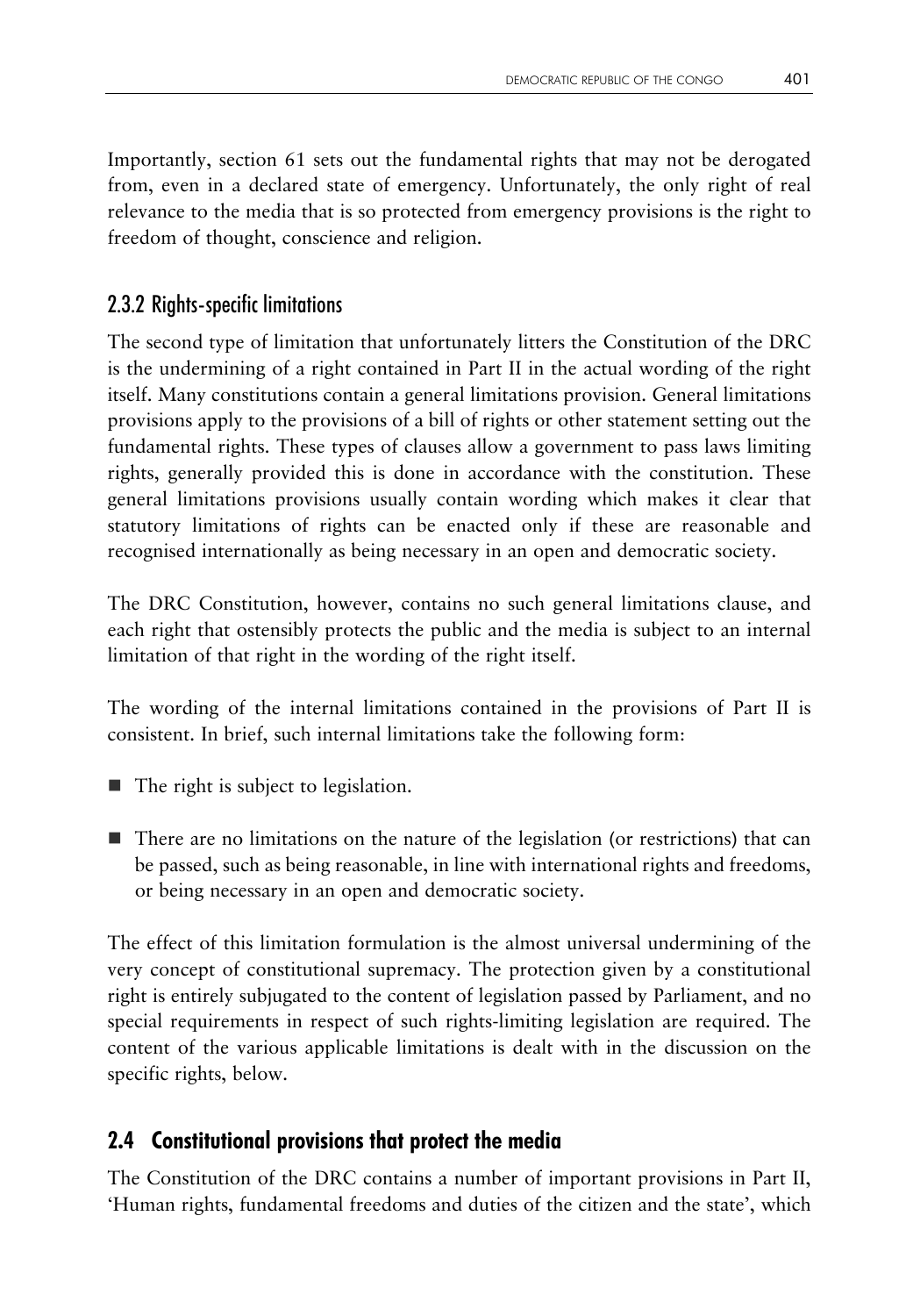directly protect the media, including publishers, broadcasters, journalists, editors and producers. There are, however, provisions elsewhere in the Constitution that assist the media as it goes about its work of reporting on issues in the public interest, and these are included in this section too.

## 2.4.1 Rights that protect the media

## FREEDOM OF EXPRESSION

The most important basic provision that protects the media is section 23, which states: 'Every person has the right to freedom of expression. This right implies the freedom to express one's opinions or beliefs, notably through speech, writings or pictures; in compliance with statutory provisions, public order and good morals.'

This provision needs some detailed explanation.

- The freedom applies to 'every person' and not just to certain people, such as citizens. Hence *everybody* enjoys this fundamental right.
- The freedom is not limited to speech (whether oral or written) but extends to nonverbal or non-written 'expression'. This provision expressly includes pictures within the right to freedom of expression.

There are, however, some serious concerns with the formulation of this right given that it contains the internal limitation that the right is exercised 'in compliance with statutory provisions, public order and good morals'. Clearly, legislation that governs freedom of expression trumps the constitutional right to such expression. This renders the right effectively meaningless.

## ACCESS TO INFORMATION AND FREEDOM OF THE PRESS

Linked to the right to freedom of expression, but of more explicit importance for the media, is section 24, which provides that:

[e]veryone has the right of access to information. Press freedom, freedom of access to information and broadcasting through radio and television, the print media or by the use of any other means of communication, are guaranteed, subject to the preservation of public order, good morals and the rights of others. Legislation is to govern the exercise of these rights. State-owned audio-visual and print media are public entities, to which fair access is guaranteed to all political and social trends. The status of the State-owned media is governed by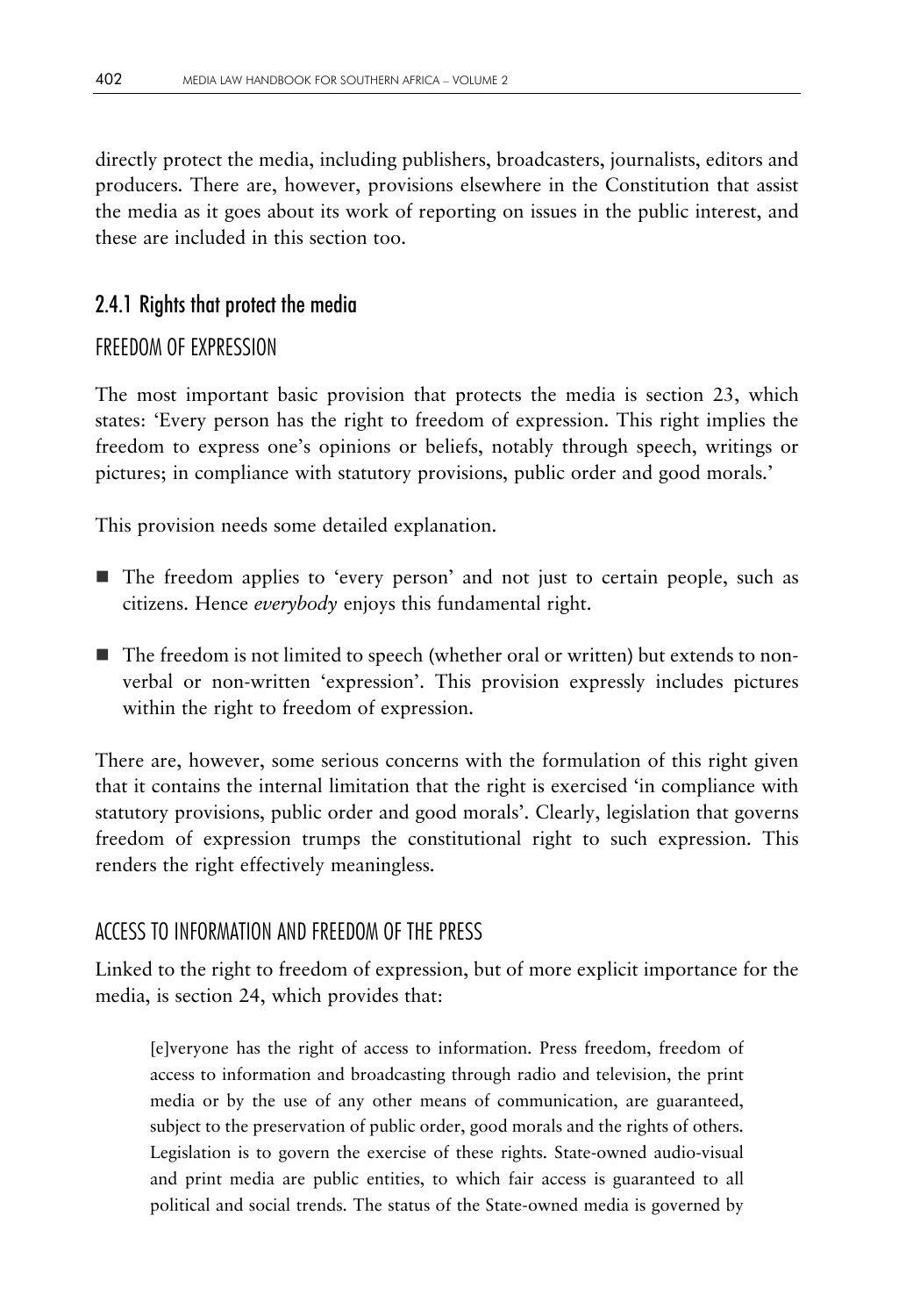national law which guarantees the objectivity, impartiality and pluralistic approach to opinions in the processing and dissemination of information.

This provision is very important for a number of reasons:

- $\blacksquare$  It specifically and explicitly guarantees the right of access to information and does not distinguish between state-held or privately-held information.
- $\blacksquare$  It specifically protects the right to broadcast, and to use the print media and other forms of communication.
- $\blacksquare$  It specifically mentions state-owned media (broadcast and print) and stipulates that these are to be governed by laws guaranteeing objectivity, impartiality and pluralism.

There are, however, some serious concerns with the formulation of this right given that it contains the internal limitation that 'legislation is to govern the exercise of these rights'. Clearly, legislation that governs the exercise of the right to access to information and press freedom trumps the constitutional right to such freedoms. Again, this renders the rights effectively meaningless.

#### **PRIVACY**

Section 31 of the DRC Constitution provides that '[e]veryone has the right to privacy and is entitled to confidentiality in respect of personal correspondence, telecommunications or any other form of communication'. These rights may be infringed upon only in instances provided for in legislation. It is important to note the protection given to personal communication, and this protects journalists' notebooks, computers and general communication with their sources.

There are, however, some serious concerns with the formulation of this right given that it contains the internal limitation that 'these rights may be infringed upon in instances provided for in legislation'. Clearly, legislation that details how rights may be infringed upon trumps the constitutional right to such rights. Again, this renders the rights effectively meaningless.

#### FREEDOM OF THOUGHT, CONSCIENCE AND RELIGION

The right to freedom of opinion is specifically provided for in section 23, dealt with above. However, it is important to note that section 22 also protects the right to freedom of thought, conscience and religion. Section 22 specifically recognises the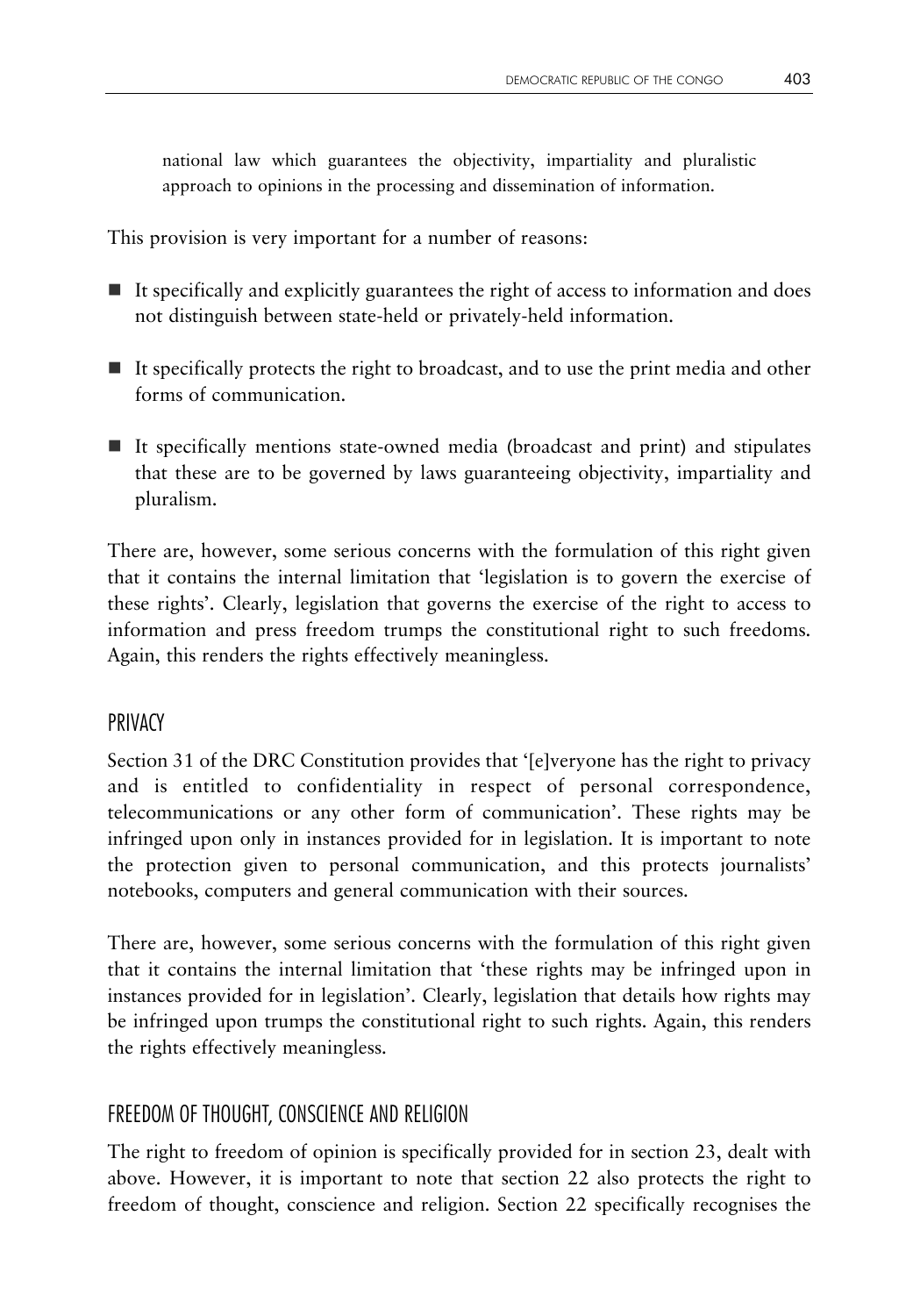right of everyone freely to express his or her 'personal convictions', either alone or in a group, and either privately or in public. However, this is subject to law, public order, good morals and the rights of others. Furthermore, section 22 specifically provides that this freedom is to be governed by legislation.

The freedom to hold and impart opinions is important for the media as it protects journalistic commentary on public issues of importance.

There are, however, some serious concerns with the formulation of this right given that it contains the internal limitation that these rights are 'subject to law, public order, good morals and the rights of others'. Clearly, legislation that details how rights may be infringed upon trumps the constitutional right to such rights. Again, this renders the rights effectively meaningless.

## FREEDOM OF ASSOCIATION

Another important protection is provided for in section 37, in which the state guarantees freedom of association. Section 37 also stipulates that public authorities are to cooperate with those associations that promote the social, economic, intellectual, educational, moral and spiritual development of society. This protects the rights of the press to form press associations as well as to form media houses and operations. Similarly, section 38 guarantees the right to form trade unions. This protects journalists and media workers who want to form media-related trade unions.

There are, however, some serious concerns with the formulation of these rights given that both sections 37 and 38 specifically provide that laws are to prescribe how the rights are to be exercised. Clearly, legislation that details how rights may be infringed upon trumps the constitutional right to such rights. Again, this renders the rights effectively meaningless.

#### 2.4.2 Other constitutional provisions that assist the media

Note that there are provisions in the DRC Constitution, apart from the human rights provisions, which are important and which assist the media in performing its functions.

## PROVISIONS REGARDING ILLITERACY ERADICATION

Section 44 specifically commits the state to eradicating illiteracy, and the government is under a constitutional obligation to develop a programme to do so. Having a literate population is particularly important for the growth and development of the print and online media.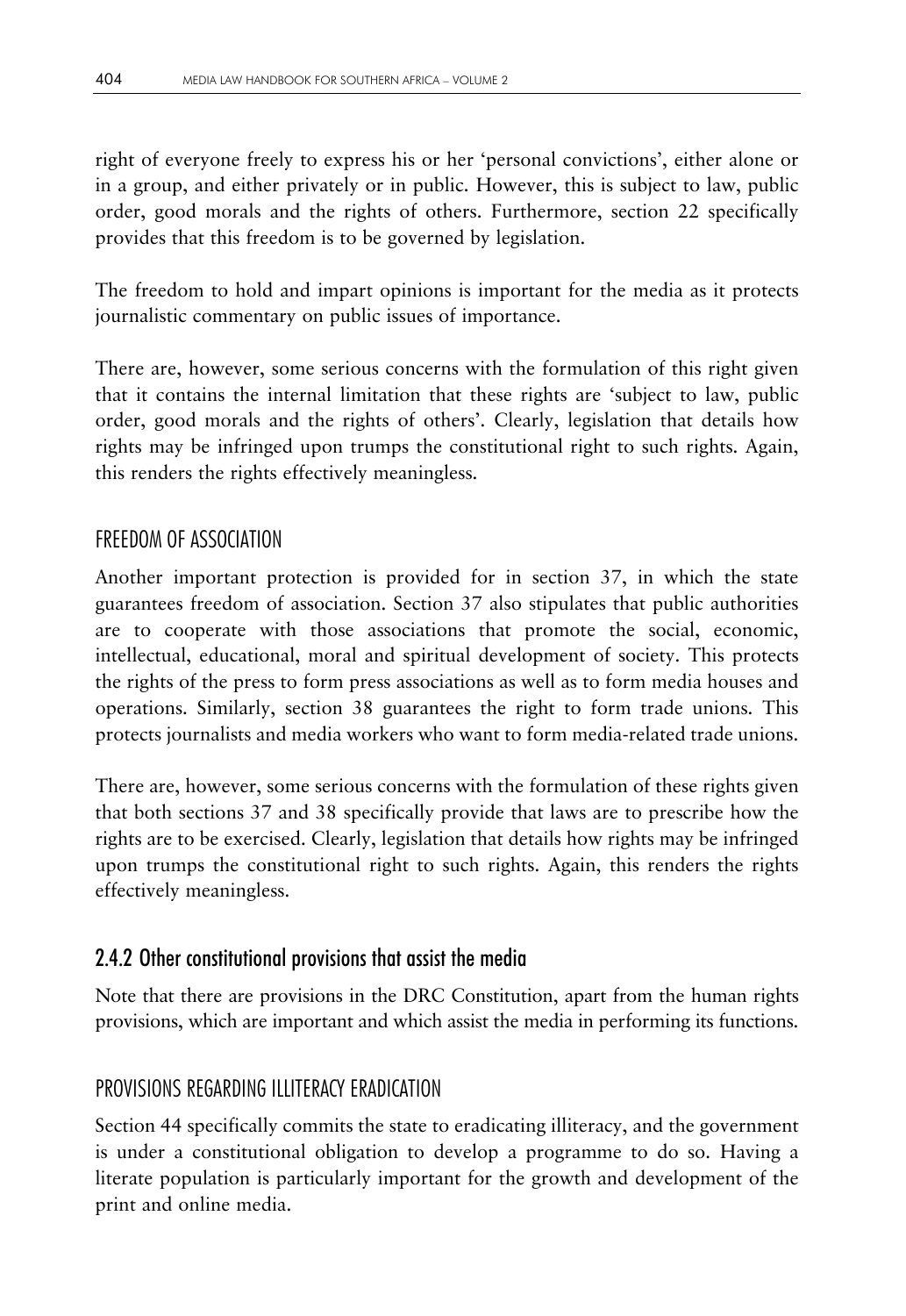#### PROVISIONS REGARDING INTELLECTUAL PROPERTY RIGHTS AND CULTURAL HERITAGE PROTECTION

Section 46 of the DRC Constitution protects, among other things, the rights of authors. Intellectual property rights are guaranteed and stated to be protected by law. Furthermore, the state undertakes in this section to protect the 'national cultural heritage' to ensure its promotion. Arguably, the latter state undertaking could support local media.

## PROVISIONS REGARDING THE FUNCTIONING OF PARLIAMENT

Section 107 of the Constitution deals with actions that can be taken against members of Parliament (MPs). The first sentence in section 107 specifically states that no MP may be prosecuted, arrested, detained or convicted on the basis of opinions expressed or votes taken while in office. However, the next three sentences of section 107 provide for a number of instances in which MPs can be arrested, prosecuted or detained. These are for crimes outside of Parliament and special protections, including authorisation by Parliament itself, are required. The provisions enable MPs to speak freely during parliamentary proceedings without facing arrest or legal proceedings for what they say.

Section 118 of the Constitution provides that sessions of the National Assembly and the Senate (that is, of Parliament) are open to the public, unless held in camera. This means that, generally speaking, the media has access to the workings of Parliament by being able to be physically present in Parliament.

## PROVISIONS REGARDING THE FUNCTIONING OF THE COURTS

Section 20 provides that court proceedings are to be held in public unless such proceedings will endanger public order or offend against public morality. Section 21 further provides, among other things, that all judgments must be read out in public.

The effect of these provisions is that unless proceedings are held in camera, the media will have access to the workings of the courts by being able to be physically present in court, both for proceedings and judgments.

## **2.5 Constitutional provisions that might require caution from the media or might conflict with media interests**

As set out above, all the rights or freedoms that ostensibly protect the media contain internal limitations, which give law-makers the power to limit or otherwise deny individuals and the media their fundamental rights and freedoms. Furthermore, there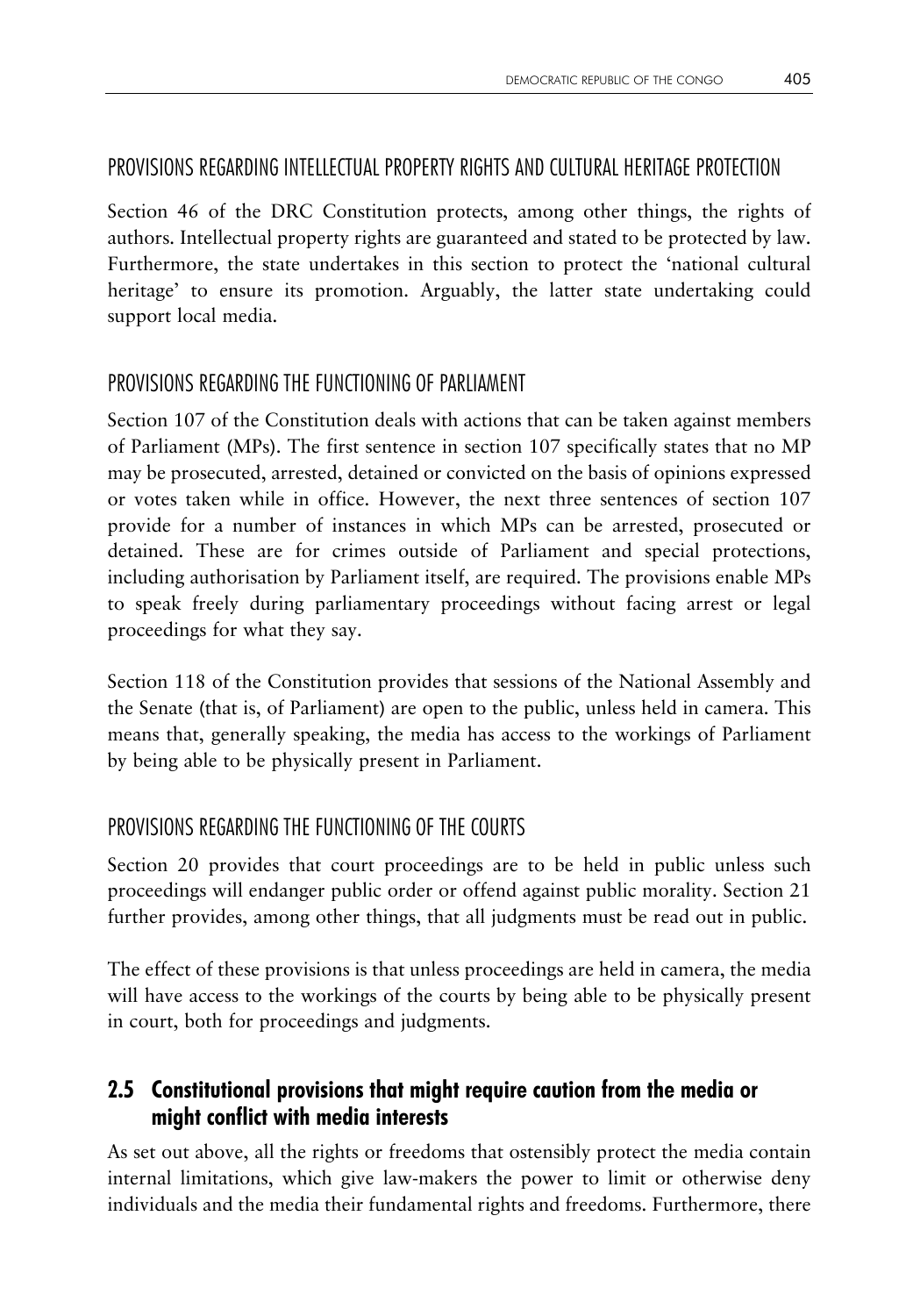are other rights or freedoms that can be used to protect individuals and institutions *from* the media. It is important for journalists to understand which provisions in the Constitution can be used against the media. There are a number of these in the DRC Constitution.

## 2.5.1 Right to dignity

The right to human dignity is provided for in section 11, which provides that '[a]ll human beings have equal status in dignity'. Dignity is a right that is often raised in defamation or slander cases because defamation, by definition, undermines the dignity of the person being defamed. This right is one that is often set up against the right to freedom of the press, requiring a balancing of constitutional rights. Interestingly, there is no internal limitation on the right to dignity.

## 2.5.2 Right to privacy

Similarly, the right to privacy (discussed in some detail above) is often raised in litigation involving the media, with subjects of press attention asserting their rights not to be photographed, written about or followed in public, etc. The media does have to be careful in this regard. Journalists should be aware that there are always 'boundaries' in respect of privacy that need to be respected and which are dependent on the particular circumstances, including whether or not the person is a public figure or holds public office, and the nature of the issue being dealt with by the media.

## 2.5.3 Respecting the rights of others

Section 16 contains an interesting provision which may affect the work of journalists and the media generally. The second sentence of this section provides that everyone has the right to life, physical integrity and to freely develop his or her personality, while abiding by the law, public order, public morality and avoiding infringing upon the rights of others. This is an extraordinary provision because it not only envisages a balancing of rights between individuals, but it elevates legislation and public order and public morality to the same level as the constitutional rights of individuals. This provision could be used to justify a number of limitations on the expressive rights of the press and the media, as well as on the informational rights of individuals, because it is so broadly framed.

#### 2.5.4 States of emergency provisions

It is also important to note the provisions in sections 85 and 61 of the DRC Constitution, which deal with states of emergency and non-derogation of rights,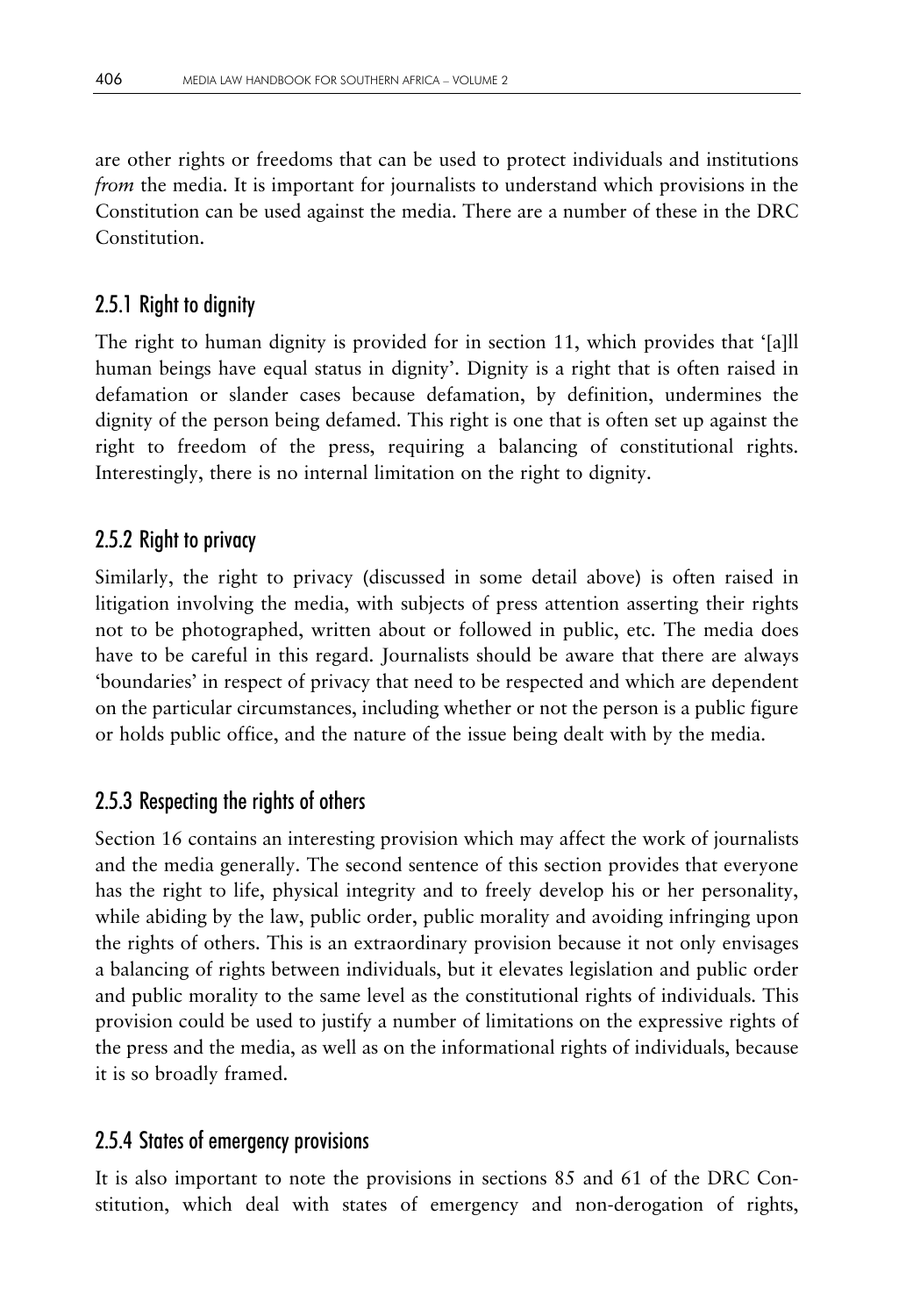respectively, and which have already been dealt with above under the discussion on limitations.

## **2.6 Key institutions relevant to the media established under the Constitution of the DRC**

There are a number of important institutions in relation to the media which are established under the DRC Constitution. These include the High Council of Broadcasting and Communication and the judiciary.

## 2.6.1 The High Council of Broadcasting and Communication

Section 212 of the DRC Constitution establishes the High Council of Broadcasting and Communication (HCBC), which is vested with legal personality. The section provides that the HCBC's role, in compliance with the law, is to:

- Protect and preserve freedom of the press
- **Protect and preserve all means of mass communication**
- Enforce compliance with a code of conduct regarding matters relating to information
- Monitor fair access to state-owned media by all political parties, associations and citizens

The HCBC is therefore confined to operating within the strictures of broadcasting and/or related communications legislation. Section 212 also provides that the HCBC's composition, powers, organisation and functions are to be governed by parliamentary legislation (as opposed to presidential ordinances).

It is important to note that section 212 is the only section under Part V, 'Institutions that support democracy'.

# 2.6.2 The judiciary

Part III of the DRC Constitution is headed 'Judicial authority'. In terms of section 149, judicial authority is exercised in the DRC by the following courts and tribunals:

■ *Constitutional Court:* In terms of sections 160, 161 and 164, the Constitutional Court is responsible for: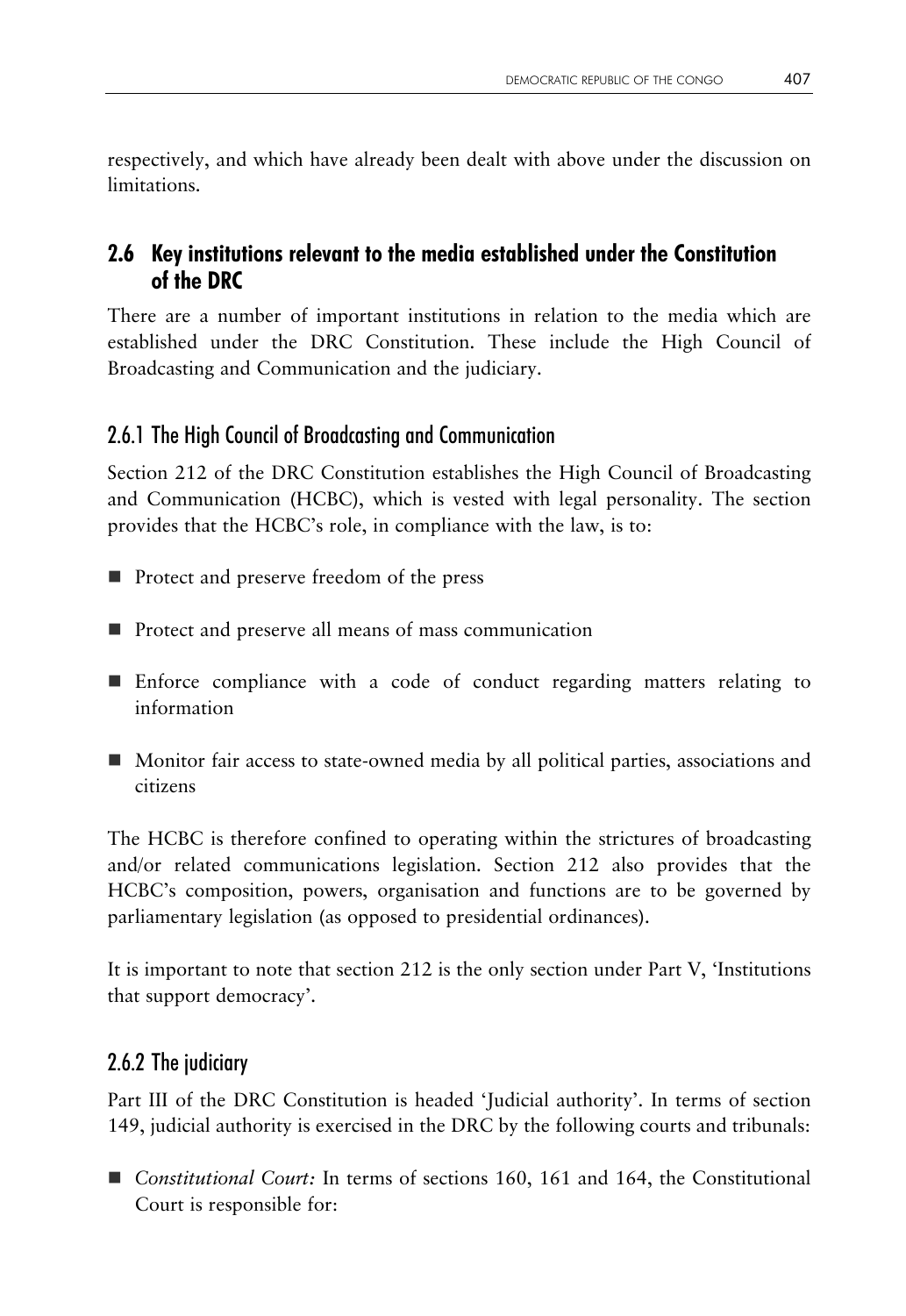- Certifying the constitutionality of legislation
- $\blacksquare$  Interpreting provisions of the Constitution
- Adjudicating disputes regarding elections
- Adjudicating disputes between branches (for example, the executive versus the legislature) and tiers of government (for example, national versus provincial)
- Hearing appeals from the Supreme Court of Appeal or the State Council regarding jurisdictional issues
- Operating as a criminal hearing for charges against the president or prime minister

The composition of the Constitutional Court is provided for in section 158 of the Constitution. The Constitutional Court is made up of nine judges. Three of these are personally appointed by the president, three are appointed by Parliament and three are nominated by the High Council of the Judiciary.

At least two-thirds of the judges of the Constitutional Court must be jurists from either the judiciary, the bar or legal academia.

- *Supreme Court of Appeal:* This is the final court of appeal in all matters heard by civil and military courts, in terms of section 153 of the Constitution of the DRC. Further, it is also the court of first instance in respect of offences alleged to have been committed by people holding high public office, including MPs, Cabinet members, the judiciary and provincial premiers.
- *State Council:* This is the final court of appeal dealing with infringements of measures, regulations and decisions of central administrative authorities, in terms of section 155 of the Constitution.
- *Military High Court:* In terms of section 156, military courts deal with offences committed by members of the armed forces and the police.
- Other civil and military courts and tribunals.

The judiciary is an important institution for the media because the two rely on each other to support and strengthen democratic practices in a country. The judiciary needs the media to inform the public about its judgments and its role as one of the branches of government, and the media is essential for building public trust and respect for the judiciary, which is the foundation of the rule of law in a society. The media needs the judiciary because of the courts' ability to protect the former from unlawful action by the state and from unfair damages claims by litigants.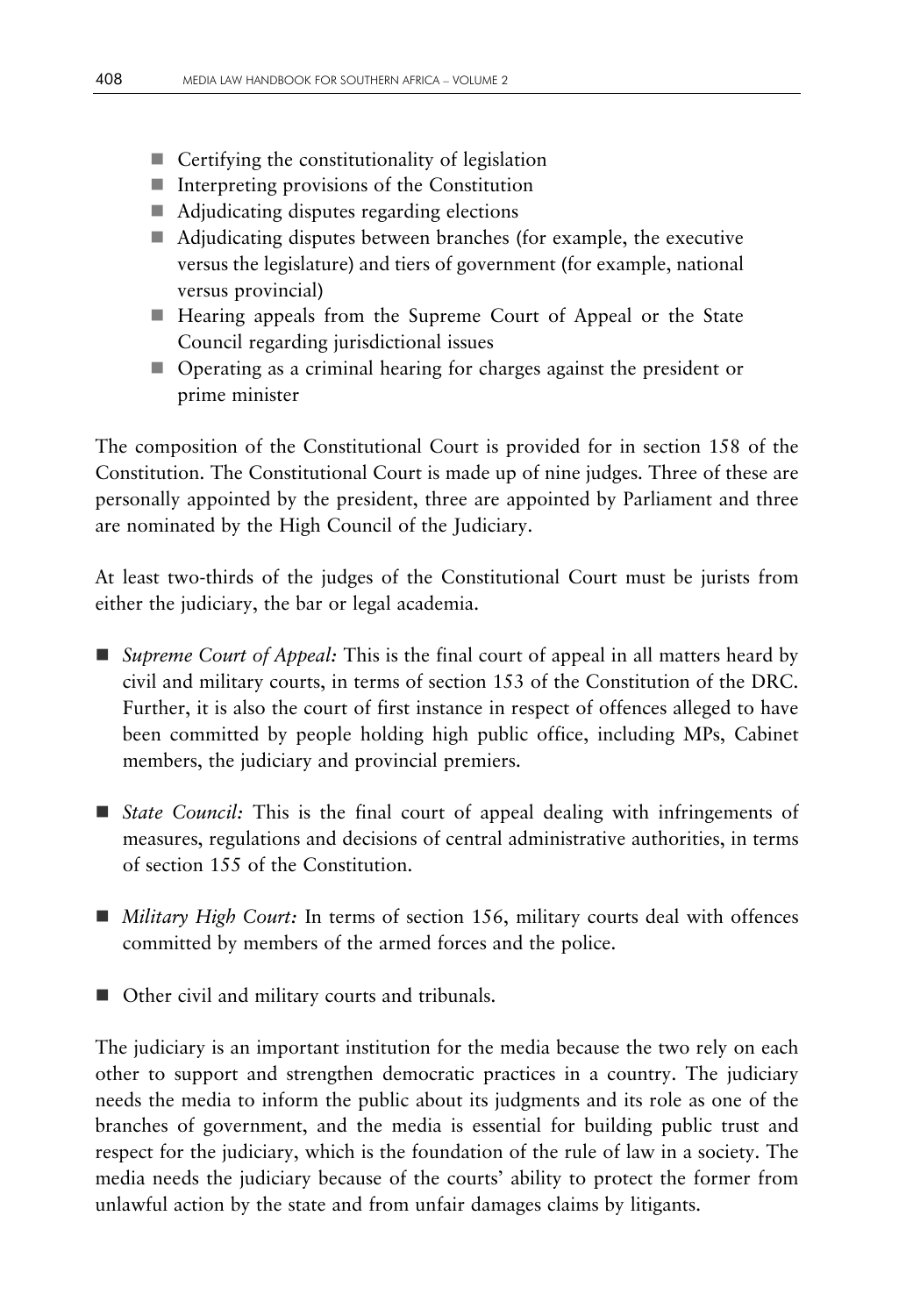Section 150 of the DRC Constitution provides that the judiciary is the custodian of individual freedoms and fundamental rights of citizens. It further provides that judges are subject to the authority of the law alone. Section 151 emphasises that members of the executive and the legislature may not:

- Instruct judges in matters relating to jurisdiction or judgments
- Obstruct the course of justice
- Oppose the execution of a judicial decision

Section 151 also specifically renders null and void any legislation designed to circumvent pending litigation.

Section 152 deals with the High Council of the Judiciary, which is the body established to perform managerial functions in the exercise of judicial authority. It issues recommendations for the appointment, promotion and dismissal of judicial officers, and is the disciplinary authority of judicial officers. The High Council may also issue advisory opinions regarding applications for pardon.

Legislation determines organisational matters and functions of the High Council of the Judiciary. According to section 152, the High Council comprises: the judge president of the Constitutional Court; the state prosecutor assigned to the Constitutional Court; the judge president of the Supreme Court of Appeal; the state prosecutor assigned to the Court of Appeal; the judge president of the State Council; the state prosecutor assigned to the State Council; the judge president of the Military High Court; the state attorney assigned to the Military High Court; the judge presidents of the courts of appeal and the state prosecutors assigned to these courts; the judge presidents of administrative courts of appeal and the state prosecutors assigned to these courts; the judge presidents of military courts and the state attorneys assigned to those military courts; two chief magistrates of the circuit courts of appeal elected by the magistrates of such circuits; two magistrates of the circuit courts of appeal elected by the magistrates of such circuits; one chief magistrate and one magistrate per military high court jurisdiction.

## **2.7 Enforcing rights under the Constitution**

A right is only as effective as its enforcement. All too often rights are enshrined in documents such as a constitution or a bill of rights, and yet remain empty of substance because they cannot be enforced properly. Section 150 specifies that the judiciary is the custodian of individual freedoms and fundamental rights of citizens.

An interesting aspect of the DRC Constitution is Principle 4 of the objects of the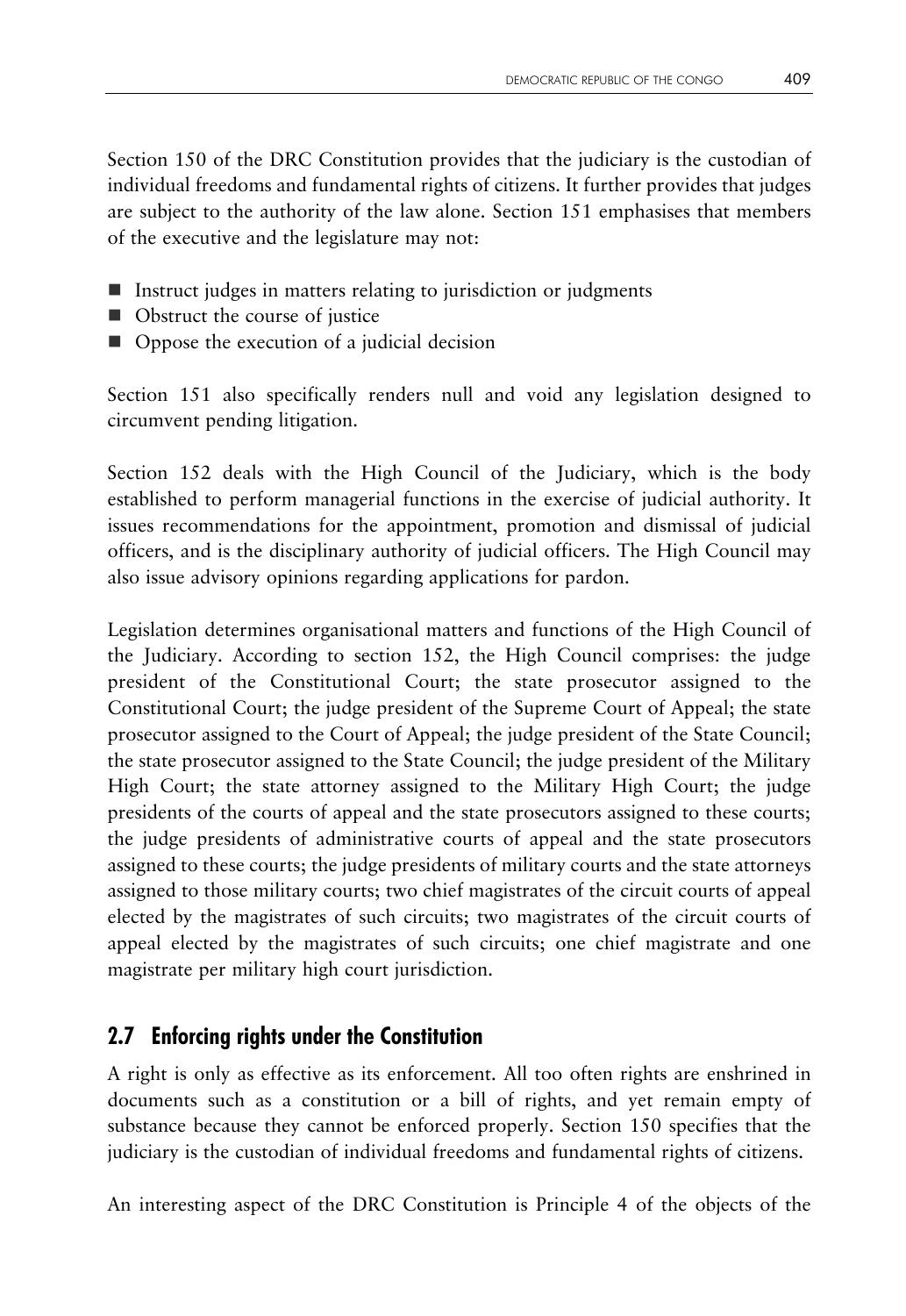Constitution, which provides that no constitutional amendment whatsoever can be made to constitutional provisions regarding the republican form of state, universal suffrage, the representative form of government, terms of office of the president, judicial independence and political pluralism.

#### **2.8 The three branches of government and separation of powers**

All too often, politicians, commentators and journalists use political terms such as 'branches of government' and 'separation of powers', yet working journalists may not have a clear idea what these terms mean.

#### 2.8.1 Branches of government

It is generally recognised that governmental power is exercised by three branches of government, namely: the executive; the legislature; and the judiciary.

The DRC Constitution differs somewhat from international norms because section 68 recognises that the state institutions in the DRC are the president, Parliament, government, and courts and tribunals. Nevertheless, it is clear that the executive comprises both the president and the government, so these will be discussed under the same heading.

#### THE EXECUTIVE

In terms of section 69 of the DRC Constitution, executive power vests in the president. The president appoints the prime minister and all other members of Cabinet, in terms of section 78 of the Constitution.

Sections 79–89 set out a number of the functions of the president. These include:

- Chairing the Council of Ministers, essentially the Cabinet
- **Promulgating legislation passed by Parliament**
- Legislating by means of issuing ordinances
- Appointing provincial premiers and deputy premiers
- Appointing, suspending or dismissing various high-ranking public officials, including members of the Cabinet, ambassadors, civil servants, members of the military, and state-owned enterprise officials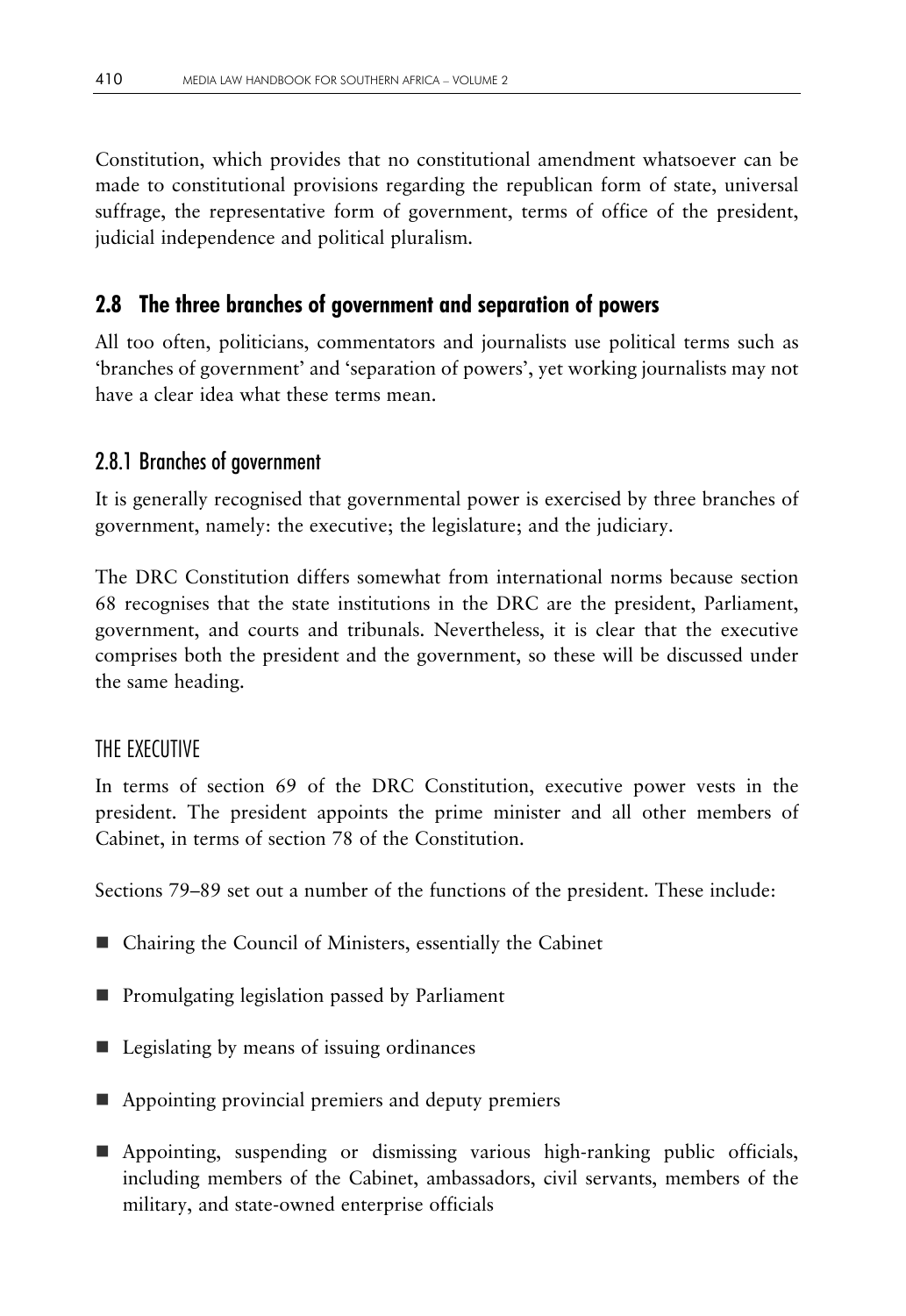- Appointing, suspending or dismissing judges or public prosecutors on the recommendation of the High Council of the Judiciary
- Chairing meetings of the Defence High Council
- Conferring honours
- Declaring states of emergency or states of war
- Granting pardons

Section 90 sets out the composition of the Ministerial Cabinet, namely:

- The prime minister and deputy prime minister
- **Ministers and their deputies**
- **Ministers of state and delegated ministers, if any**

Section 91 sets out the functions of the Ministerial Cabinet. These are to define, together with the president, state policies and to assume responsibility therefor.

Section 92 of the DRC Constitution sets out the responsibilities of the prime minister. These are to:

- **Implement legislation**
- **If** Issue regulations
- Appoint lower-ranking civil servants and army officers

Note that the prime minister is empowered to delegate the above powers to other ministers in the Cabinet.

Section 93 of the DRC Constitution sets out the responsibilities of individual ministers. These are to:

- Assume responsibility for their own departments
- Oversee the implementation of Cabinet's programme within their ministry, subject to the direction of the prime minister
- $\blacksquare$  Issue regulations by way of ministerial decrees

#### THE LEGISLATURE

Section 100 of the DRC Constitution provides that legislative authority is exercised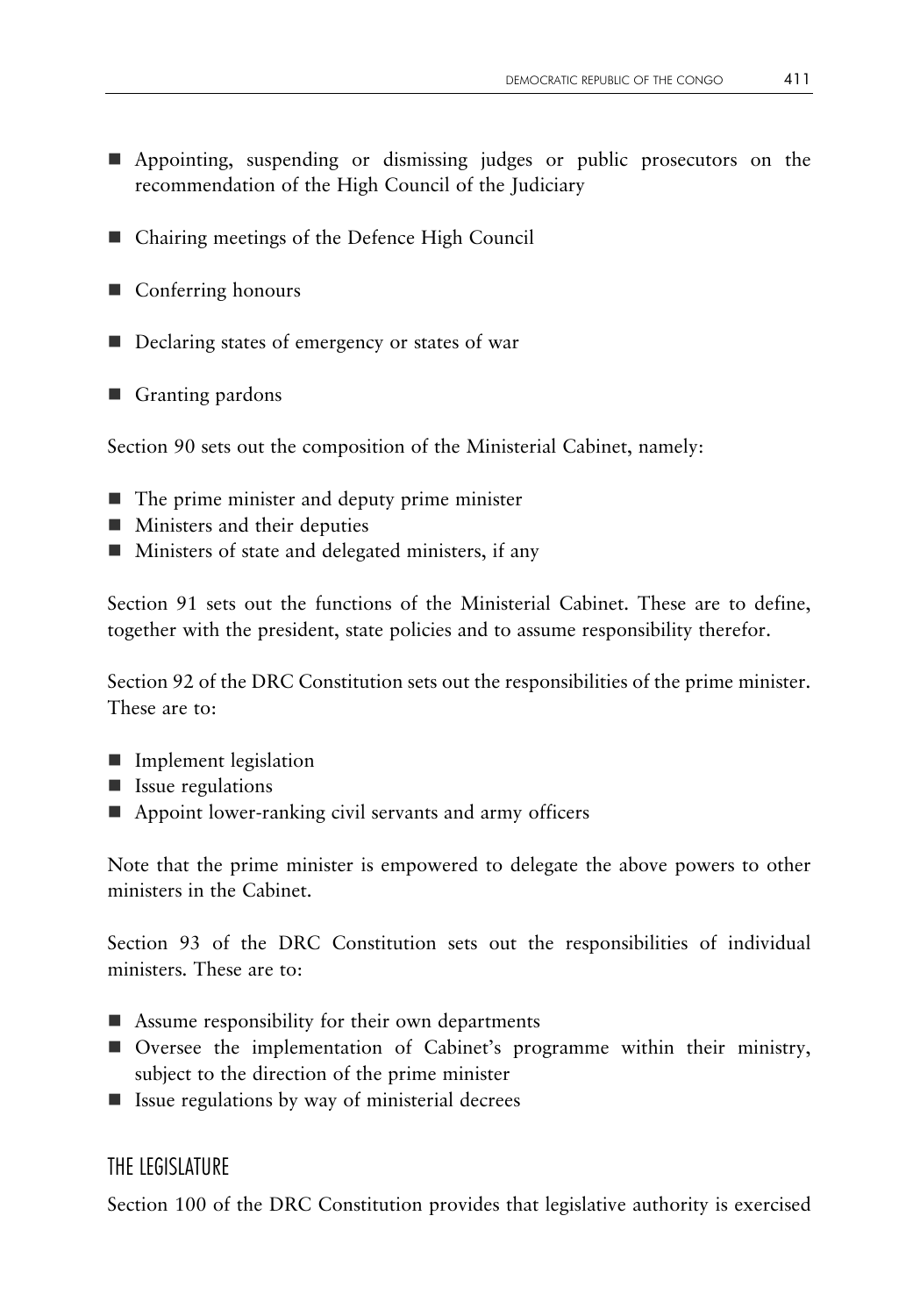by Parliament, consisting of the National Assembly and the Senate. However, as discussed above, the president has legislative powers through his/her ability to issue ordinances. There is therefore an overlap between the legislative authority of the legislature (ie. Parliament) and the president (who is head of the executive). Indeed, section 130 specifically provides that the right to initiate legislation belongs concurrently to Cabinet, each member of the National Assembly and each member of the Senate.

In terms of section 101 of the DRC Constitution, members of the National Assembly are elected by universal, direct and secret suffrage. Candidates to membership of the Senate are nominated by political parties or by individuals, in terms of section 104, and are elected by provincial assemblies.

Note that in terms of sections 101 and 104, respectively, the number and eligibility of members of the National Assembly and the Senate are determined by electoral law and not by the Constitution.

#### THE JUDICIARY

As already discussed, judicial power in the DRC vests in the courts and military tribunals.

#### 2.8.2 Separation of powers

It is important in a functioning democracy to divide governmental power between different organs of the state in order to guard against the centralisation of power, which may lead to abuses of power. This is known as the 'separation of powers' doctrine. The aim is to separate the functions of the three branches of government – the executive, the legislature and the judiciary – so that no single branch is able to operate alone, assume complete state control and amass centralised power. While each branch performs a number of different functions, each also plays a 'watchdog' role in respect of the other. This helps to ensure that public power is exercised in a manner that is accountable to the general public and in accordance with the constitution.

Unfortunately, the Constitution of the DRC does not protect the principle of separation of powers because the president has such overwhelming powers in respect of all aspects of government. For example, section 79 entitles the president 'to legislate by means of ordinances'. In other words, presidential ordinances have the force of legislation. This is entirely out of step with international constitutional and democratic norms of the separation of powers.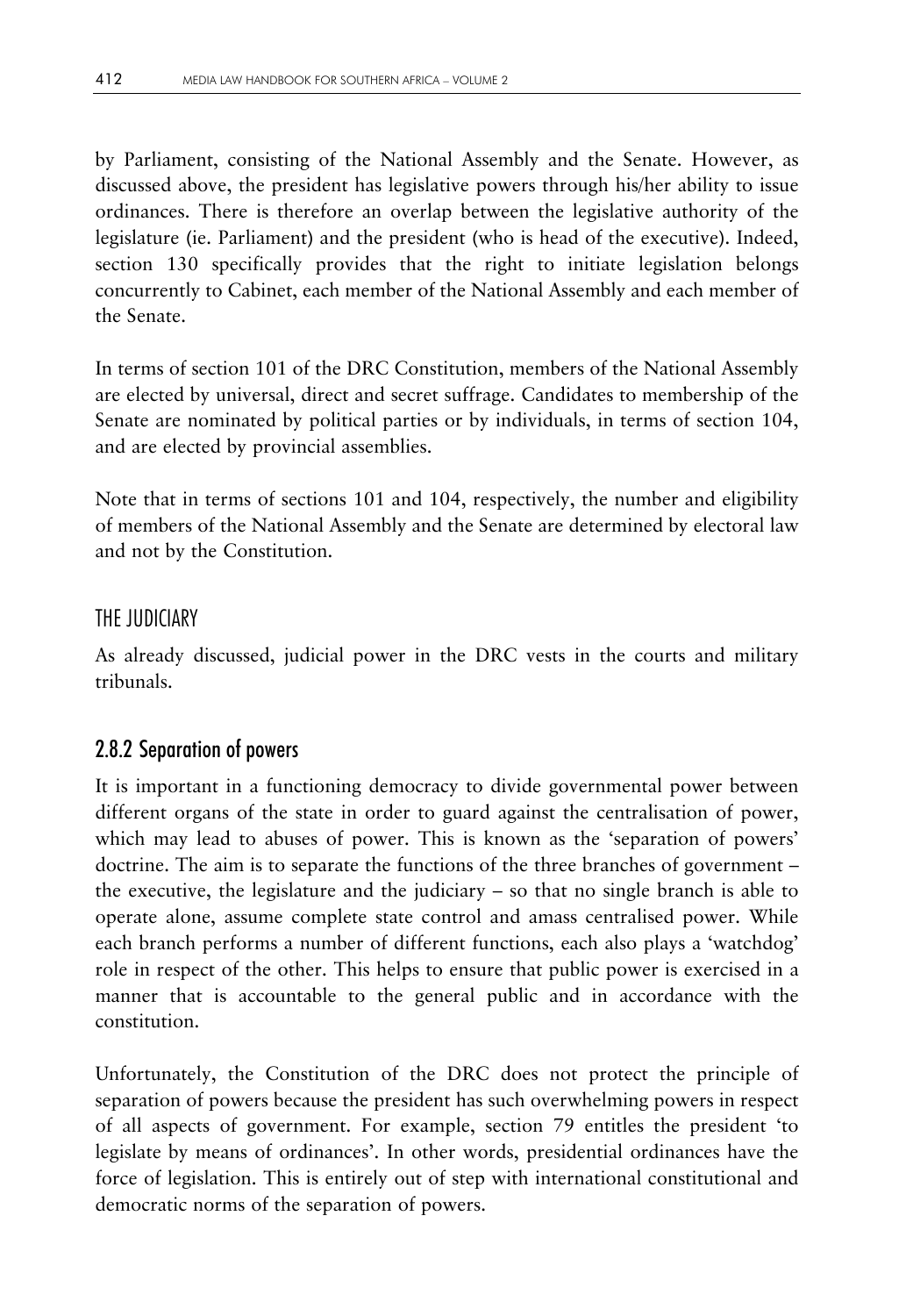## **2.9 Weaknesses in the Constitution that ought to be strengthened to protect the media**

There are a number of weaknesses in the DRC Constitution. If these provisions were strengthened, there would be specific benefits for the media in the DRC.

- It is deeply troubling that the constitutional provisions regarding fundamental human rights all contain internal limitations, which essentially undermine the supremacy of constitutional rights by making such rights subject to legislation.
- The section in the Constitution establishing the HCBC does not specifically protect the independence of the Council, thereby undermining its ability to carry out media-related functions in support of democracy.
- The DRC Constitution does not sufficiently provide for the separation of powers, given the very real legislative functions provided to members of the executive, particularly the president. This undermines a key construct of democratic government, namely the legislature.

# **3 THE MEDIA AND LEGISLATION**

In this section you will learn:

- $\Box$  What legislation is and how it comes into being
- $\Box$  Key legislative provisions governing the operations of the media in general
- $\Box$  Key legislative provisions governing the making and exhibition of films
- $\Box$  Key legislative provisions governing the broadcast media generally
- $\Box$  Key legislative provisions governing state broadcast media
- $\Box$  Key legislative provisions governing the state newsgathering agency
- $\Box$  Generally applicable statutes that threaten a journalist's duty to protect sources
- $\Box$  Generally applicable statutes that prohibit the publication of certain kinds of information

# **3.1 Legislation: An introduction**

#### 3.1.1 What is legislation?

Legislation is a body of law consisting of acts properly passed by parliament, or ordinances issued by the president, both of which have legislative authority. Legislative authority in the DRC is a complex matter as it vests both in Parliament – which is made up of the National Assembly and the Senate – and in the president.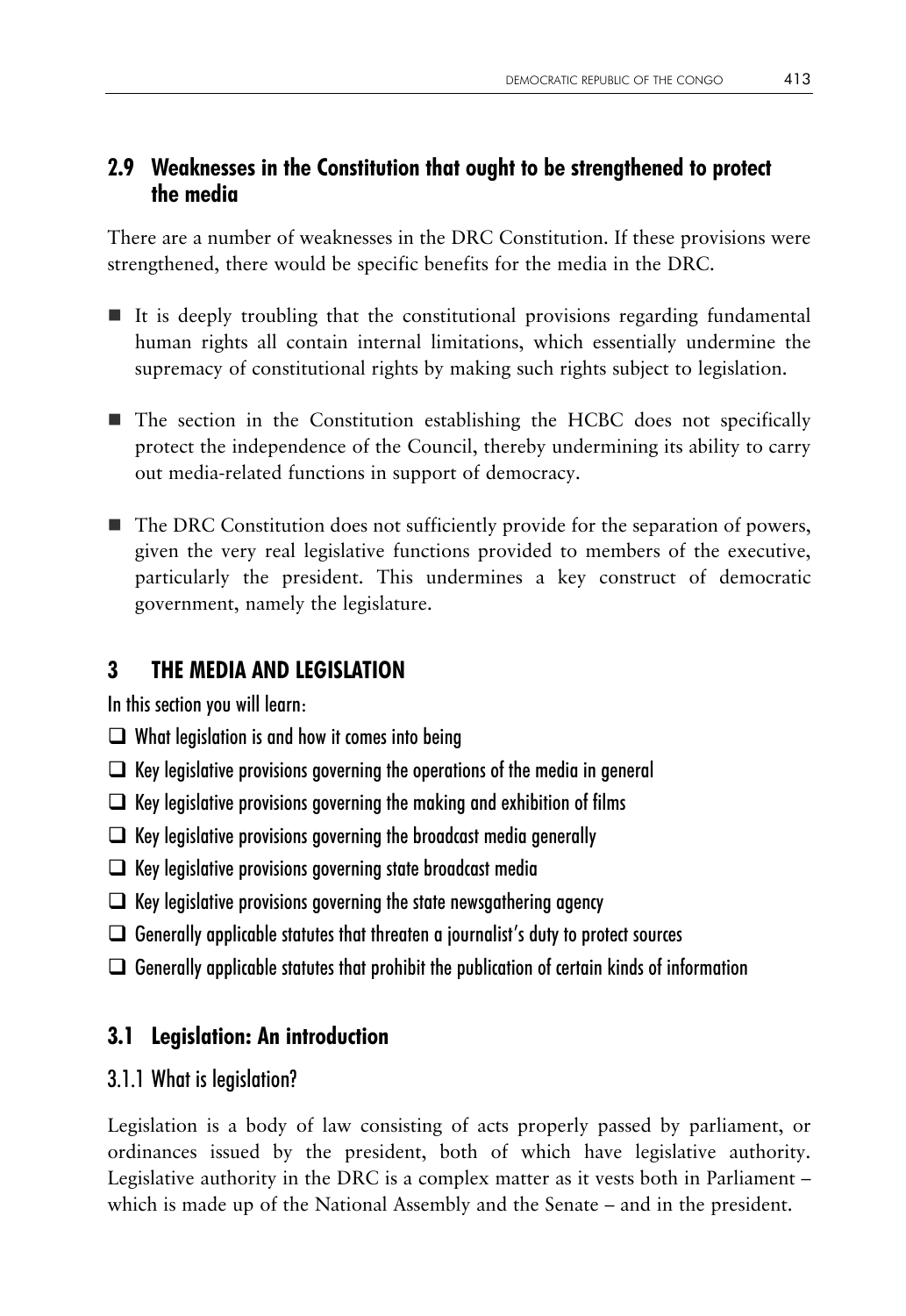In respect of parliamentary legislation, the process is as follows:

- **Parliament and the president are ordinarily involved in passing legislation** sections 135 and 136 of the Constitution of the DRC.
- Within six days of a statute's adoption by both chambers of Parliament, the statute is to be transmitted to the president for promulgation – section 136 of the Constitution of the DRC.
- Within 15 days of the adoption of the statute, the president is entitled to request Parliament to deliberate anew on the entire statute or particular provisions thereof, which request cannot be refused – section 137 of the Constitution of the DRC.
- Within 15 days of adoption, a statute may be referred to the Constitutional Court for a declaration of constitutionality by a range of actors including: the president; the prime minister; the presidents of either the National Assembly or the Senate; or by one-tenth of the total number of members of the National Assembly and of the Senate. Such a ruling must be issued within 30 days – section 139 of the Constitution of the DRC.
- $\blacksquare$  The president promulgates the statute within 15 days of the expiry of the deadlines set out in sections 136, 137 and 139, failing which the statute is deemed to have been promulgated by operation of law – section 140 of the Constitution of the DRC.
- **E** Statutes are published in the Government Gazette (section 141 of the Constitution) and acquire the force of law 30 days after such gazetting, unless the statute provides otherwise – section 142 of the Constitution of the DRC.

#### 3.1.2 The difference between a bill and an act

A bill is a draft law that is debated and usually amended by parliament during the lawmaking process.

If a bill is passed by the DRC Parliament in accordance with the various applicable procedures set out above, it becomes an act once it is so passed.

As mentioned, an act must be published in the Government Gazette and becomes law only 30 days after it has been published, unless otherwise stated, in terms of section 142 of the DRC Constitution.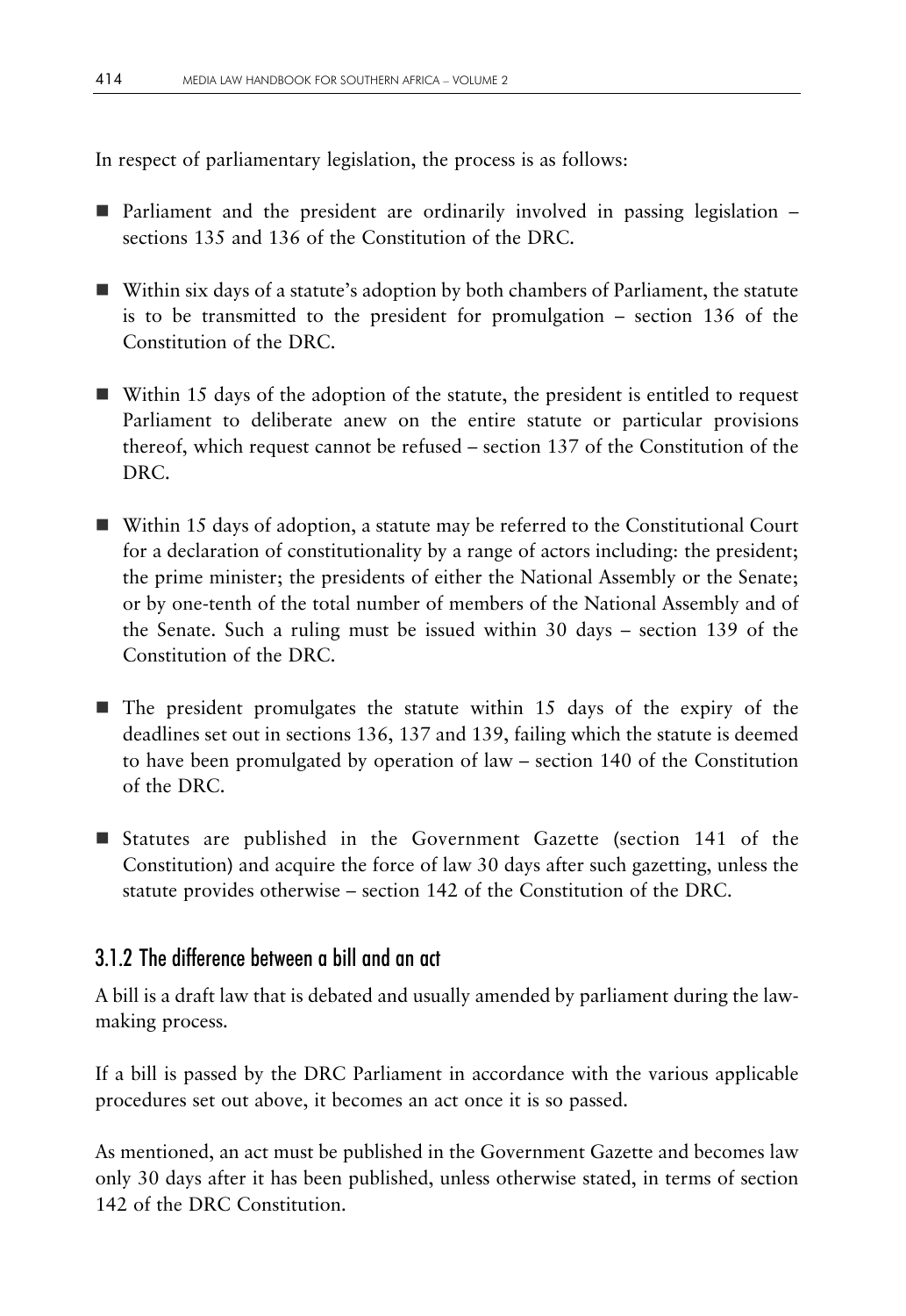## **3.2 Statutes governing the operations of the media in general**

The DRC has a number of colonial-era media laws that apply alongside postindependence media laws. Some laws dealing with the day-to-day employment and conduct of journalists and their accreditation include:

- Ordinance 23-113 of 25 April 1956
- Criminal Code, 1940
- Ordinance 81-012 of 2 April 1981
- The High Council of Broadcasting and Communications Act, Act No. 11-001 dated 10 January 2011

It is important to note that a number of colonial-era statutes or ordinances (as they were called when passed under the colonial administration) have not been repealed.

## 3.2.1 Ordinance 23-113 of 25 April 1956: Travel Documents for the Press

This ordinance governs official accreditation documentation that is required by journalists when travelling around the country undertaking official press duties. It is extremely draconian, requiring journalists to apply for such travel passes at least every three years.

Articles 1 and 2, read together, require journalists (print or broadcast media) to obtain certain passes and badges issued by the director-general of the National Information Service. Journalists need these in order to conduct press business when they travel around the country to cover events. They include the following:

- *Individual travel passes and badges:* These are governed by articles 3, 4, 6, 9 and 12.
	- Any journalist employed in the print media, the broadcast media or in a news agency must make an application, in accordance with the prescribed form, for an individual press pass to travel within the DRC.
	- The application is required to include: the journalist's qualifications; the nature of the journalist's work (his/her habitual assignment); and the reason for the need to travel.
	- **I** Importantly, article 5 specifies the application will be granted provided that the journalist's travel in the relevant area will not undermine public order and public safety.
	- $\blacksquare$  The press pass is valid for a maximum period of three years, but this is left to the director-general's discretion.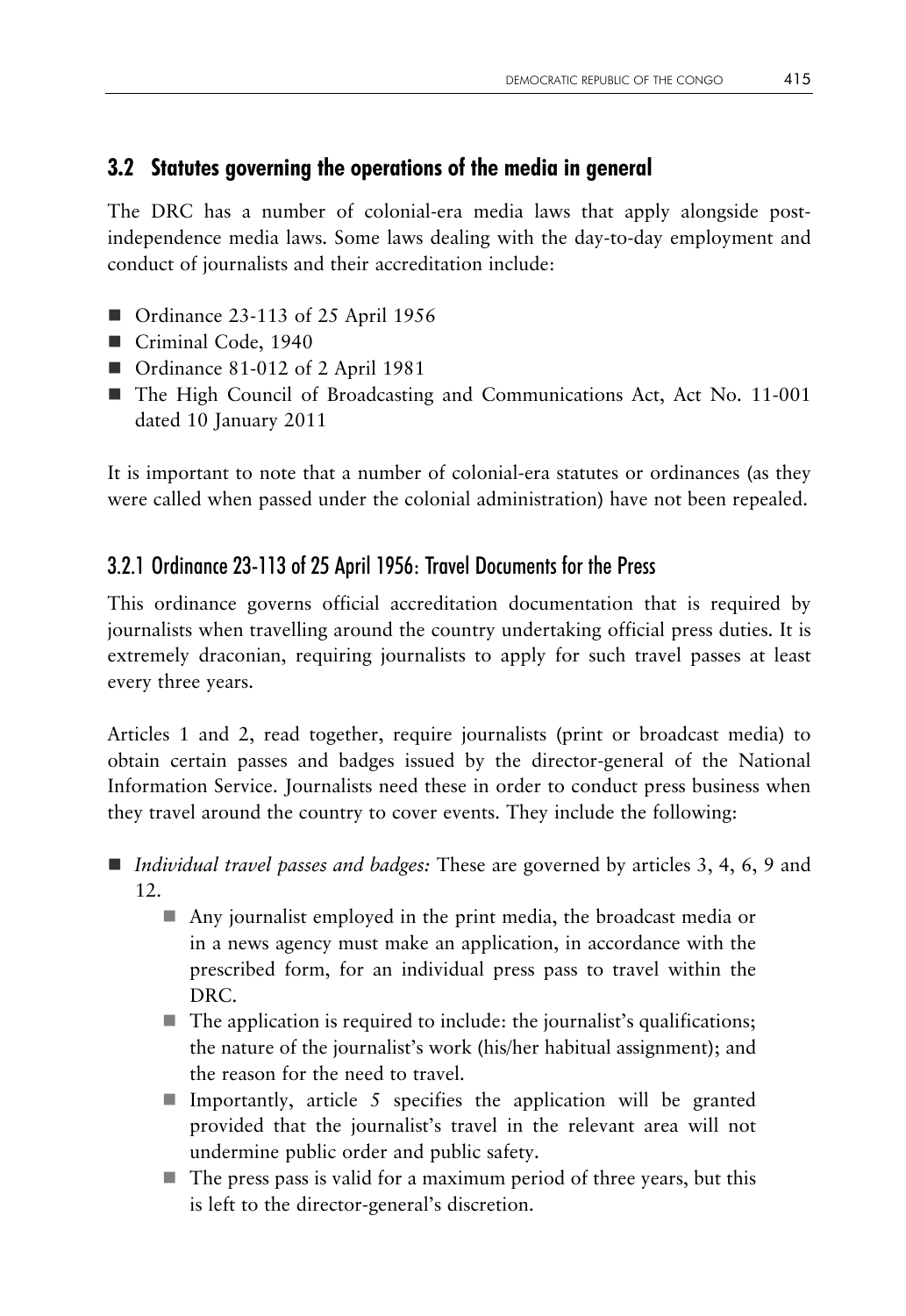- Once an individual press pass has been granted, the holder may then apply for a travel badge.
- The travel badge is required to be worn in a visible place.
- Note that the director-general can cancel the press pass at any time. It appears that the badge must be applied for each year as it ceases to be valid on 31 December annually, or upon the lapsing of the individual travel pass.
- *Vehicle travel passes and badges:* These are governed by articles 7 and 8, and 13–16.
	- $\blacksquare$  The holder of an individual press pass may also apply for a vehicle pass.
	- The application must be made in accordance with the prescribed form.
	- $\blacksquare$  A vehicle pass has the same period of validity as the individual press pass that it relates to.
	- Importantly, article 8 also specifies the application will be granted provided that the journalist's travel in the relevant area will not undermine public order and public safety.
	- Once a vehicle pass has been granted, the holder may then apply for a vehicle travel badge.
	- The travel badge is required to be placed on the car in a visible place.
	- Note that the director-general can cancel the vehicle badge pass at any time. It appears that the vehicle badge must be applied for each year as it ceases to be valid on 31 December annually, or upon the lapsing of the vehicle pass.
- *Special travel passes:* These are governed by articles 17–20.
	- The provisions govern the issuing of 'special' travel passes for journalists (and their vehicles) depending on the needs of public order, peace and security.
	- The director-general may issue these special passes (which have a different colour and bear the word 'Special' thereon). They are exceptional, temporary and only valid for a particular locality.

Article 23 requires the director-general to keep a register of all individual, vehicle and special travel passes and badges granted by him or her.

Article 24 requires journalists who leave the profession to return all passes (whether valid, expired or cancelled) to the director-general.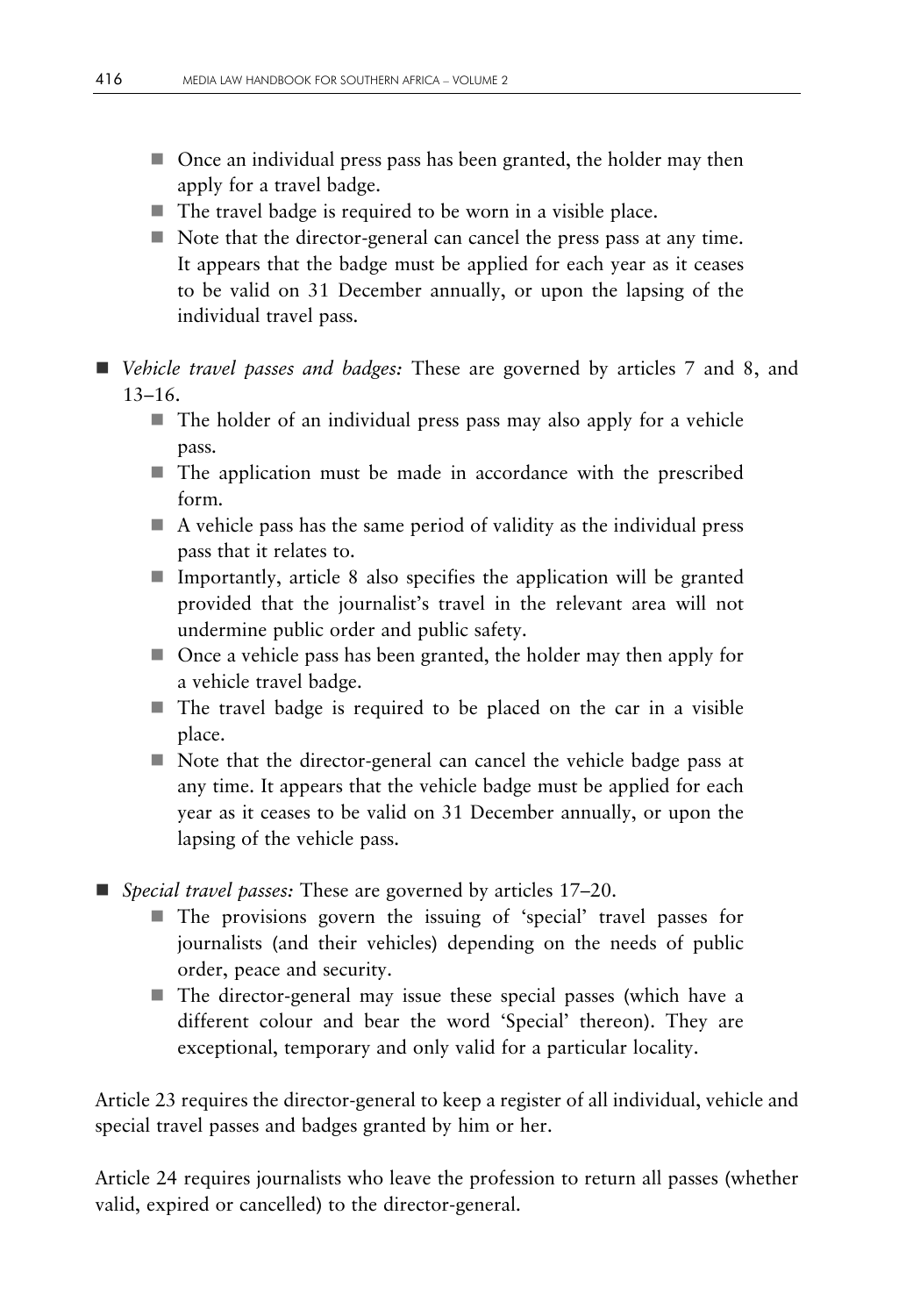#### 3.2.2 Criminal Code, 1940

Most of the provisions of the Criminal Code do not pertain directly to the media; however, it is important to note the provisions of section 150(h). This makes it an offence not to publish the full and correct name and address of any author or publisher of any published writing. The penalty is a period of imprisonment or a fine.

## 3.2.3 Ordinance 81-012 of 2 April 1981: Statute to Govern Journalists

This general statute governs the day-to-day work of journalists in the DRC. It contains a number of provisions governing the employment and operations of journalists. The statute is implemented by the Ministry of Information.

- *Press cards:* Articles 5 and 6 of the ordinance require all journalists, including trainee journalists, to apply for a card (either a press card or a trainee press card) from the Press Union of the DRC. The card is cancelled upon the person leaving the profession or for violating professional ethics.
- *Qualifications:* Articles 7 and 8 provide that after completing studies at a recognised school of journalism, the candidate must pass a national examination to be recognised as a professional journalist. No press outlet can employ a person who has not passed such examination as a professional journalist. Note that trainee journalists (who serve an apprenticeship for 24 months or, if they have educational qualifications from a recognised journalism institution, for 12 months) may not constitute more than one-third of the workforce within a press outlet. In addition, all trainee journalists must be declared fit and proper persons before taking the national examination.
- *Categories of journalistic employment:* Articles 9–11 set out the various employment positions within a press outlet. These are:
	- **Executive positions:** 
		- Editorial director
		- Editorial secretary general
		- Editor-in-chief
		- Deputy editor
		- Editorial secretary
	- Contributing staff:
		- General administrator
		- Heads of various departments and design
		- Senior reporters
		- Junior reporters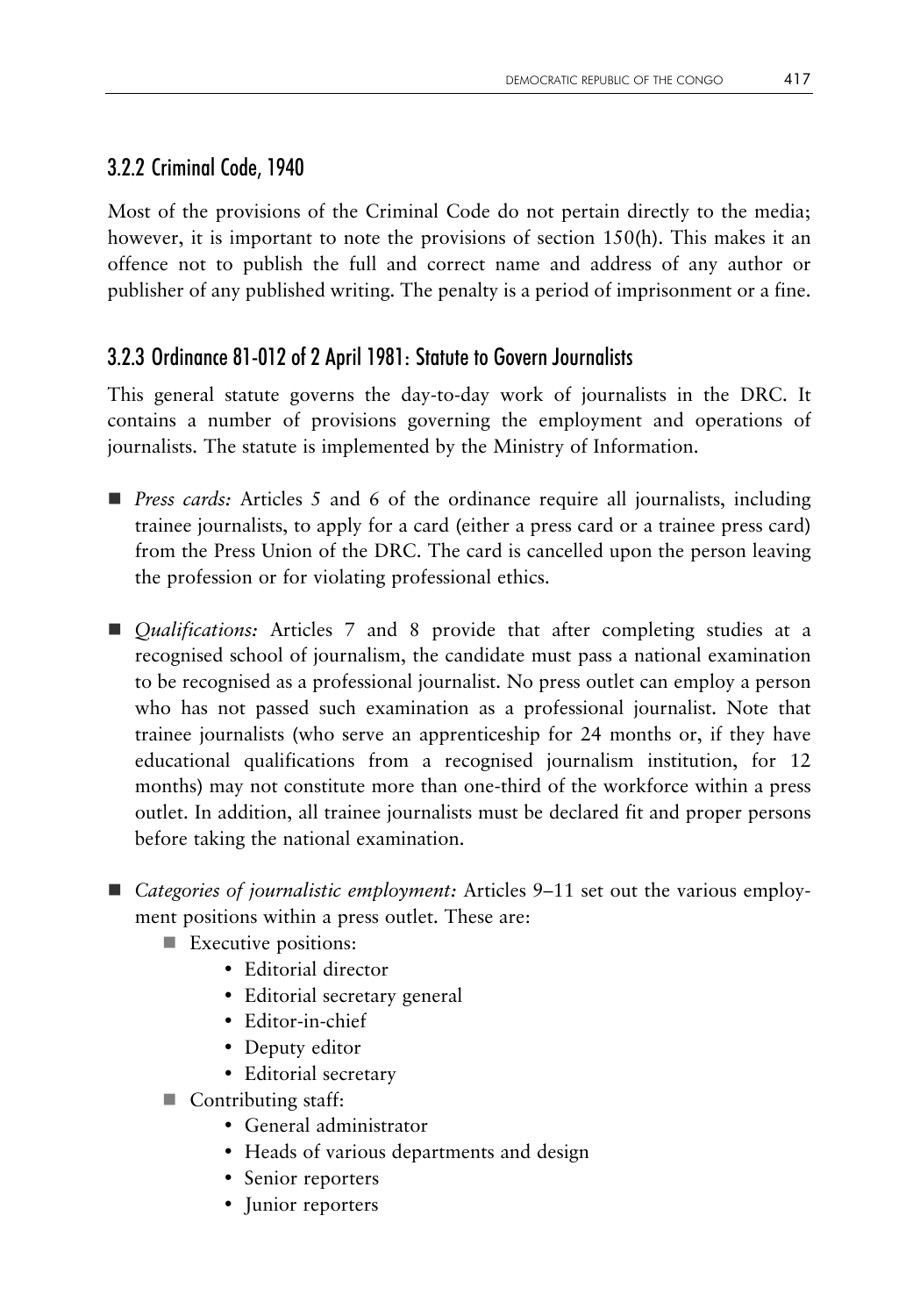Note that these are guidelines and press outlets are free to structure themselves differently if they so wish. Promotions are governed by the press outlets' internal rules and procedures. However, section 11 specifies that vacancies are to be filled temporarily by the immediate subordinate (with corresponding pay increases and the like) until such time as the position is filled. If the position is not filled within 12 months, the immediate subordinate assumes the position on a permanent basis.

- *Professional status of journalists:* Articles 12–27 deal with the professional status of journalists. Every journalist is required to be categorised into one of four statuses:
	- **Active:** This is where the journalist actively conducts his/herself as a professional journalist on behalf of his/her employer. Note that the ordinance sets out employment-related provisions for active journalists including that:
		- Journalists be paid in accordance with work performed
		- 'Risky' assignments require the journalist to be covered by life insurance
		- Leave be given: annual 30 days; sick leave; 15 days' study leave every three years; and public holidays
	- **On secondment:** This is where a journalist, whether in the public or private sector, stops conducting his/herself as a journalist in order to take up a temporary position:
		- In an organisation which acts in the public interest, or is foreign or professional
		- In the military during wartime
		- In accordance with a Cabinet resolution, based either in the military or in any other capacity in the public interest
		- In public office

Note that when the secondment expires the journalist automatically reassumes his/her previous position. The employment requirements of this ordinance do not apply while the journalist is on secondment if these contradict the employment tenets of the organisation to which the journalist is seconded. The institution is responsible for remuneration. In addition, the secondment activities are required to count towards promotion.

- **Available:** A journalist is considered to be 'available':
	- If he/she has taken up further studies or is on a professional development course
	- If he/she is sick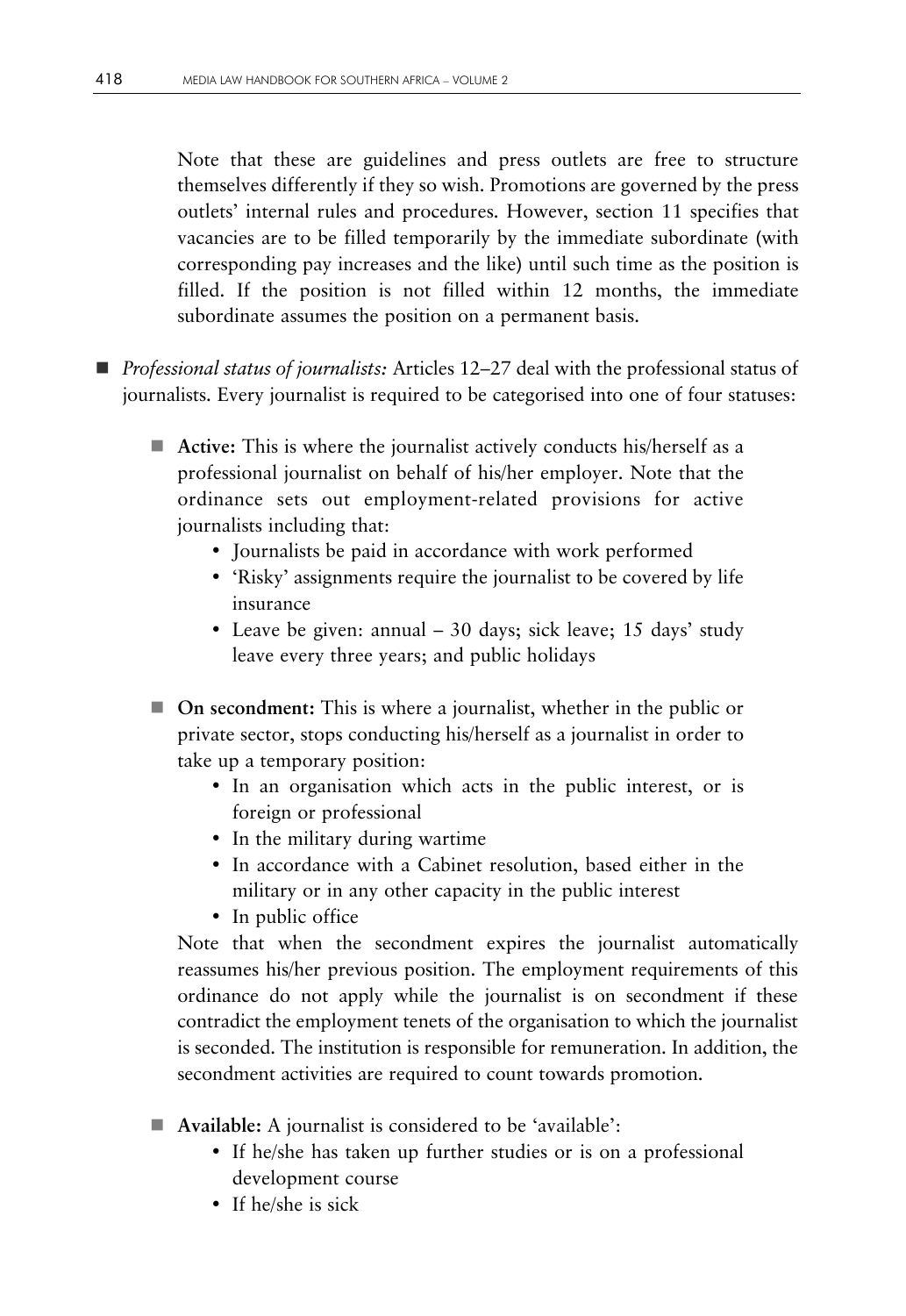The editorial director of a press outlet must declare a particular journalist as being 'available'. The duration of 'availability' is taken into account in the calculation of the length of service of the particular journalist.

- **Suspended:** A journalist may be 'suspended' by the editorial director or his/her deputy of the press outlet for a period of between 48 hours and one month, if there are sufficiently grave grounds. Note that disciplinary proceedings must be instituted and completed within a month otherwise the suspension is withdrawn. Note, however, that if the misconduct constitutes an offence then the suspension continues until the completion of the judicial process. If the judicial process results in an acquittal then the journalist is retrospectively reinstated and all his/her rights are retrospectively restored, including salary and so forth.
- *Working hours:* Article 28 provides that journalists are to work six days a week. Overtime requires compensatory rest periods.
- *Remuneration of journalists and other benefits:*
	- Articles 29–34 regulate the remuneration of journalists. Essentially, a journalist's basic salary is based on the particular employment position in question (and the schedules to the statute contain these). The basic salary increases depending on the number of years worked in that position and the results of performance assessments, based on particular prescribed percentages. Further, the editorial director has discretion to pay additional amounts for seniority, educational qualifications and long-service awards. The press outlet may make additional payments in accordance with its capabilities.
	- Article 35 provides for social and other benefits for journalists, including child benefits, medical and disability benefits, accommodation, vacation benefits and travel expenses. The rates thereof are determined through a process of collective bargaining within the press outlet concerned.
- *Disciplinary procedure:* Articles 36–39 deal with disciplinary action against journalists.
	- $\blacksquare$  In brief, there are three disciplinary measures that can be taken against a journalist:
		- Reprimand
		- Temporary suspension
		- Dismissal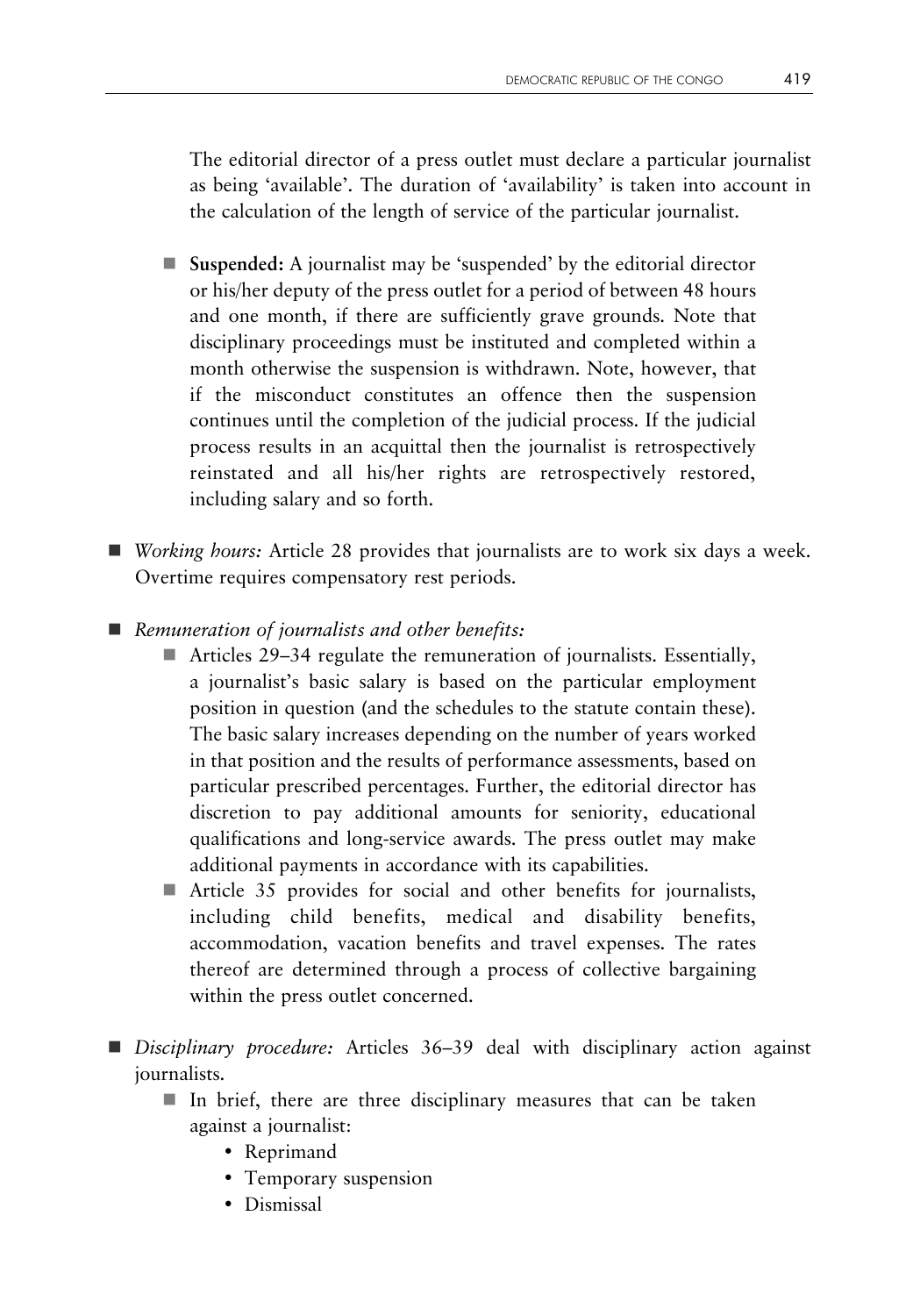Note that in terms of section 46, grounds for immediate dismissal include acts of dishonesty (such as theft and fraud), insubordination, corruption, intentional prejudice caused to the press outlet, and acts of violence.

- The statute is, however, entirely silent on what conduct would warrant disciplinary action.
- Furthermore, the actual rules of procedure in any disciplinary matter are to be determined by the press outlet concerned.
- $\blacksquare$  In the event of legal proceedings against a journalist arising out of facts that have also given rise to disciplinary proceedings, the administrative authority (which essentially regulates bureaucratic matters) has the power to review a disciplinary proceeding finding of guilt if a court of law finds the journalist not guilty for lack of evidence.
- Where a journalist is sentenced by a court to three or more months in prison, the media outlet may dismiss the journalist without a hearing.
- $\blacksquare$  A journalist has the right to appeal a disciplinary finding and to be represented by his/her trade union.
- *Rights, duties and conflicts of interest:* These are dealt with in articles 40-43. In brief, these are the following:
	- A journalist must fulfil his/her duties with professionalism.
	- $\blacksquare$  A journalist must accept the terms of his/her employment that are in conformity with this statute.
	- A journalist must personally fulfil his/her responsibilities.
	- $\blacksquare$  A journalist is personally accountable to his/her superiors for the performance of specific instructions.
	- $\blacksquare$  It is strictly forbidden for journalists to demand gifts and benefits of any kind whatsoever.
	- A journalist must adhere strictly to the relevant code of conduct applicable to journalists.
	- A press outlet is expected to protect its journalists against personal threats and physical attacks while on assignment and, where applicable, to compensate its journalists for injuries suffered.
- *Termination of employment:* Articles 44–52 cover the provisions regarding termination of employment. In brief, these are the following:
	- A journalist's employment (and accreditation) terminates upon death, dismissal, resignation and retirement (the retirement age is 55, but a journalist may apply for retirement after 20 years of service). Note that the statute provides for so-called 'deemed' resignations, which include being absent without leave, refusing to perform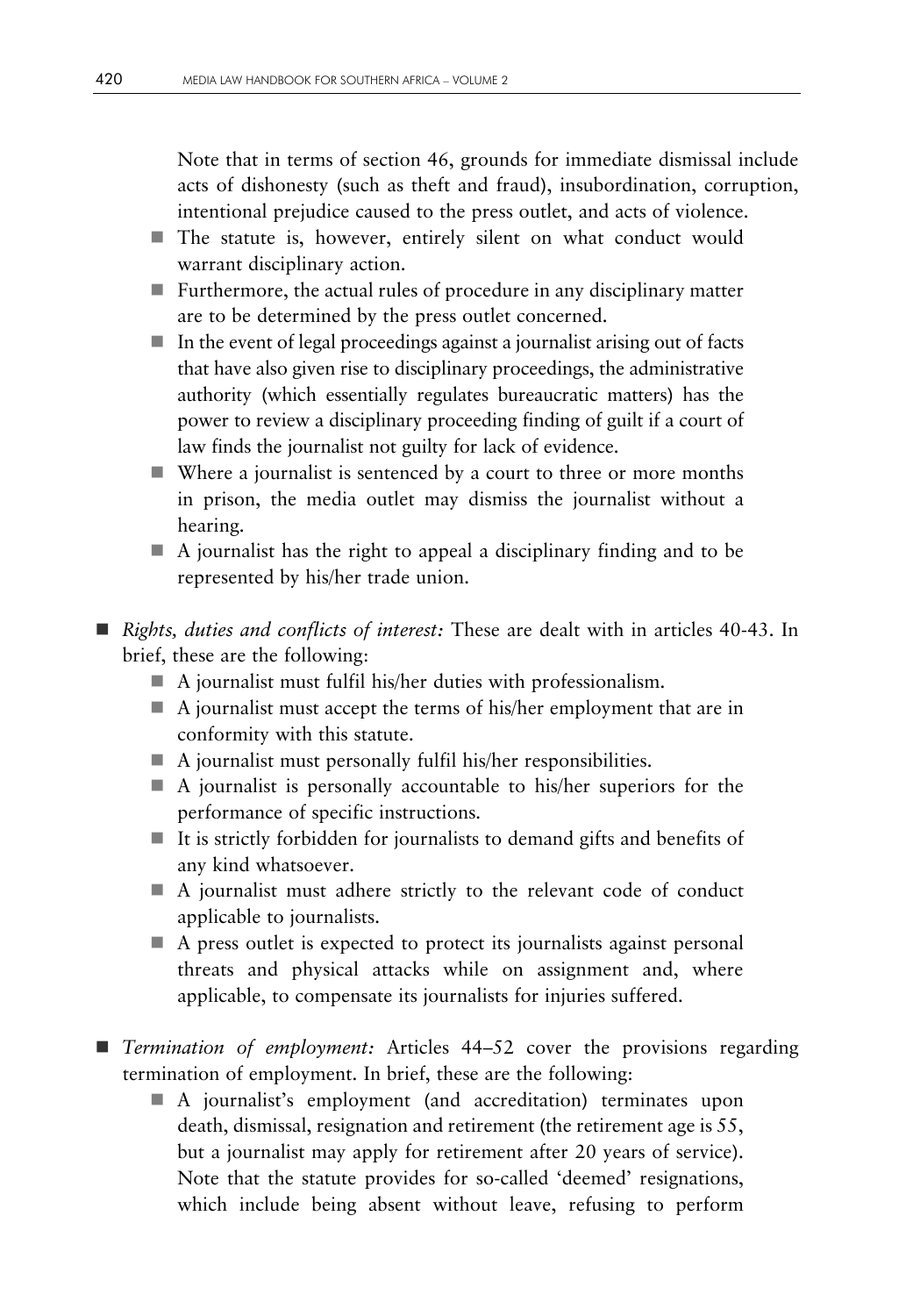functions during his/her notice period in the case of a voluntary resignation, and after being incapacitated (this requires medical certification) for a period of two years.

- $\blacksquare$  Note that the administrative authority plays a role in that it has to accept a letter of resignation from a journalist.
- The statute contains a number of detailed provisions regarding pension benefits for journalists.
- $\blacksquare$  The statute also provides that a journalist may repudiate a contract of employment where the press outlet commits grave infringements against a journalist, including physical injury, intentional prejudice, exposure to grave danger and the like. In such cases the journalist does not need to tender his resignation and serve a notice period.
- *Trade unions:* Articles 53–54 entitle a journalist to join and hold office in a trade union.

#### 3.2.4 High Council of Broadcasting and Communications Act 11/001 dated 10 January 2011

#### THE HCBC'S MAIN FUNCTIONS

In terms of sections 8 and 9 (where other sections apply these are specified), the general functions of the HCBC include:

- Guaranteeing freedom of the press, information and mass communication
- Overseeing adherence to a code of conduct in respect of information provision
- Overseeing equitable access to state providers of information and communication by all political parties and associations
- Developing a code of conduct
- Mediating in media-related disputes
- **Promoting excellence in media production**
- **Promoting a culture of peace, democracy, human rights and fundamental freedoms**
- Promoting a national culture through the media
- **Protecting children**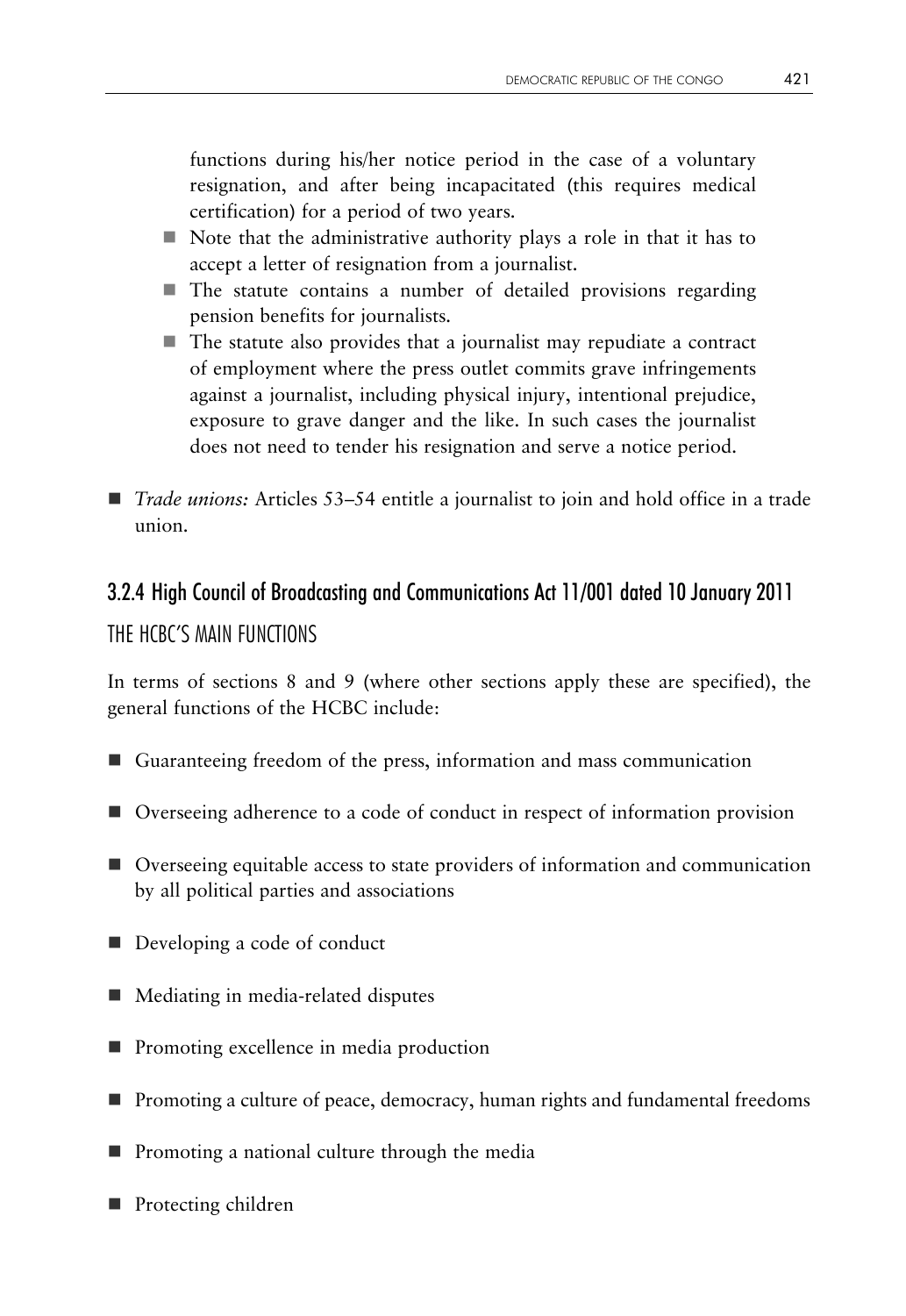- Filing reports to Parliament
- **Providing advisory opinions on draft laws to Parliament or to the government** section 10

Overall, the HCBC is responsible for the day-to-day oversight of the media.

In terms of section 17, any person wishing to operate a print, broadcast or online media service must submit a dossier to the Council of the HCBC for compliance checks. Unfortunately, no additional information is given in the statute as to what the dossier is to contain. We surmise that it requires a detailed description of the content of the service. The statute is entirely silent on licence and permit applications.

#### SANCTIONS

In terms of section 58, the HCBC is entitled to investigate and impose sanctions on the media for:

- Non-adherence to the content of the annexures to permits (again, we stress the statute is silent as to who is responsible for granting and drafting these permits)
- Illegally operating as a professional journalist or illegally exercising any other function in relation to the print or broadcast media
- $\blacksquare$  Illegally altering share capital and means of financing
- Illegally loaning money to third parties
- Refusing to furnish information requested by the HCBC
- Unlawfully broadcasting television or radio programmes or creating interferences with third-party frequencies
- Failing to disclose tariffs to subscribers
- Fraudulently broadcasting additional radio or television channels
- Failing to observe sanctions imposed by the HCBC
- Unlawful copyright infringements of broadcast material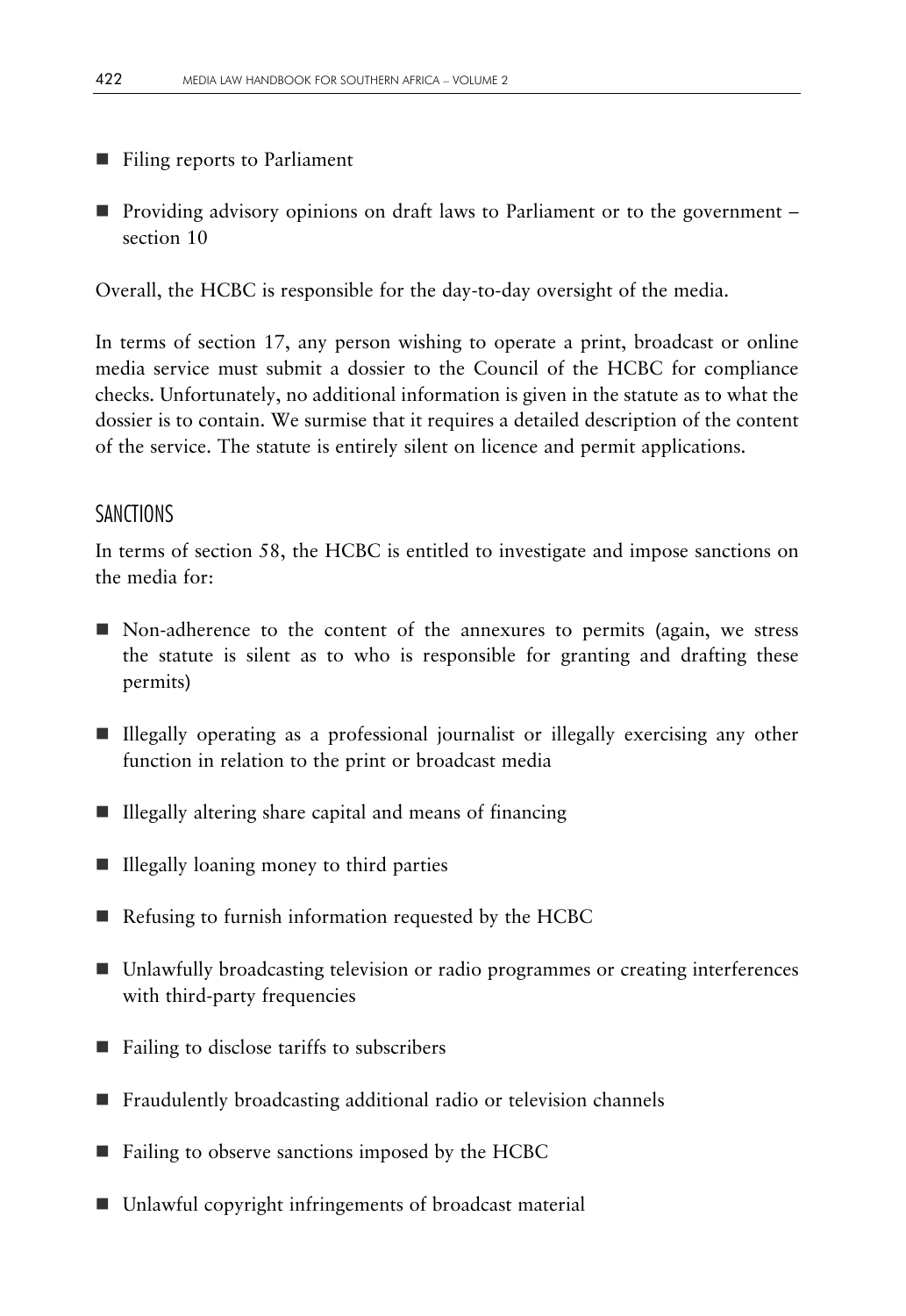In terms of section 59, the HCBC has alarmingly wide powers to suspend a broadcast service for a period not exceeding three months or to seize documents, films, video cassettes and other media-related information.

No limitations on this discretion are provided for (unlike the grounds set out above) and no grounds for such action are stated in the statute. The HCBC therefore has broad power to act with impunity.

## **3.3 Statutes governing the making of films**

There are a number of constraints on the making of films in the DRC – something that obviously impacts upon the visual media, such as television.

The main piece of legislation governing film in the DRC is Ordinance 53 of 1936 (or the Film Ordinance).

Some key aspects of it are as follows:

- In terms of article 1 of the Film Ordinance, no one may produce a film in a public place unless authorised to do so by the director-general of information services. Any person contravening this section is guilty of an offence and is liable to a period of imprisonment of one to seven days, or the payment of a fine, in terms of article 8 of the Film Ordinance.
- In terms of articles 2 and 3, applications for authorisation to make a film must be in writing and lodged with the director-general at least one month prior to the proposed commencement of filming. The applications must include a range of information such as the names, addresses and nationalities of the applicant, the travel route and the duration of the planned filming. Note that where non- 'European' or 'Asian' actors are to be used, specific information regarding their roles is required to be provided. If the film is a documentary, then the documentary genre must be specified – that is, indigenous life, flora, fauna, landscape, etc.
- In terms of article 4, the director-general has the discretion to exempt the applicant from submitting a detailed film script for his/her prior approval.
- $\blacksquare$  In terms of article 5, the director-general may issue his approval of the application conditional upon the presence of a state official to monitor filming, at the applicant's expense. The state official may impose restrictions on filming and has broad discretion in this regard.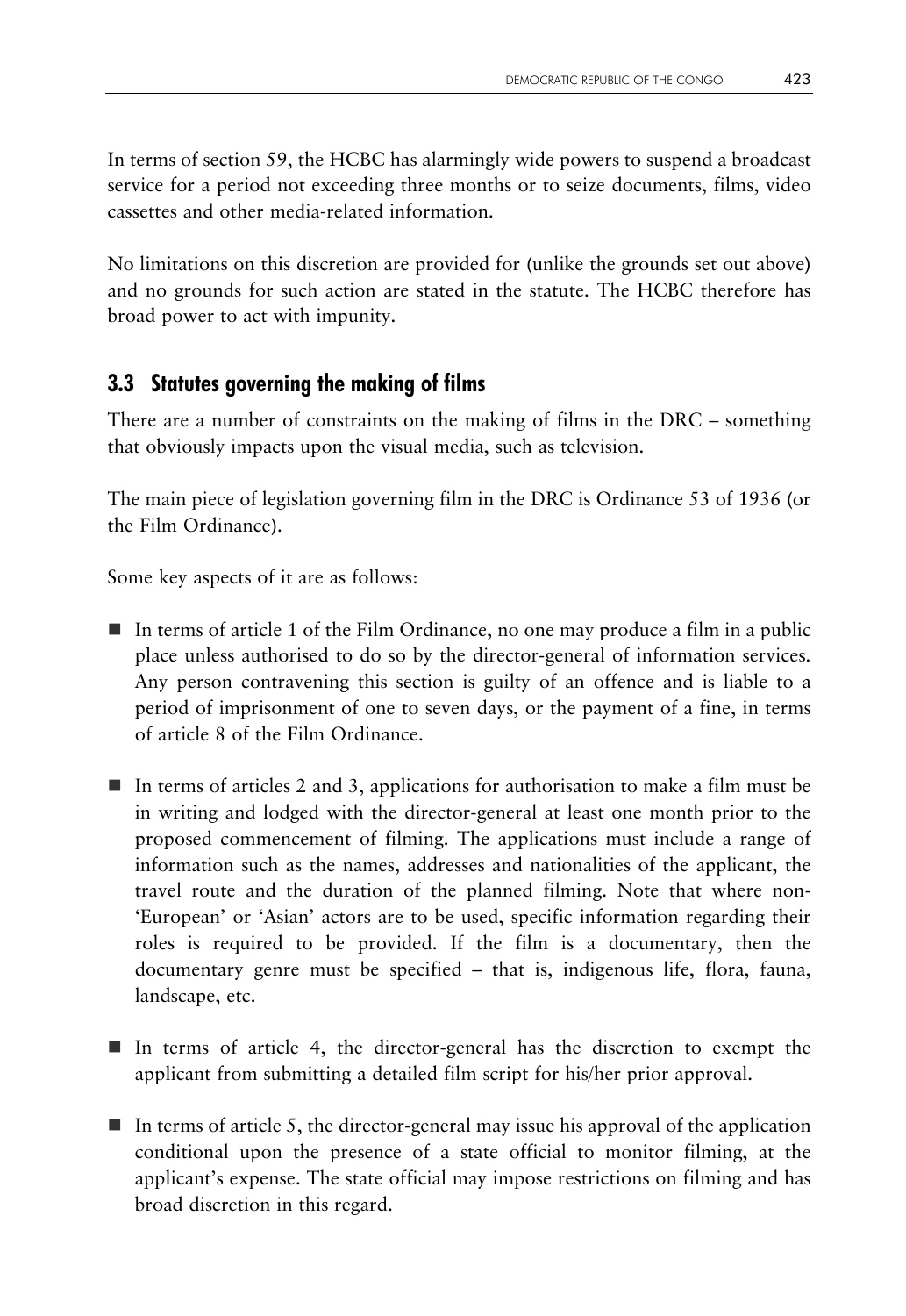# **3.4 Statutes governing the broadcast media generally**

## 3.4.1 Statutes that regulate broadcasting generally

Broadcasting in the DRC is regulated by the:

- High Council of Broadcasting and Communications (HCBC) Act, Act 11-001 dated 10 January 2011
- Press Freedom Act, Act 96-002 dated 22 June 1996
- Telecommunications Act, Act 13-2002 dated 16 October 2002
- **Post and Telecommunications Act, Act 14-2002 dated 16 October 2002**

## 3.4.2 Establishment of the HCBC and the Regulatory Authority

The DRC has more than one regulatory authority for broadcasting and signal distribution. While regulators are established in terms of a number of different statutes, it is clear that real power in respect of broadcasting resides in the executive branch of government and in particular with the Ministry of Press and Information. Despite being a constitutionally mandated body, the HCBC operates alongside a Regulatory Authority, which deals with technical matters, and is overshadowed by the very real powers exercised by the executive.

## THE HCBC

As required by the Constitution, section 2 of the HCBC Act establishes the HCBC as an institution supporting democracy. Section 2 provides that the HCBC is independent, autonomous and endowed with legal personality.

## THE REGULATORY AUTHORITY

Section 8 of Telecommunications Act establishes the Regulatory Authority, which is a public service with legal personality. This same body is, however, also established in terms of section 1 of the Post and Telecommunications Act as being a juristic entity, which is an independent organ of regulatory authority.

# 3.4.3 Main functions

THE HCBC

In terms of section 8 of the HCBC Act, the HCBC's main functions are to:

Guarantee freedom of the press, information and mass communication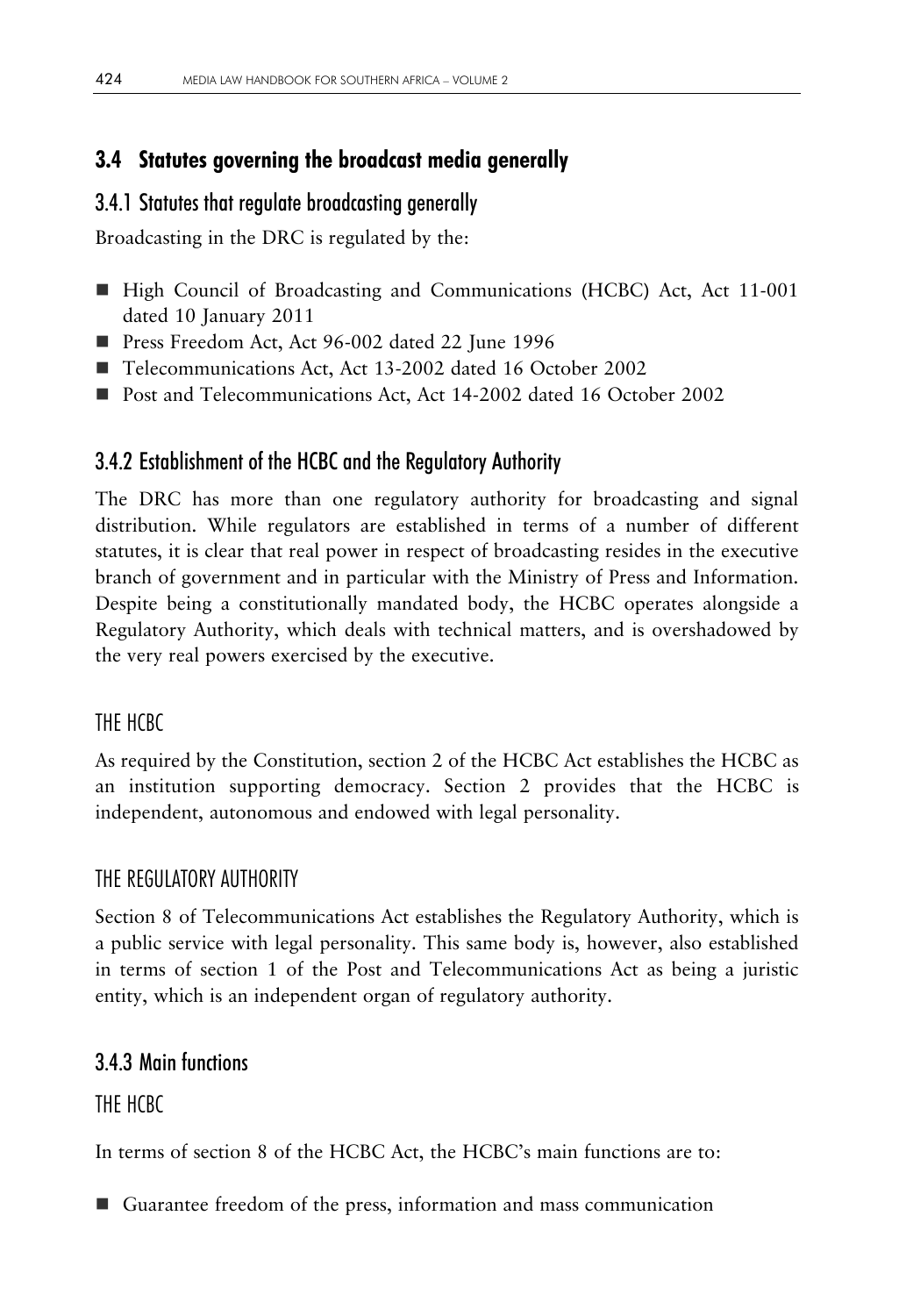- Oversee adherence to a code of conduct in respect of information provision
- Oversee equitable access to state providers of information and communication by all political parties and associations
- Develop a code of conduct
- Mediate in media-related disputes
- **Promote excellence in media production**
- **Promote a culture of peace, democracy, human rights and fundamental freedoms**
- **Promote national culture through the media**
- **Protect children**
- File reports to Parliament
- Provide advisory opinions on draft laws to Parliament or to the government section 10

It is clear that licensing – a key regulatory function in terms of international good practice – is not a function of the HCBC.

#### THE REGULATORY AUTHORITY

In terms of section 8 of the Telecommunications Act, the aims of the Regulatory Authority with regard to signal distribution include:

- Overseeing adherence to laws and regulations relating to telecommunications matters
- **Perocessing licence applications and permits.** Note that the section is extremely vague as to exactly what kinds of licences and permits are being referred to, but it appears that these are technical licences and permits appropriate to signal distribution matters
- Operating a register of licences
- Managing frequency bands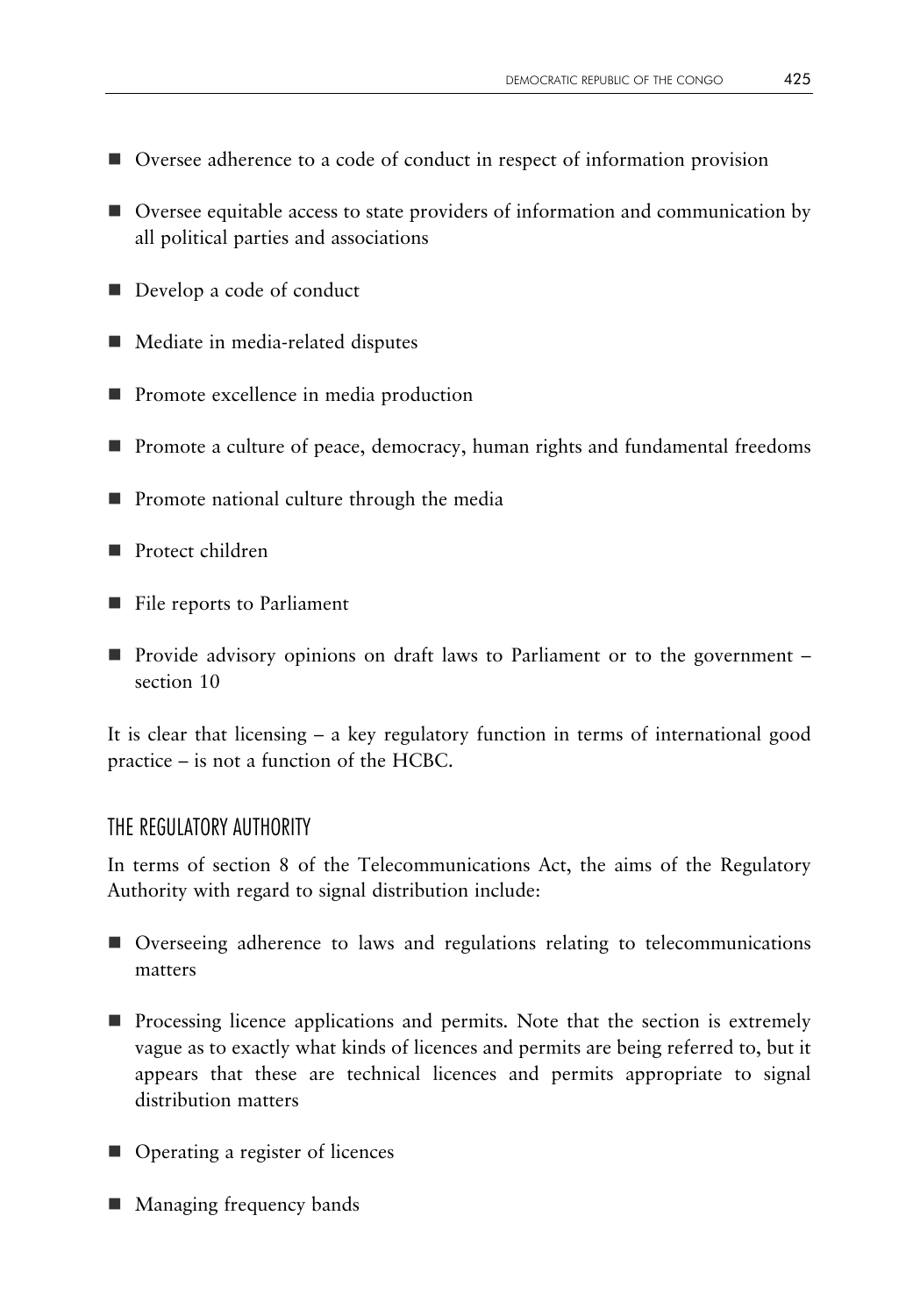Enforcing compliance with the provisions of the Telecommunications Act

In terms of section 25 of the Telecommunications Act, the Regulatory Authority issues a technical permit after approval of the minister in charge of telecommunications. In terms of section 57 of the Press Freedom Act, this technical permit appears to be a pre-condition for obtaining a broadcasting permit or licence.

#### 3.4.4 Appointment of members

#### THE HCBC

In terms of section 24, there are 15 members of the HCBC, namely:

- One member chosen by the president
- Two members chosen by the National Assembly
- Two members chosen by the Senate
- One member chosen by government
- One member chosen by the High Council of the Judiciary
- Three members chosen by professional media associations (print, radio and television)
- One member representing the advertising sector
- One member chosen by the National Council of Advocates
- One member chosen by the Association of Parents and Students
- Two members chosen by associations for the protection of media rights

However, in terms of section 26, the president formally appoints all members of the HCBC.

#### THE REGULATORY AUTHORITY

Section 9 of the Post and Telecommunications Act stipulates that the Regulatory Authority is made up of a seven-member council: a president; a deputy-president; and five councillors. Further, section 10 stipulates that all council members are officially appointed by the president of the DRC, who personally designates its president and deputy, while Parliament nominates two of the five councillors and the minister in charge of telecommunications nominates the last three.

#### 3.4.5 Funding for the regulators

THE HCBC

Section 53 of the HCBC Act provides that the HCBC operating and financial costs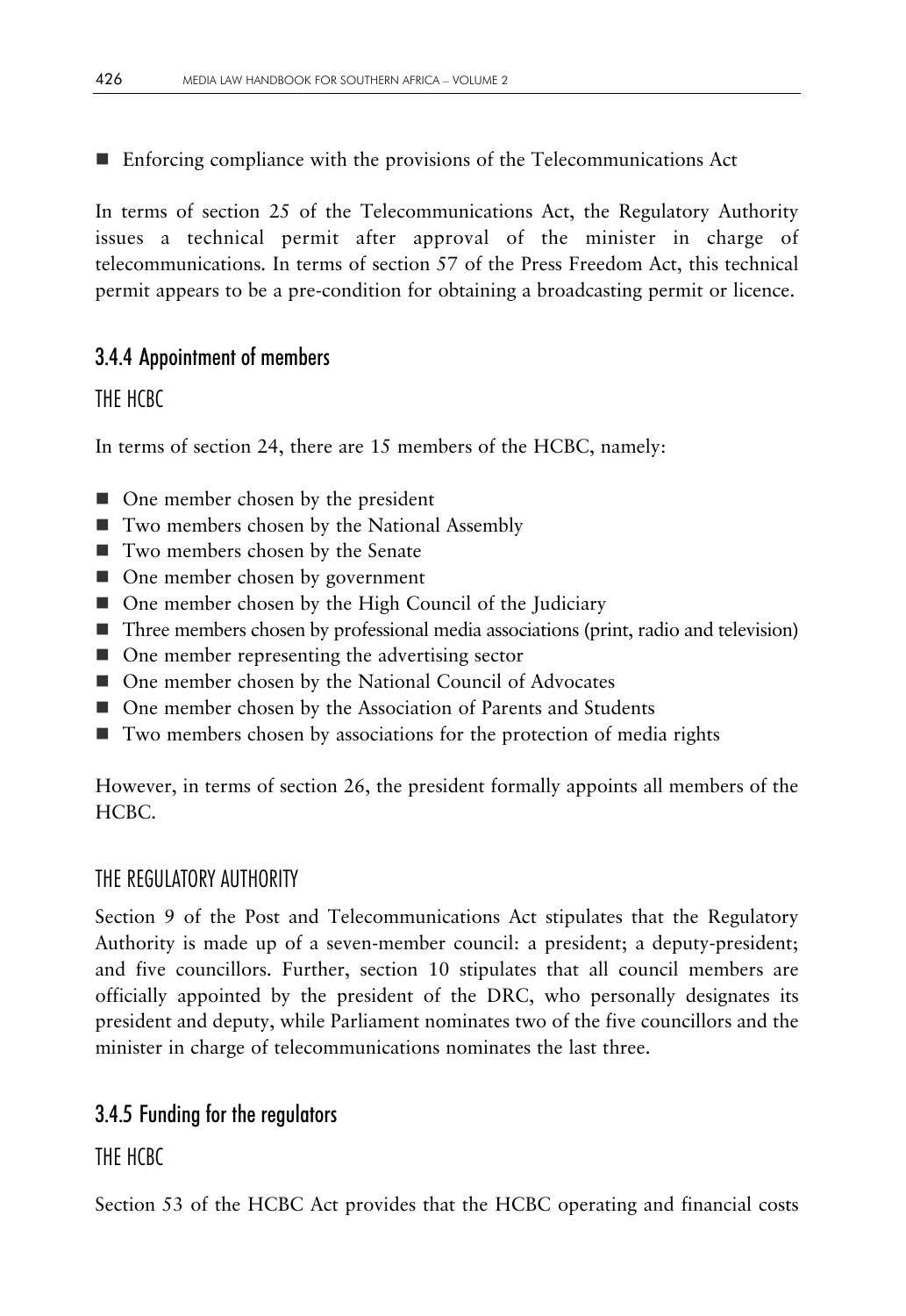are to be provided for from monies appropriated by Parliament – in other words, specifically allocated to the HCBC in the national budget.

#### THE REGULATORY AUTHORITY

Section 21 of the Post and Telecommunications Act provides that the Regulatory Authority is funded through various sources of income, including service fees, administrative fees and taxes.

## 3.4.6 Licensing regime for broadcasters and signal distributors in the DRC

## BROADCAST LICENSING

Broadcasting-related licensing in the DRC is not conducted by an independent authority. Section 56 of the Press Freedom Act provides for a system of governmental permits to provide commercial radio and television broadcasting services. An applicant needs to submit a declaration either to the Ministry of Press and Information or to the relevant regional entity responsible for press and information matters. In terms of section 57, such a declaration must include:

- The company registration number
- Channels to be broadcast
- Names, birth dates, criminal records (if any) and certificates of good conduct of both the owner and head of programming
- Statement on the nationality of the head of programming
- Addresses of the head office and any subsidiary companies
- $\blacksquare$  A copy of the company's internal rules and regulations
- A copy of the schedule of programmes to be broadcast
- A copy of the licence granted by the Ministry of Post and Telecommunications. Note that this appears to be a signal distribution licence – the technical licence identifying spectrum to be used, which is obtained in terms of section 33 of the Telecommunications Act.

It appears that the Ministry of Press and Information is able to impose conditions in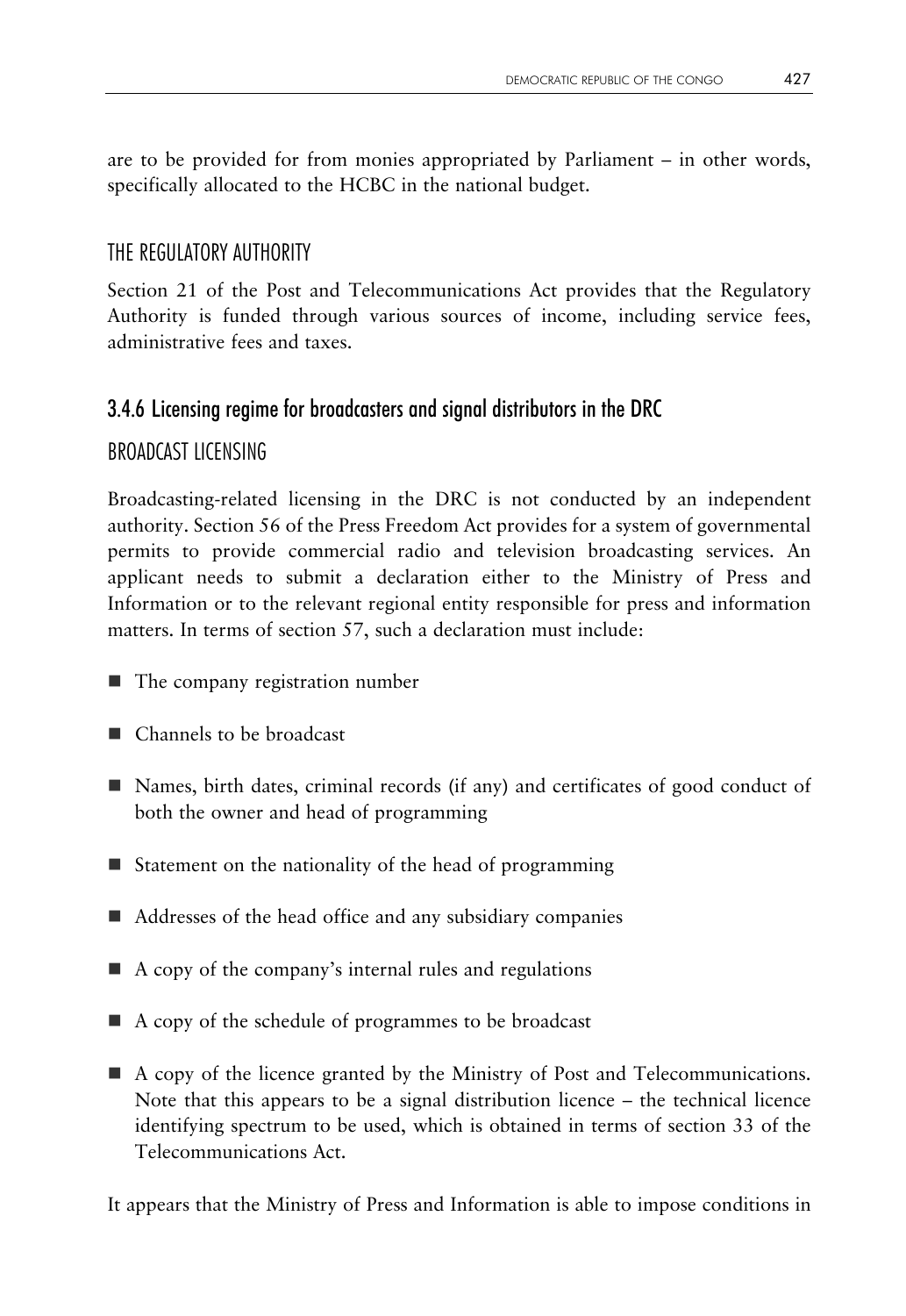respect of such broadcasting permits. Note that there are no specific references to community broadcasting services in the DRC statutes although a number of community broadcasters are operational in the country.

## FREQUENCY SPECTRUM LICENSING

This is an important aspect of broadcasting because all terrestrial and satellite broadcasting signals are distributed through radio waves, and consequently make use of the radio frequency spectrum.

In terms of section 33 of the Telecommunications Act, the Regulatory Authority assigns frequencies to licensed broadcasters, both radio and television, after consulting with the minister of information.

## 3.4.7 Responsibilities of broadcasters in the DRC

## ADHERENCE TO LICENCE CONDITIONS AND OTHER REQUIREMENTS

In terms of section 87 of the Press Freedom Act, no person may provide a broadcasting service without adhering to the requirements of the Press Freedom Act.

In terms of sections 63(a), 64(b) and 65 of the Press Freedom Act, the head of programming and the producer of the particular programme in question are criminally liable for any breach of the conditions imposed by the Ministry of Press and Information when granting a permit for the commercial broadcasting service. They are to be sentenced in accordance with the provisions of the Criminal Code.

In terms of sections 63(b) and 64(a) of the Press Freedom Act, the owner, head of programming and the producer of the specific programme that breached the relevant condition are also liable for civil damages in respect of such breach of the conditions imposed by the Ministry of Press and Information when granting a permit for the commercial broadcasting service.

In terms of section 58 of the HCBC Act, the HCBC is entitled to investigate and impose sanctions on the media for:

- Non-adherence to content of the annexures to permits (again, we stress that the statute is silent as to whom is responsible for granting and drafting these permits)
- Illegally operating as a professional journalist or illegally exercising any other function in relation to the print or broadcast media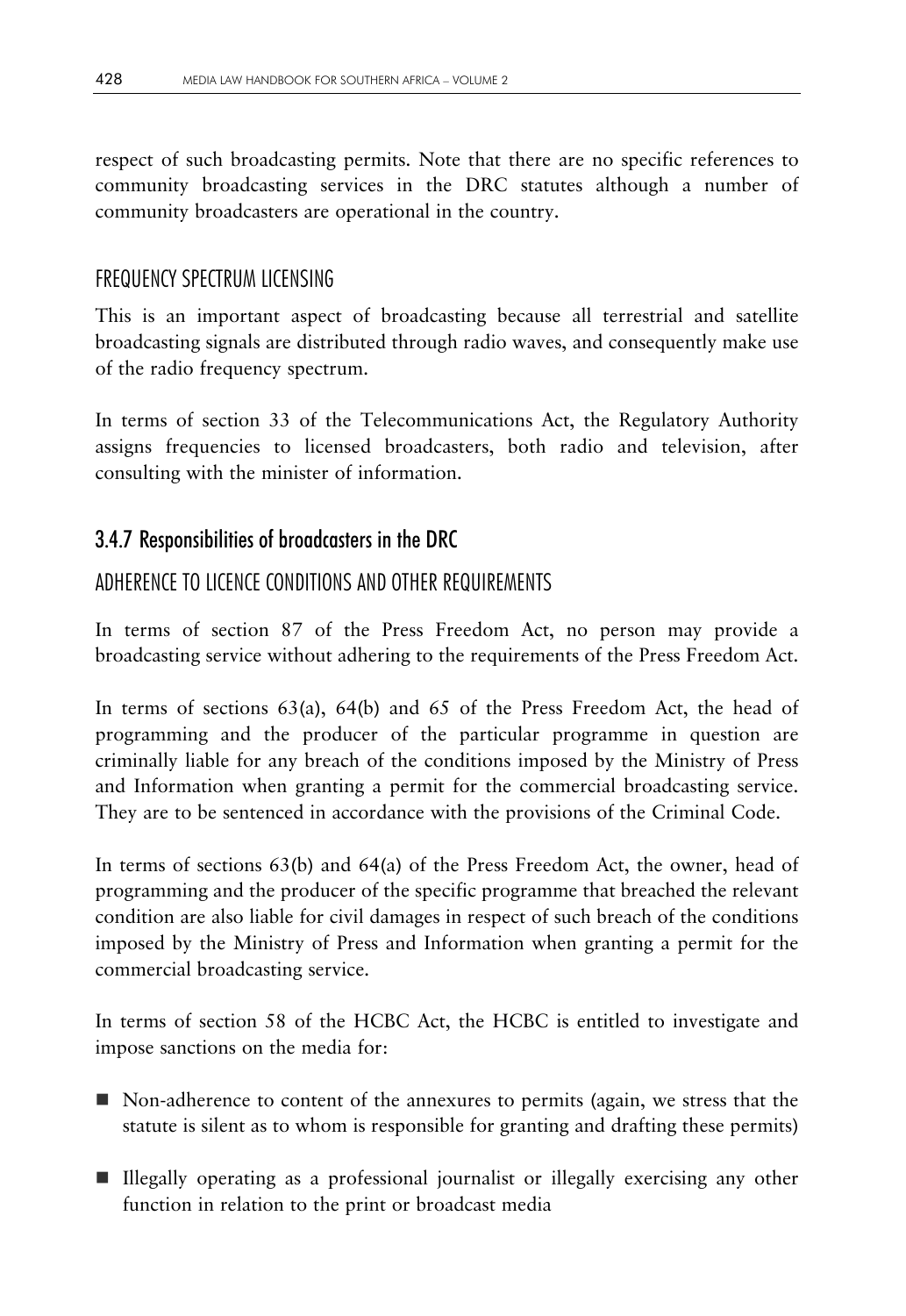- $\blacksquare$  Illegally altering share capital and means of financing
- $\blacksquare$  Illegally loaning money to third parties
- Refusing to furnish information requested by the HCBC
- Unlawfully broadcasting television or radio programmes or creating interferences with third-party frequencies
- Failing to disclose tariffs to subscribers
- Fraudulently broadcasting additional radio or television channels
- Failing to observe sanctions imposed by the HCBC
- Unlawful copyright infringements of broadcast material

In terms of section 59 of the HCBC Act, the HCBC has alarmingly wide powers to suspend a broadcast service for a period not exceeding three months or to seize documents, films, video cassettes and other media-related information. No limitations on this discretion are provided for (unlike the grounds set out above) and no grounds for such action are stated in the statute. This gives the HCBC broad power to act with impunity. The HCBC, however, cannot permanently cancel a frequency allocation without a court order.

#### ADHERENCE TO LOCAL CONTENT REQUIREMENTS

Section 66 of the Press Freedom Act requires all broadcasters to ensure that at least 50% of all programming broadcast is locally produced programming.

#### RIGHT OF REPLY

In terms of sections 67–72 of the Press Freedom Act, any person is entitled to reply, free of charge, to any matter that affects his/her or its honour or reputation, which has been broadcast by any broadcasting service, within 15 days of the original broadcast. The person seeking to exercise the right of reply must specify the allegations to be addressed. The length of reply may not exceed the duration of the original allegation, unless absolutely necessary.

Any state official is automatically entitled to a right of reply provided such reply relates to factually inaccurate material broadcast. The reply in this instance may be up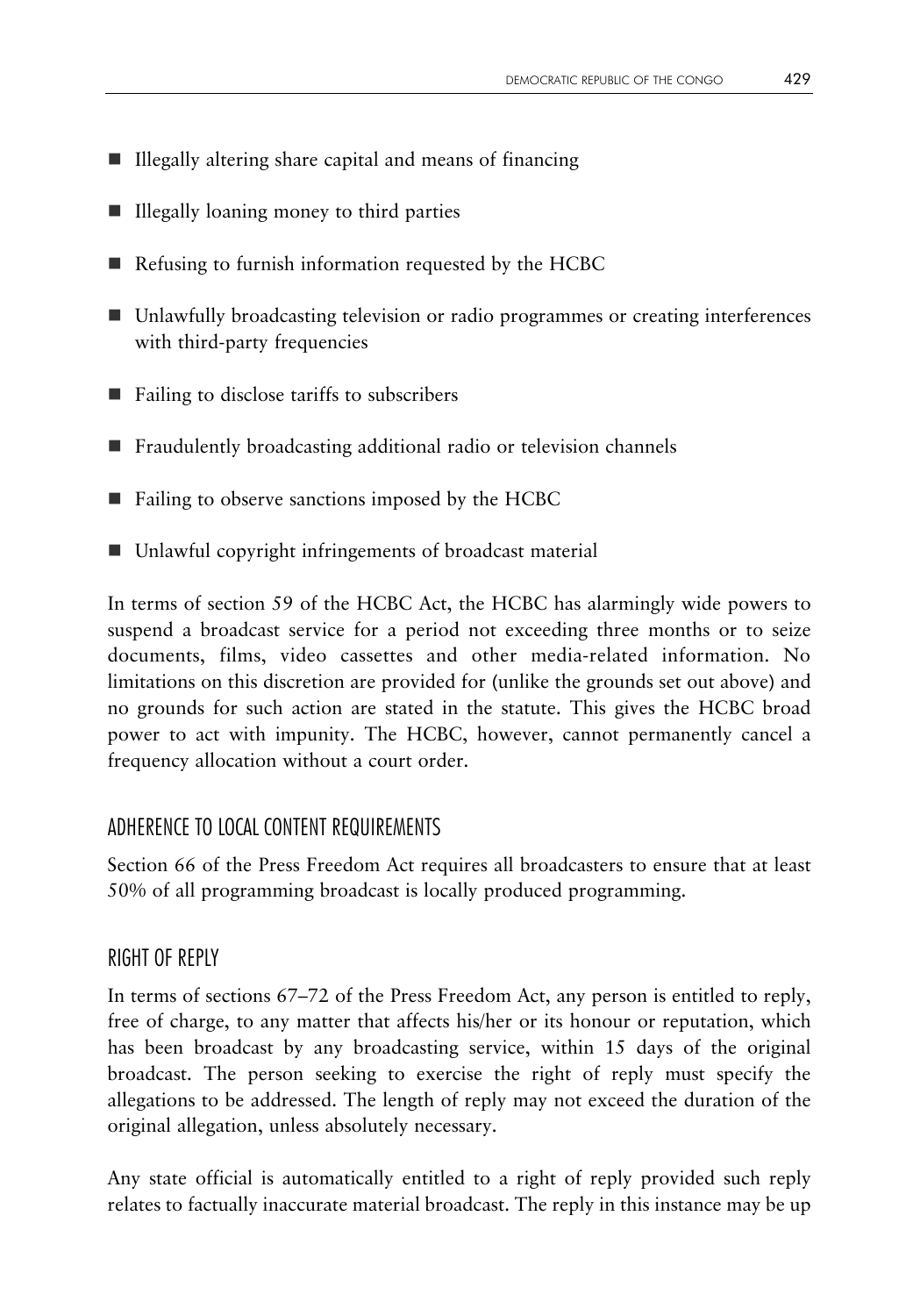to twice the duration of the original broadcast. The right of reply ought to take place in the next airing of the programme following the receipt of the request to exercise the right of reply.

Any refusal to allow a right of reply is subject to sanctions imposed in terms of section 83 of the Press Freedom Act. Section 83 empowers the minister of, or regional authority responsible for, press and information to: order the seizure of documents, suspend the broadcast of one or more offending programmes; or suspend a broadcasting service for a period not exceeding three months in the following circumstances:

- $\blacksquare$  For refusing to grant a right of reply, and/or
- For broadcasting material in contravention of laws, good morals or public order

## ADHERENCE TO OWNERSHIP AND CONTROL LIMITATIONS FOR PRIVATE BROADCASTING SERVICES

Section 7 of the HCBC Act imposes ownership and control restrictions on broadcasters. It provides that not more than 40% of shares of a commercial broadcaster be owned by foreigners. If a Congolese person or entity owns more than 50% of the shares in a commercial broadcaster, he/she or it cannot do so on behalf of a foreign person or entity.

## ADHERENCE TO STATUTORY PROHIBITIONS ON BROADCASTING CONTENT

The only clear prohibition relates to reporting on court proceedings. These provisions are set out in detail in the section dealing with the prohibition on the publication of information relating to court proceedings, covered later in this chapter.

#### PROVIDING INFORMATION REGARDING A SERVICE

In terms of section 17 of the HCBC Act, any person wishing to operate a print, broadcast or online media service must submit a dossier to the HCBC Council for compliance checks. Unfortunately, no additional information is given in the statute as to what the dossier is to contain. We surmise that it requires a detailed description of the content of the service. The statute is entirely silent on licence/permit applications, which are required in terms of the Press Freedom Act.

## 3.4.8 Are the HCBC and the Regulatory Authority independent regulators?

The HCBC and the Regulatory Authority are not independent bodies.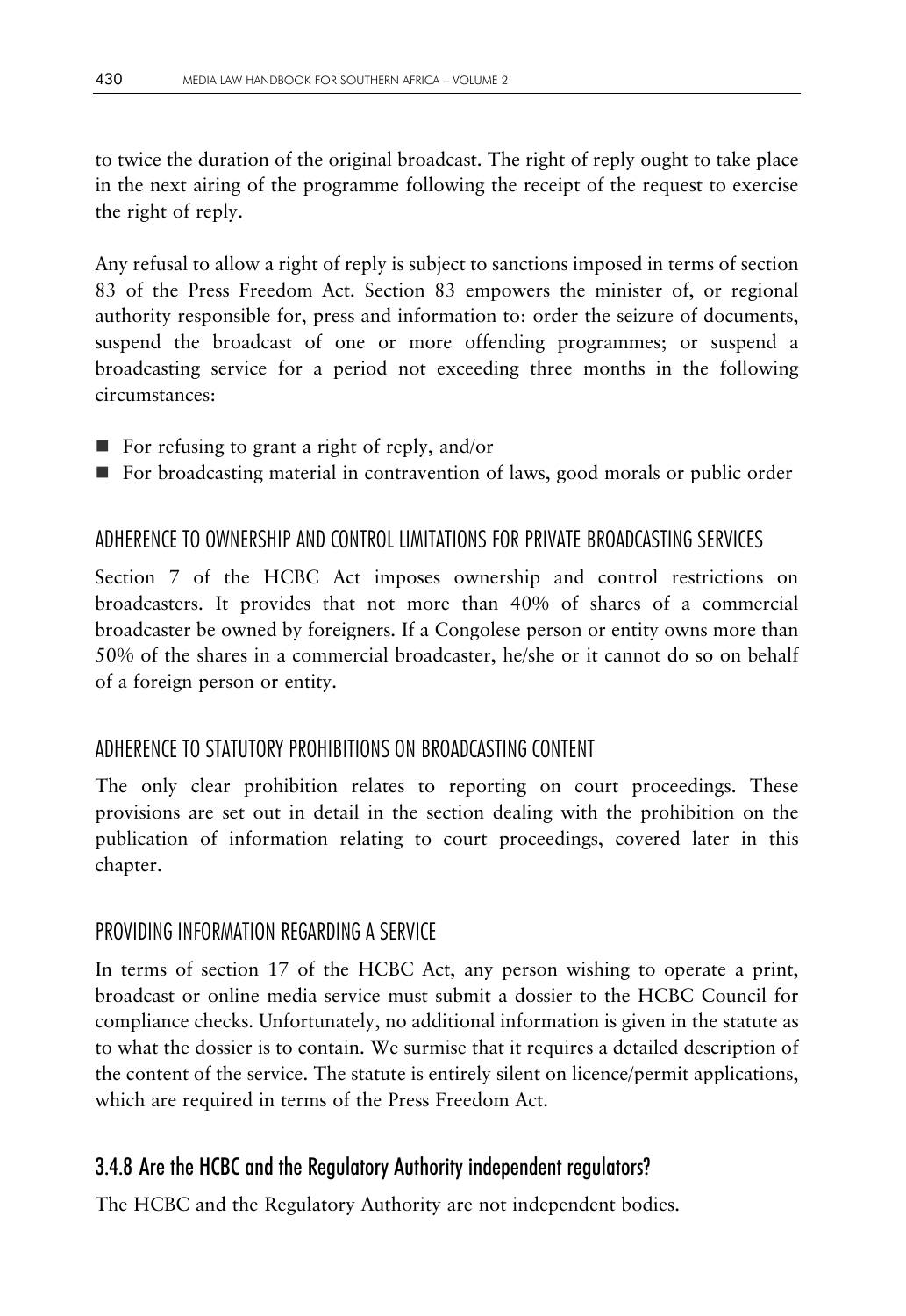#### THE HCBC

While section 2 of the HCBC Act provides that the HCBC is independent and autonomous, and section 53 provides that it is funded by Parliament, the HCBC's independence is compromised in the following ways:

- All its members are appointed by the president, although a number of different institutions are involved in choosing the appointees. The body as a whole is not required to act in the public interest and there is no public nominations process or other public involvement in the appointments.
- The HCBC cannot be said to act as a broadcasting regulator in the general sense because it is not involved in licensing in any way and has no regulation-making powers. The HCBC appears to be only a content-related oversight body, with extremely limited remit of powers.

This means that the HCBC does not meet international best practice standards with regard to appointment requirements for independent bodies and institutional independence.

#### THE REGULATORY AUTHORITY

The Regulatory Authority clearly works closely with the ministers for post and telecommunications, and press and information and does not act to grant permits or licences without the ministers' approval. The Regulatory Authority is not independent because it functions only in conjunction with the relevant ministers.

#### 3.4.9 Weaknesses in the legislation which should be amended

There are a number of problems with the legislative framework for the regulation of broadcasting generally in the DRC. The main problem is that none of the bodies involved in the regulation of broadcasting are independent.

Executive officers and departments are intimately involved in granting licences and permits, and there is no emphasis on the need for the public interest to be served in any of the relevant statutory provisions.

There are many different laws governing licensing, authorisations and permits, but all of these involve senior officials within the executive branch of government. There cannot be said to be genuine independent institutions governing broadcasting in the DRC, particularly in respect of the licensing of new operators.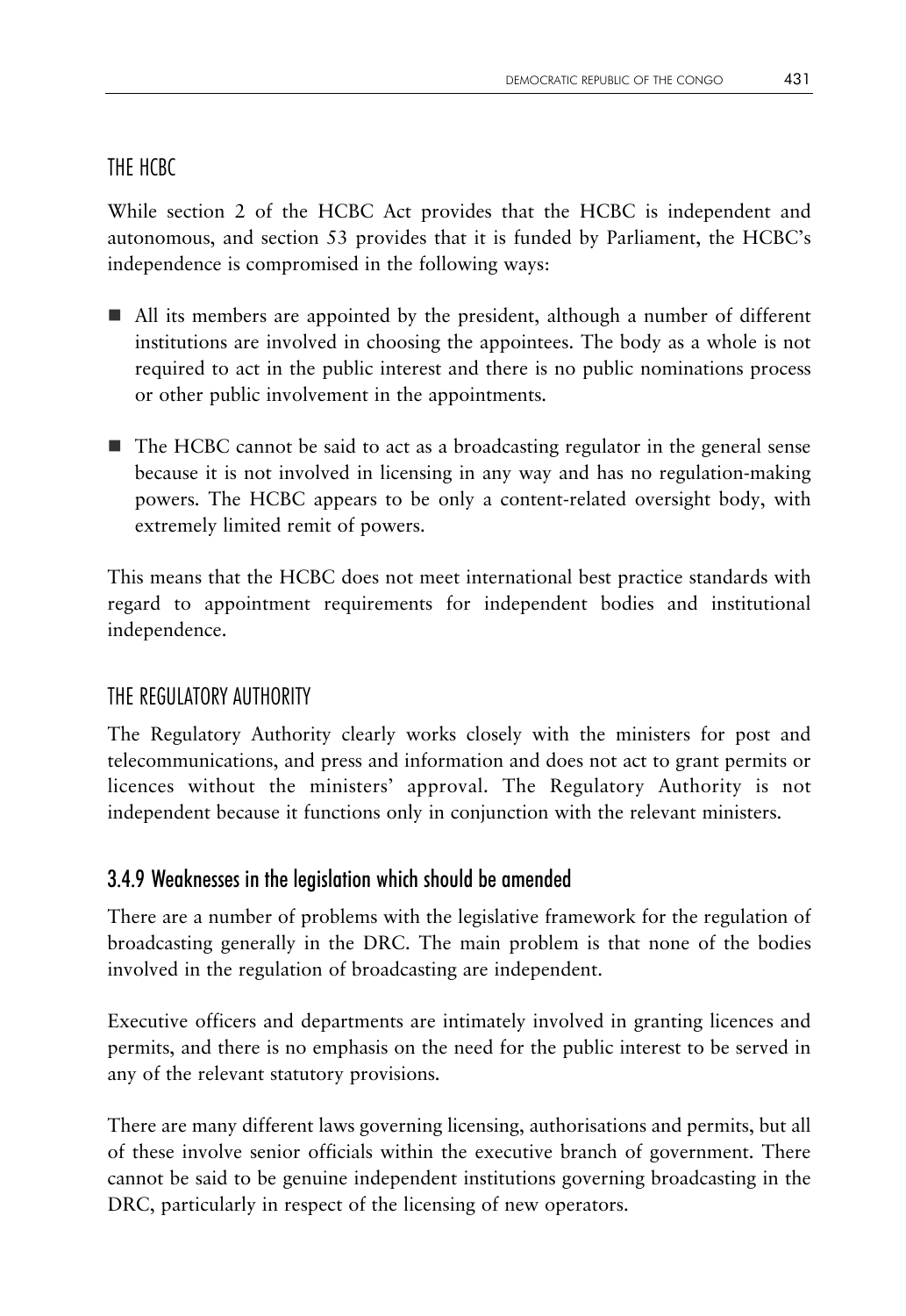## **3.5 Statutes that regulate the state broadcast media**

Two statutes regulate the state broadcast media:

- Ordinance 81-050 of 1981 regulates the Congolese National Radio and Television Broadcaster (*Radio Télévision Nationale Congolaise* – RTNC). Note that the name of the national broadcaster has changed (in line with the country's general name change from Zaire to Congo), although the ordinance still refers to the old entity.
- Public Enterprises Act, Act 78-002 of 1978 regulates all public enterprises in the DRC, of which the RTNC is one.

## 3.5.1 Establishment of the RTNC

Article 1 of Ordinance 050 created the RTNC, which was established as a public enterprise with separate legal personality – that is, it is capable of suing and being sued. The RTNC's aims are stated as being both educational and commercial.

The Public Enterprises Act governs many aspects of the RTNC because that entity is a public enterprise, in terms of article 1 of Ordinance 050.

Article 2 of the Public Enterprises Act provides that any public enterprise has at least one of the following characteristics. It is:

- **E** Created and controlled by state organs in order to fulfil a public mandate
- Created to perform a specific function
- A joint venture among state entities to perform a specific function
- Created through the initiative of other public enterprises in association with state entities to perform a specific function

## 3.5.2 The RTNC's mandate

Article 2 of Ordinance 050 provides that the RTNC may establish stations or bureaus anywhere in the DRC or in foreign countries.

Article 3 of Ordinance 050 sets out the RTNC's broadcasting mandate. This is not an extensive mandate and article 3 refers only to three aspects, namely to: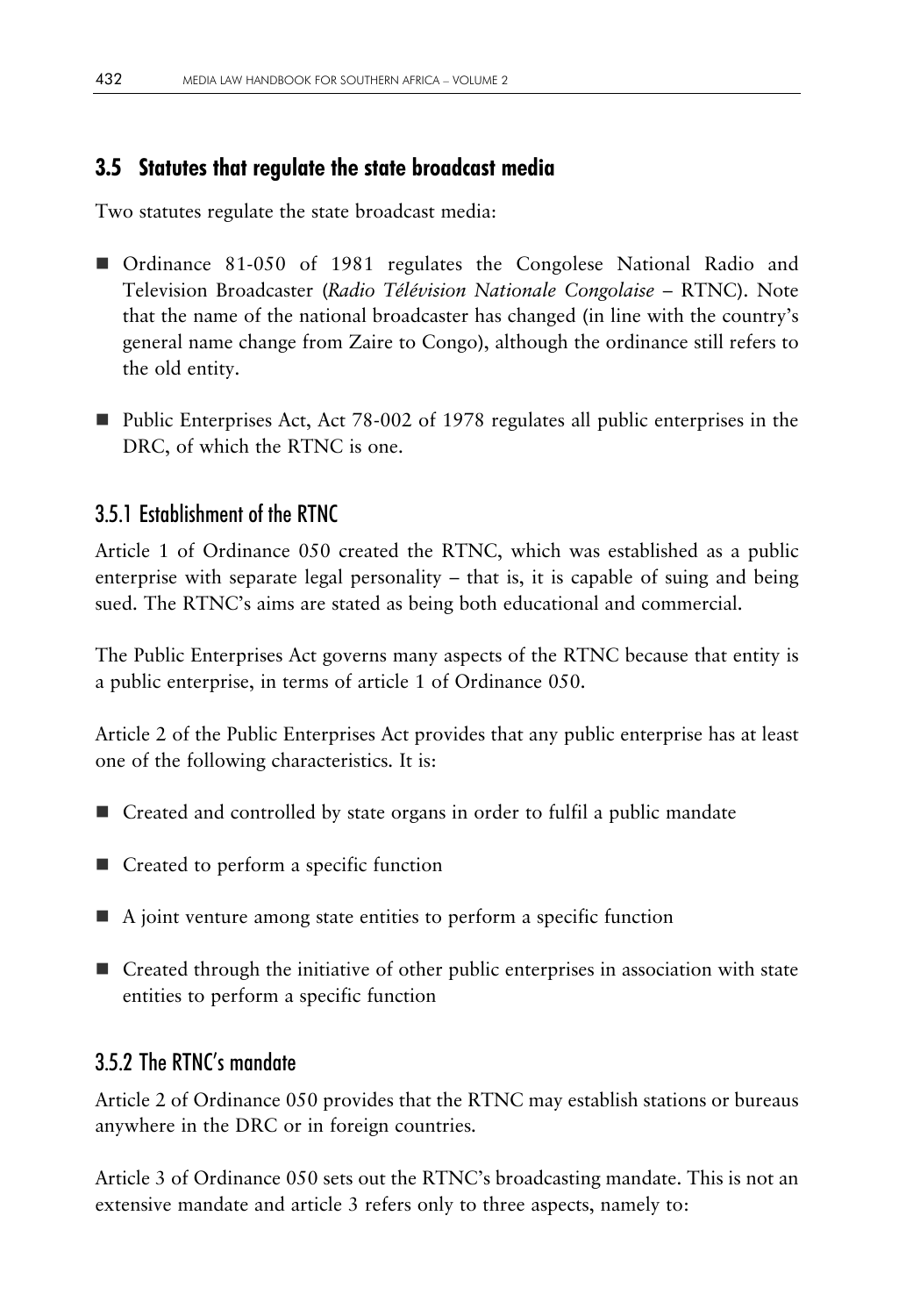- Operate national radio and television broadcasting services
- **Provide information, training and education to the masses**
- Create and promote cinematographic productions

#### 3.5.3 The RTNC's governing structures and member appointment

In terms of article 7 of Ordinance 050, there are three structures within the RTNC: a board of directors; a managerial committee; and an office of chartered accountants.

#### BOARD OF DIRECTORS

Article 10 provides that the board of directors is the highest authority within the RTNC when it comes to administrative acts and social responsibility.

In terms of article 8 of Ordinance 050, the RTNC is controlled by a board of directors comprising nine members: a chief executive officer; two company secretaries; representatives of the departments of Information and Portfolios (this department manages cabinet functioning); and a representative of the National Parents' Association.

In terms of article 8, the RTNC board members are appointed in terms of articles 6–24 of the Public Enterprises Act. In terms of article 7 of the Public Enterprises Act, all member of the RTNC Board are appointed by the president for a renewable term of five years. Article 7 also gives the president absolute discretion to remove a board member at will during his/her term of office.

#### MANAGERIAL COMMITTEE

Article 11 of Ordinance 050 requires the Managerial Committee to implement all decisions taken by the board of directors and to be responsible for the day-to-day operations of the RTNC, in accordance with the RTNC's internal rules and regulations.

In terms of article 11 of the Public Enterprises Act, the members of the RTNC Managerial Committee are appointed by the RTNC Board.

#### OFFICE OF CHARTERED ACCOUNTANTS

Article 14 of Ordinance 050 provides that all financial transactions of the RTNC must be under the direction of the Office of Chartered Accountants, which is to have between two and four accountants. Note that members of the Office of Chartered Accountants are appointed by the president for a renewable term of two years.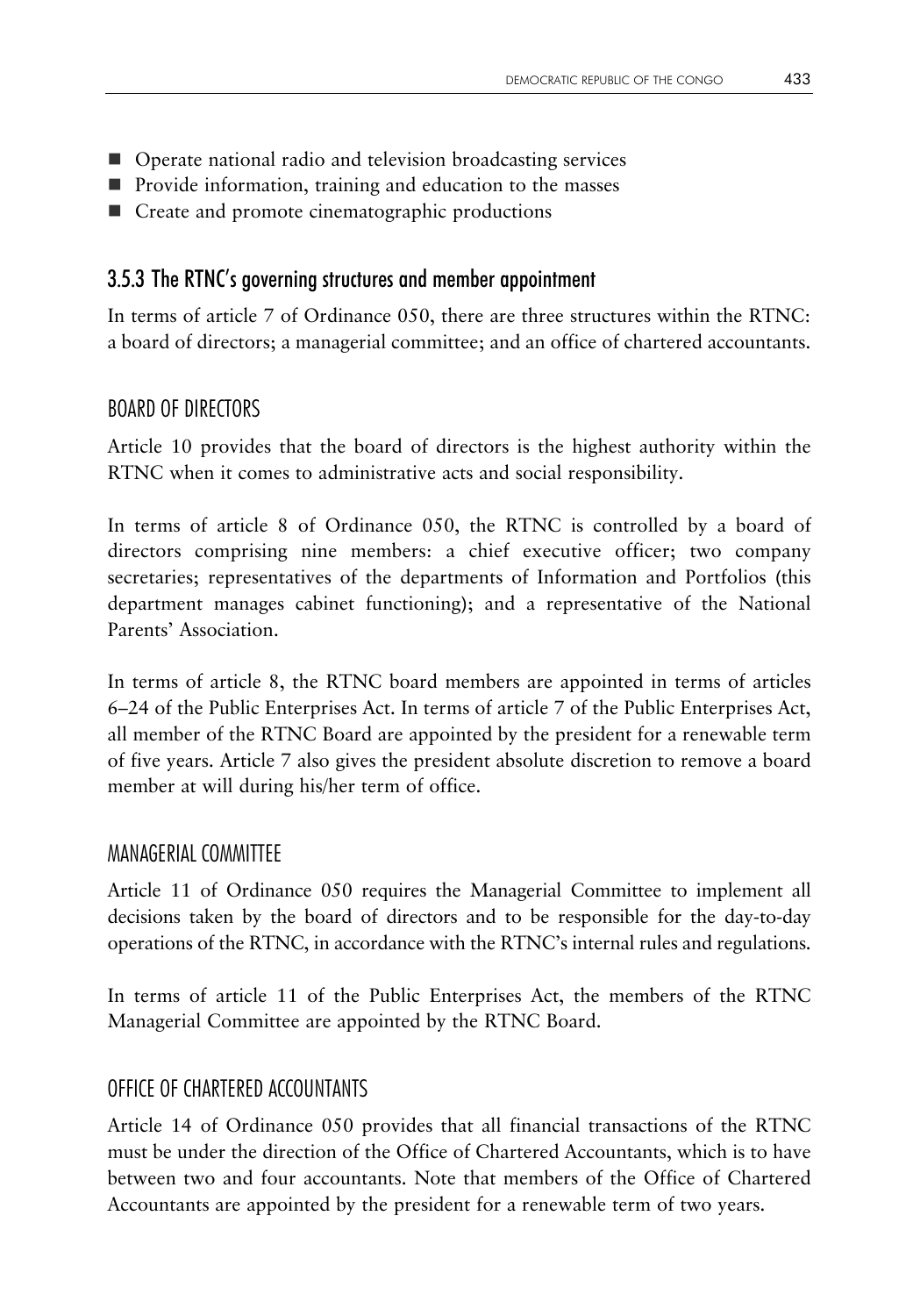## 3.5.4 Funding for the RTNC

Article 4 of Ordinance 050 sets out how the RTNC is funded. The four sources of funding are:

- The commercial exploitation of broadcasting, cinematographic productions, etc.
- $\blacksquare$  The administration of its assets, including property
- State subsidies
- Donations

Article 31 of Ordinance 050 makes it clear that the RTNC's budget is required to be submitted to the Department of Portfolio for approval.

Articles 25–27 of Ordinance 050 provide that any net profit made by the RTNC is to be distributed as follows:

- Five per cent is to be allocated to an RTNC reserve fund, until such time as the reserve fund is equal to an amount constituting 10% of the entire capital valuation of the RTNC.
- The Department of Portfolio decides whether the remaining 95%:
	- $\blacksquare$  Is to be placed in additional reserve funds if so recommended by the RTNC Board of Directors
	- Is to be carried over for the next financial year, or
	- $\blacksquare$  Is to be paid over to the national treasury

Article 32 provides that the president must approve any increase or decrease in the asset pool of the RTNC, as recommended by the Department of Portfolio.

#### 3.5.5 The RTNC: Public or state broadcaster?

The RTNC is clearly a state broadcaster. Its board members serve entirely at the discretion of the president, and its budget is approved and provided for by the minister of portfolio. The RTNC is also under close executive supervision. In terms of article 31 of Ordinance 050, the RTNC is required to report to:

- The Department of Information on the following issues:
	- Tenders
	- **Organisational structure**
	- **Personnel**
	- Salaries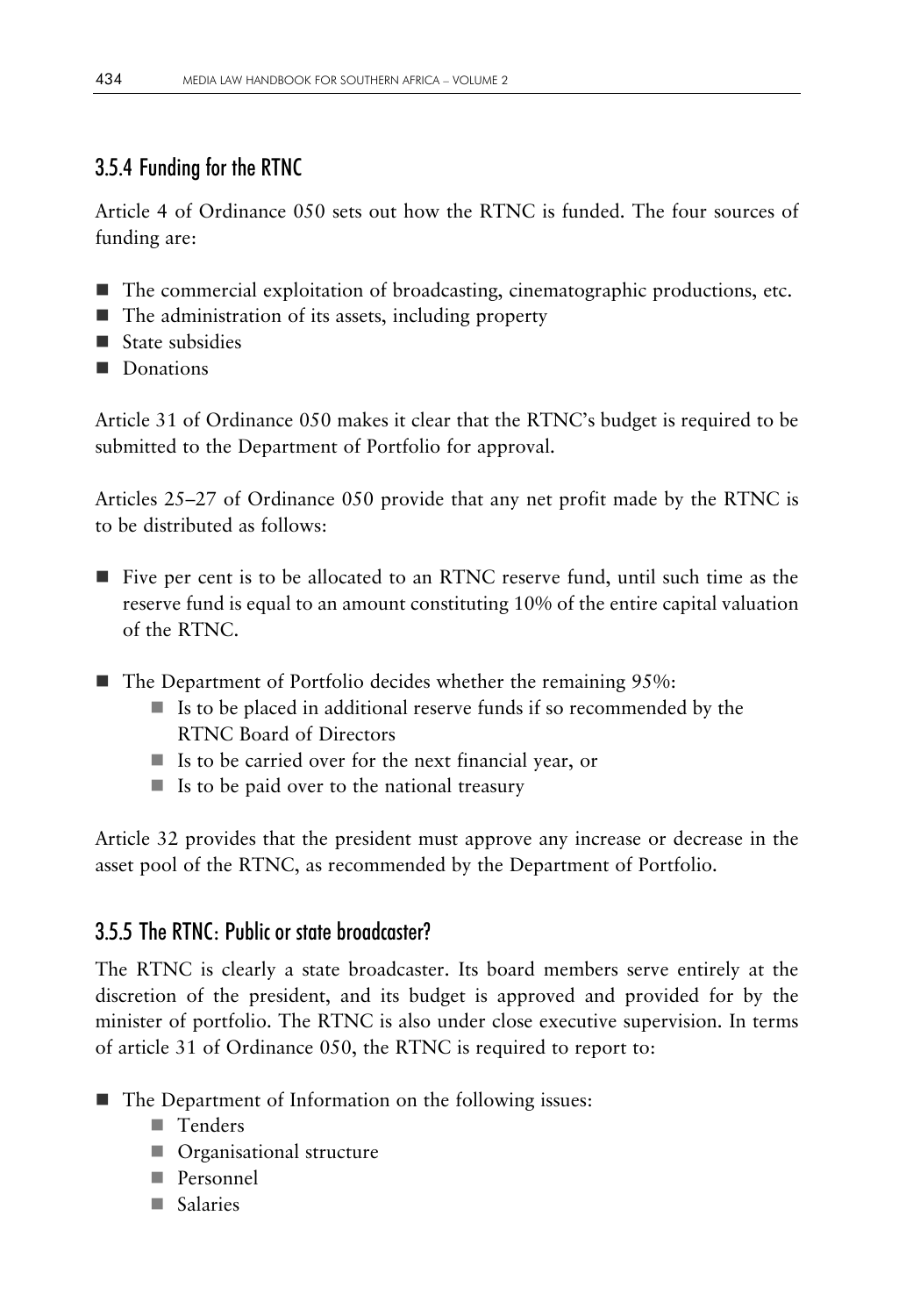- **Building maintenance**
- **Annual report**
- The establishment of regional offices in the DRC or foreign bureaus
- The Department of Portfolios on the following issues:
	- Buying and selling of property
	- **Loans**
	- **Financial cessions and acquisitions**
	- General accounting issues
	- Budgets and financial projections
	- Year-end statements
	- **Balance sheet**

Furthermore, while the RTNC Board publishes an annual report, this is not presented to Parliament but instead to the Department of Information. The RTNC's accountability therefore appears to be to the executive rather than to the public's elected representatives in Parliament.

#### 3.5.6 Weaknesses in Ordinance 050 which should be amended

It is clear that the RTNC is not a public broadcaster since it lacks basic independence. It ought to have a far more detailed public mandate that requires it to operate in the public interest and it should be accountable directly to Parliament. Furthermore, the RTNC ought to be funded directly from parliamentary disbursements specifically provided for in the national budget.

While it is appropriate for the president to formally appoint the members of the RTNC Board, this ought to happen only after a transparent and public nomination process, as well as a short-listing and recommendation process conducted by a multiparty body such as Parliament.

Lastly, RTNC board members should be removed only on objective grounds for incapacity or failure to perform.

#### **3.6 Statutes that govern the state newsgathering agency**

Two statutes govern the state newsgathering agency, the Congolese Press Agency (CPA):

- Ordinance 81-052 of 1981
- Public Enterprises Act, Act 78-002 of 1978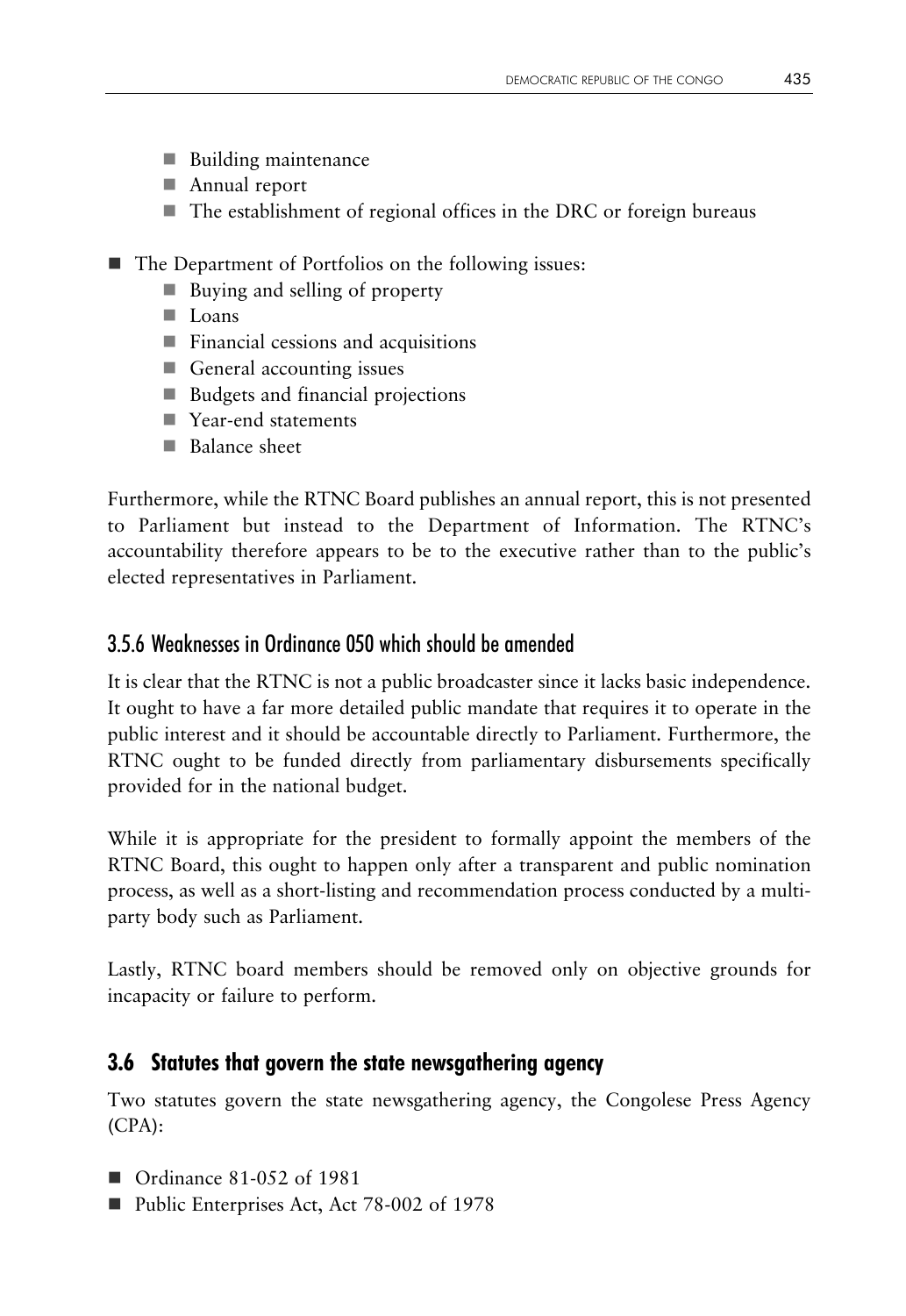#### 3.6.1 Establishment of the Congolese Press Agency

The CPA was initially established by Ordinance 67-83 of 1967 and is currently regulated in terms of Ordinance 052. Article 1 of Ordinance 052 provides that the CPA is a public institution with legal personality (that is, it is capable of suing and being sued) and that it has as its focus technical, administrative and commercial activities.

#### 3.6.2 The CPA's main mandate

Article 3 sets out the CPA's mandate, namely to:

- Gather information that is accurate, complete and not contrary to public morals
- $\blacksquare$  Make this information commercially available to users
- Undertake feasibility studies with regard to programming or means of communication (television or print based) in order to promote the international credibility of the DRC
- Create an international network to have a worldwide presence
- **Promote the country's development**
- Ensure the education of the public through the broadcast of its content

In order to achieve its mandate, article 4 contains a number of requirements for the CPA, including to:

- **Present information in a fair and impartial manner**
- **P** Provide users with information on a regular and uninterrupted basis
- Not allow itself to be under the influence of a political or pressure group

The last requirement is interesting given that the CPA is clearly a state news agency.

#### 3.6.3 The CPA's governing structures and member appointment

In terms of article 8 of Ordinance 052, there are three structures within the CPA: a board of directors; a managerial committee; and an office of chartered accountants. In terms of article 9 of Ordinance 052, the functioning of the CPA is governed by articles 6–24 of the Public Enterprises Act.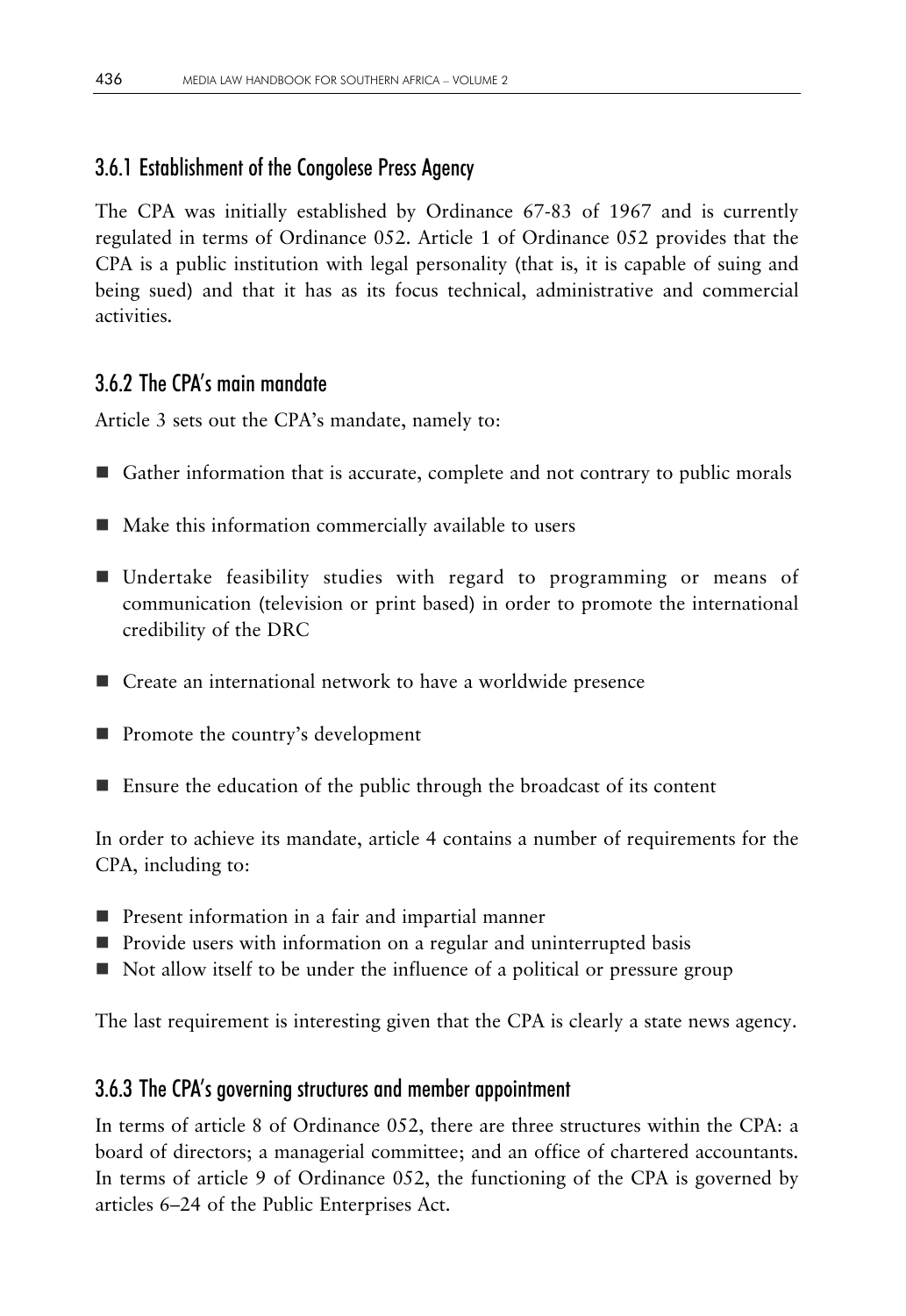Article 9 of Ordinance 052 provides that the CPA Board of Directors is made up of nine members, including certain members of the Managerial Committee appointed in terms of articles 6 and 17 of the Public Enterprises Act.

Article 18 of the Public Enterprises Act provides that the Managerial Committee is responsible for the day-to-day implementation of board decisions.

Article 17 of the Public Enterprises Act provides that the Managerial Committee comprises a general manager, two administrators and a staff representative. Of these, all serve on the CPA Board of Directors, except for the staff representative.

In terms Article 9 of Ordinance of 052, the other directors are a representative of:

- The Office of the President
- The Department of Information
- The Department of Portfolio
- **Press bodies (three representatives)**

Article 7 of the Public Enterprises Act provides that the CPA board members are appointed by the president. They serve at his discretion as he is able to remove them from office at will.

Article 23 of Ordinance 052 provides that the CPA reports directly to the Office of the President.

## 3.6.4 Funding for the CPA

In terms of article 5 of Ordinance 052, the CPA is funded through a range of sources, including from contracts for services rendered to its customers, donations and state subsidies.

In terms of articles 18–23, the president determines whether the net profit of the CPA is to be:

- Carried over for the next financial year, or
- Paid over to the national treasury

Given that the CPA is both government funded and controlled through reporting directly to the Presidency, and given that the CPA Board serves at the will of the president, it is clear that the CPA operates as a government communications and information service.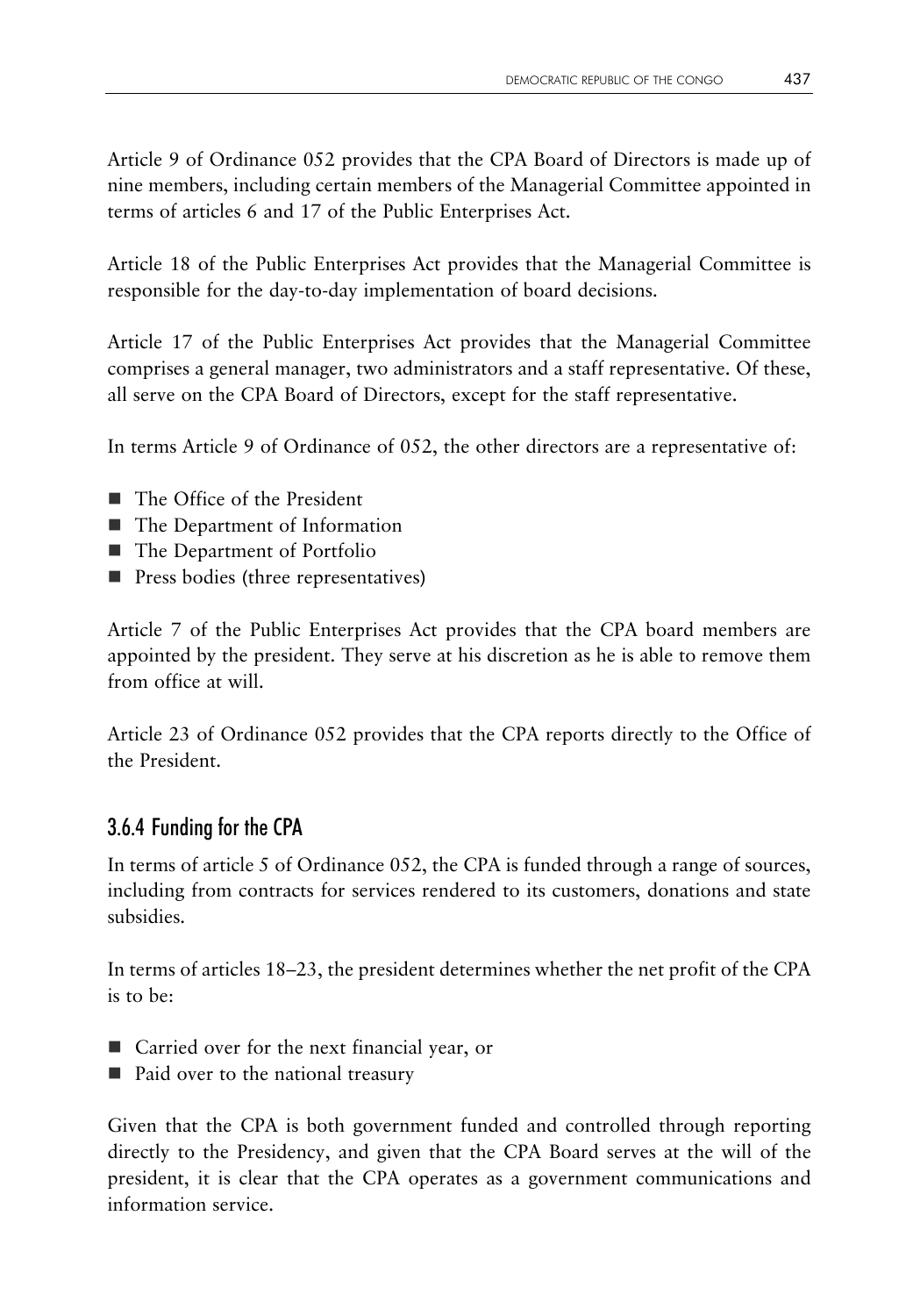## **3.7 Statutes that undermine a journalist's duty to protect his or her sources**

A journalist's sources are the lifeblood of his or her profession. Without trusted sources, a journalist cannot obtain information that is not already in the public domain. However, sources will often be prepared to provide critical information only if they are confident that their identities will remain confidential and will be respected and protected by a journalist.

This is particularly true of so-called whistleblowers – inside sources that are able to provide journalists with information regarding illegal activities, whether by company or government personnel. Consequently, democratic countries often provide special protection for journalists' sources. It is recognised that without such protection, information that the public needs to know would not be given to journalists.

The only statute in the DRC that clearly deals with this issue is the Criminal Procedure Code, 1959. The Criminal Procedure Code was enacted prior to the DRC's independence, but has been amended numerous times since then. Provisions of the Criminal Procedure Code might be used to compel a journalist to reveal confidential sources.

Section 78 of the Criminal Procedure Code, for example, provides that any person who, without a valid excuse, fails to appear in court, take the required oath or give evidence as required, may be sentenced to imprisonment, or required to pay a fine, or both.

This provision might conflict with a journalist's ethical obligation to protect his or her sources. However, it is important to note that whether or not requiring a journalist to reveal a source is in fact an unconstitutional violation of the right to freedom of expression will depend on the particular circumstances in each case, particularly on whether the information is available from any other source. It is therefore extremely difficult to state that these provisions are, by themselves, a violation of the right to freedom of expression under the Constitution.

## **3.8 Statutes that prohibit the publication of certain kinds of information**

A number of statutes contain provisions which, looked at closely, undermine the public's right to receive information and the media's right to publish information. These statutes are targeted and prohibit the publication of certain kinds of information, including:

■ Information regarding legal proceedings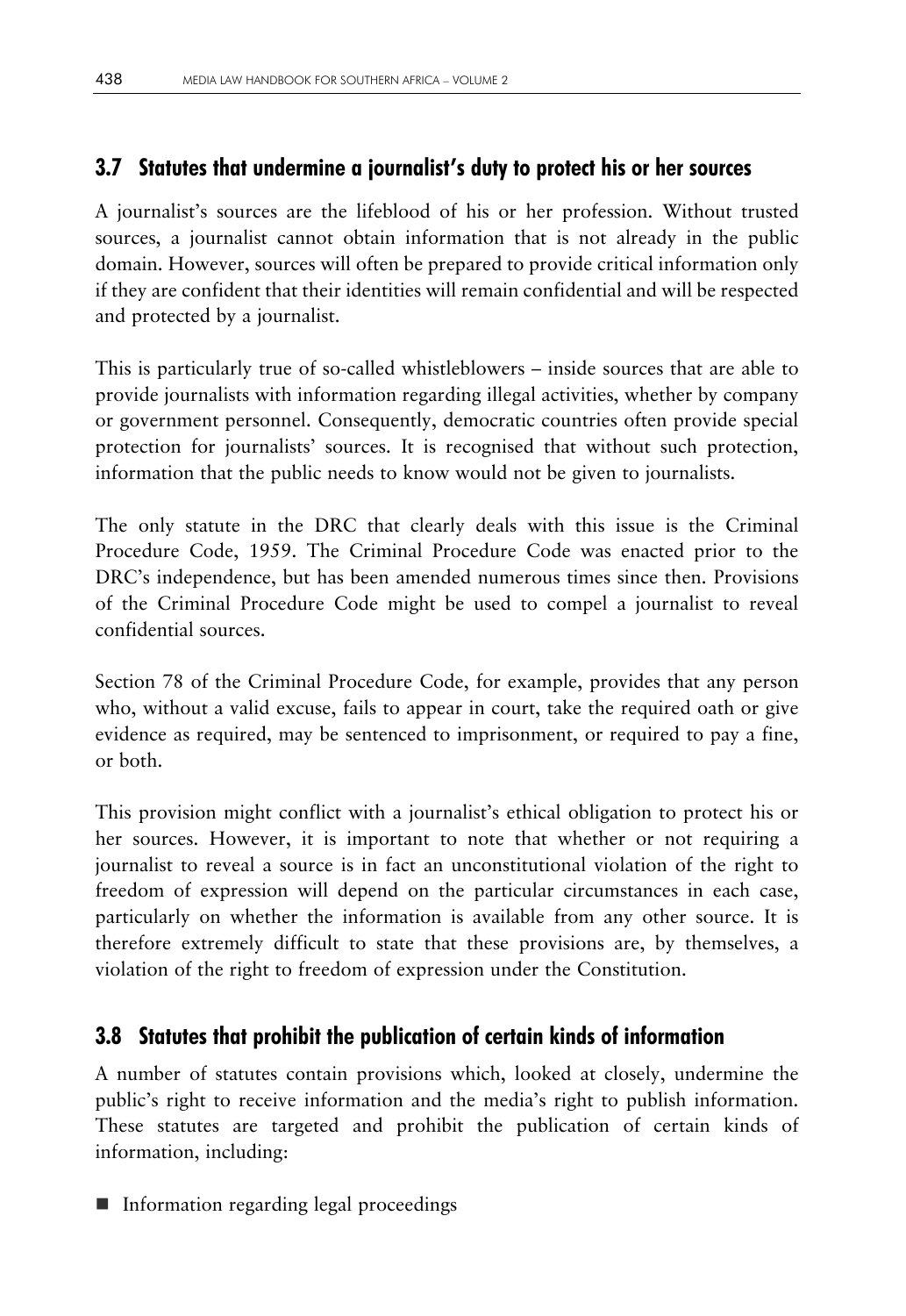- Information relating to public safety, order and security, or which otherwise undermines government's authority (such as incitement)
- State secrets
- $\blacksquare$  False information that alarms the nation
- $\blacksquare$  Expression which insults the president
- Expression which offends against public morals
- Expression which constitutes xenophobia
- Expression which promotes hate speech or discrimination

#### 3.8.1 Prohibition on the publication of information relating to legal proceedings

- Section 79(a) of the Press Freedom Act, 96-002 of 1996, prohibits the publication of any judicial matter prior to this being read out in a court of law.
- Section 79(b) of the Press Freedom Act prohibits the publication of any judicial deliberations or any information regarding activities of the High Council or of magistrates without their express permission.
- Section 79(c) of the Press Freedom Act prohibits the publication of photographs, drawings or pictures depicting crimes of violence or crimes against public morals, unless permission has been granted by the relevant chief judicial officer.
- Section 79(d) of the Press Freedom Act prohibits the broadcasting of court proceedings, unless permission has been granted by the relevant chief judicial officer.
- Section 79(e) of the Press Freedom Act prohibits the publication of the identity of a rape victim, unless the victim has given express permission for the revelation of his or her identity.
- Section 79(f) of the Press Freedom Act prohibits the publication of information regarding fines, costs and damages awarded against a litigant by a court of law. This provision is extraordinary in that it appears that the public is not entitled to obtain any information regarding court orders dealing with fines, costs and damages awards.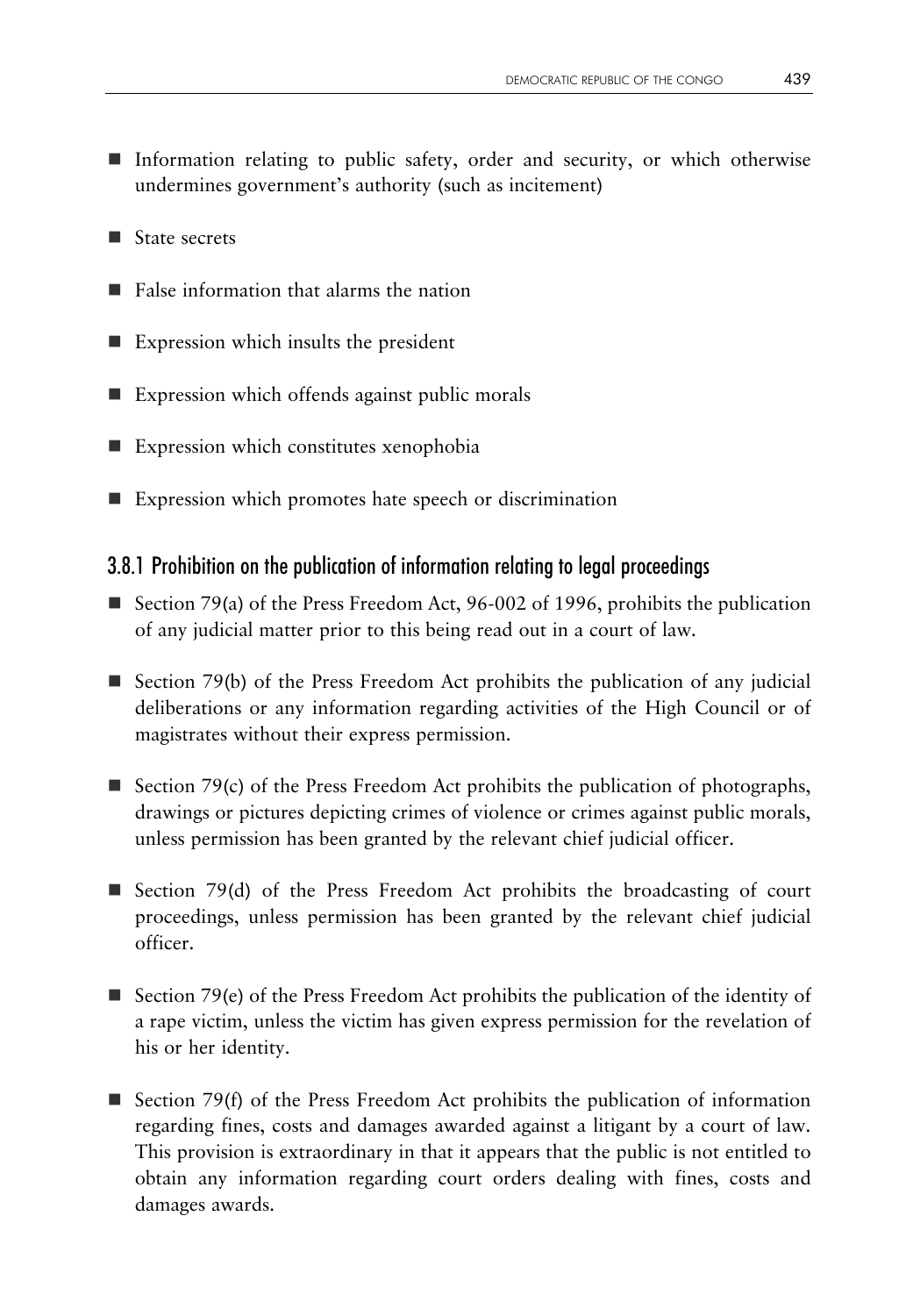Section 81 of the Press Freedom Act provides that any person guilty of publishing the above prohibited information can be sentenced to a period of imprisonment, the payment of a fine, or both.

#### 3.8.2 Prohibition on the publication of state security–related information

#### PRESS FREEDOM ACT 96-002 OF 1996

Sections 76 and 77 of the Press Freedom Act make it an offence to incite others (whether through speeches, writings, images or any other written means) to commit punishable offences, including theft, murder, looting, arson or any act threatening the stability of the state.

It is important to note that incitement is an offence in terms of section 77 of the Press Freedom Act, even if the incitement is not acted upon. The punishment for such incitement is to be meted out in accordance with sections 22 and 23 of the Criminal Code. Section 22 essentially provides that a person who incites anyone to commit punishable offences is to be charged as an accomplice to such crimes.

Section 23 of the Criminal Code provides that an accomplice is to receive a sentence not more than half of the sentence given to the perpetrator(s) of the crime, subject to a maximum period of imprisonment of between 10 to 20 years. However, the law is unclear as to how such accomplices are to be sentenced if the incitement does not result in any criminal offences being perpetrated by anyone.

Section 78 of the Press Freedom Act provides that any person who incites active armed forces to switch allegiances to a foreign power in times of war is guilty of high treason. Section 181 of the Criminal Code, 1940, provides that the crime of high treason is punishable by death.

#### HIGH COUNCIL OF BROADCASTING ACT, ACT 11/001 OF 2011

Section 6 of the High Council of Broadcasting (HBC) Act prohibits the media from condoning criminal activity or inciting others to violence. Sections 69–73 provide that a media enterprise found guilty of the above can be sentenced to various fines.

#### CRIMINAL CODE, 1940

Section 209 of the Criminal Code prohibits the distribution of foreign publications which aim to destabilise the state. The penalty is a period of imprisonment and/or a fine.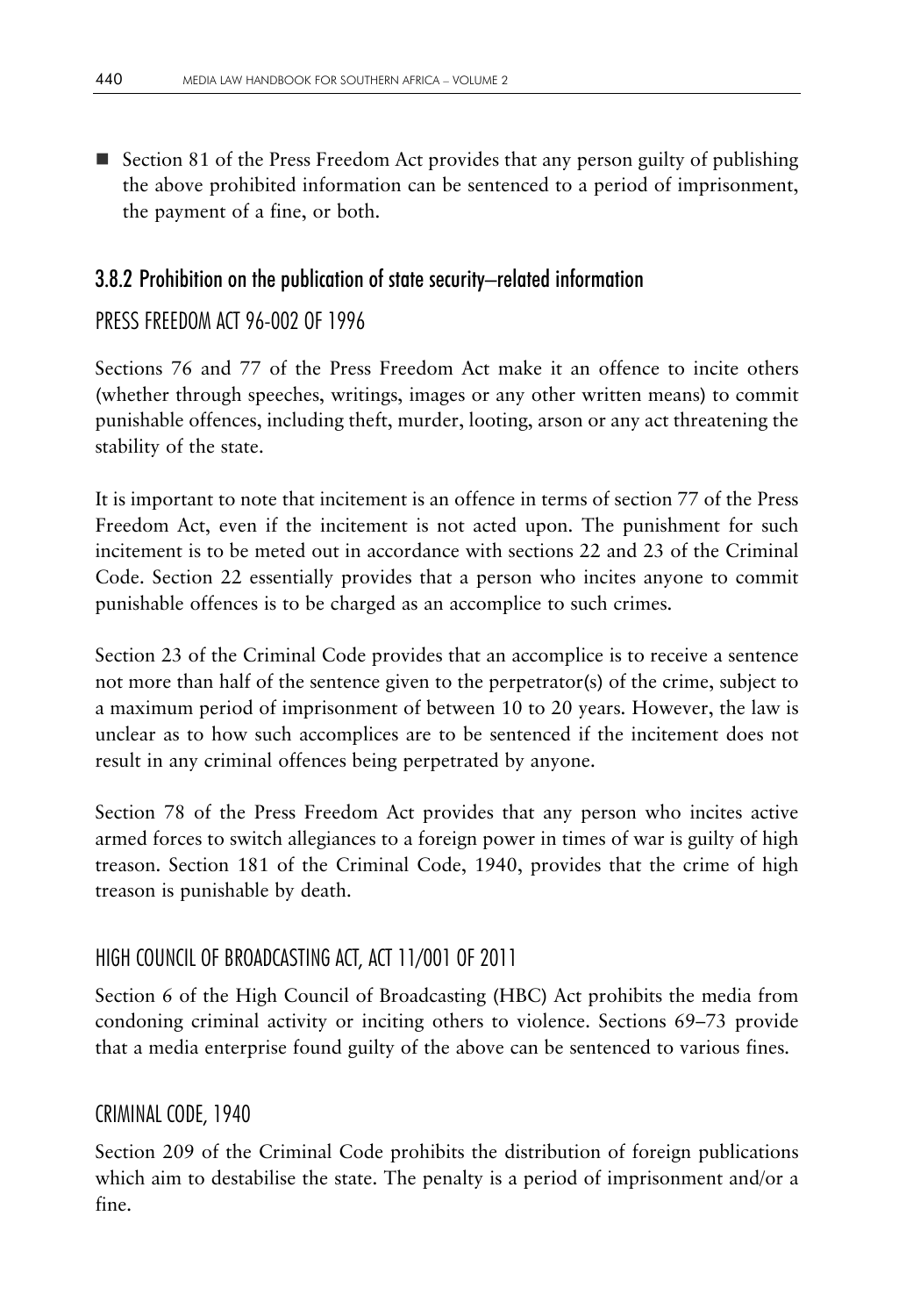Section 211 of the Criminal Code prohibits the publication of false information that undermines public order. The penalty is a period of imprisonment and/or a fine.

# 3.8.3 Prohibition on the publication of information relating to state secrets

Section 188 of the Criminal Code, 1940, makes it an offence to disclose state secrets. The penalty is a period of imprisonment.

# 3.8.4 Prohibition on the publication of false information that alarms the nation

Section 199B of the Criminal Code, 1940, prohibits the publication of false information that alarms the nation. The penalty is a period of imprisonment and/or a fine.

# 3.8.5 Prohibition on the publication of expression which insults the president

Section 77 of the Press Freedom Act 96-002 of 1996, makes it an offence to publish anything which offends the president. In terms of section 77 read with section 76 of the Press Freedom Act, the punishment for offending the president is to be meted out in accordance with sections 22 and 23 of the Criminal Code. However, as these sections deal with accomplices to crimes, it is unclear what the punishment is for offending the president.

# 3.8.6 Prohibition on the publication of expression which offends against public morals

Section 6 of the High Council of Broadcasting Act, Act 11/001 of 2011, prohibits the media from being used to offend against public morals. Sections 69 and 73 provide that a media enterprise found guilty of the above can be sentenced to various fines.

# 3.8.7 Prohibition on the publication of expression which constitutes xenophobia

Section 6 of the High Council of Broadcasting Act, Act 11/001 of 2011, prohibits the media from being used to promote xenophobia. Sections 69 and 73 provide that a media enterprise found guilty of the above can be sentenced to various fines.

# 3.8.8 Prohibition on the publication of expression which promotes hate speech or discrimination

Section 6 of the High Council of Broadcasting Act, Act 11/001 of 2011, prohibits the media from being used to promote tribal, racial or religious hatred or any other form of discrimination. Sections 69 and 73 provide that a media enterprise found guilty of the above can be sentenced to various fines.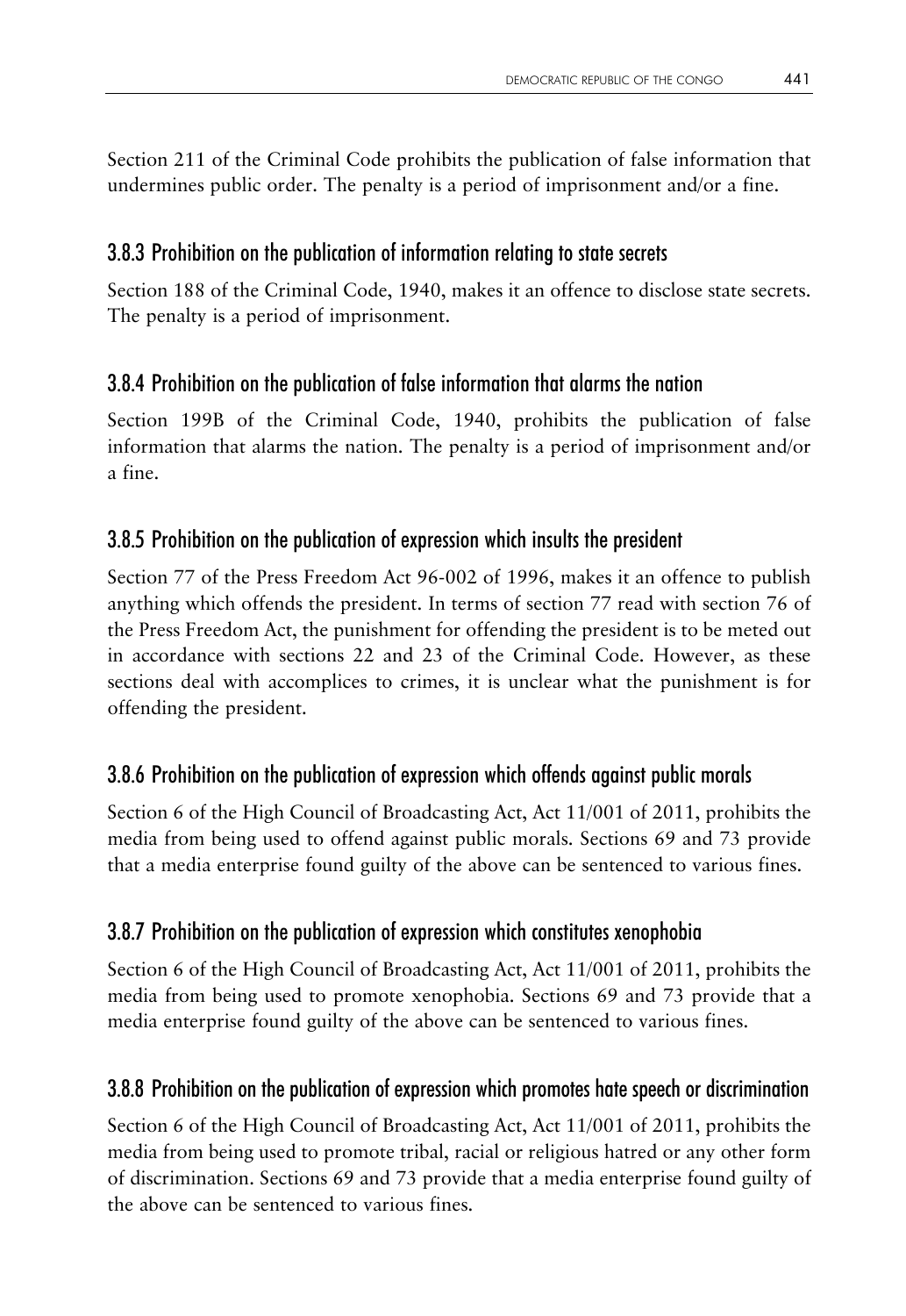# **4 REGULATIONS AFFECTING THE MEDIA**

In this section you will learn:

- $\Box$  What regulations or rules are
- $\Box$  Key regulations governing the media generally

## **4.1 Definition of regulations**

Regulations are subordinate legislation. They are legal rules that are made in terms of an empowering statute (that is, a piece of legislation), and are made by a public functionary – usually by a minister or a regulatory body.

## **4.2 Key regulations governing the media**

There are a number of regulations which govern both the print and broadcast media. Some of these regulations have been prescribed by the HCBC and some are ministerial decrees. These are the:

- **Press, Radio, Television and Advertising Fees Decree**
- Broadcast Press Freedom and Professional Practice Decree
- Radio and Television and Compliance Commission Decree
- Administrative Fees on Photographic or Filmed Reportage Decree
- **Broadcasting Press Freedom and Professional Practice Implementing Measures Decree**
- Code of Conduct for Congolese Journalists Regulations

#### 4.2.1 Press, Radio, Television and Advertising Fees Decree

The Press, Radio, Television and Advertising Fees Decree, Ministerial Decree 04/MIP/018/96 dated 26 November 1996, is a short decree. It requires administrative fees to be paid by all press publications, television and radio stations, press agencies and advertising agencies, and for authorisation to film or photograph news events. Note, however, that the regulations do not specify what the fees are.

## 4.2.2 Broadcast Press Freedom and Professional Practice Decree

The Broadcast Press Freedom and Professional Practice Decree, Ministerial Decree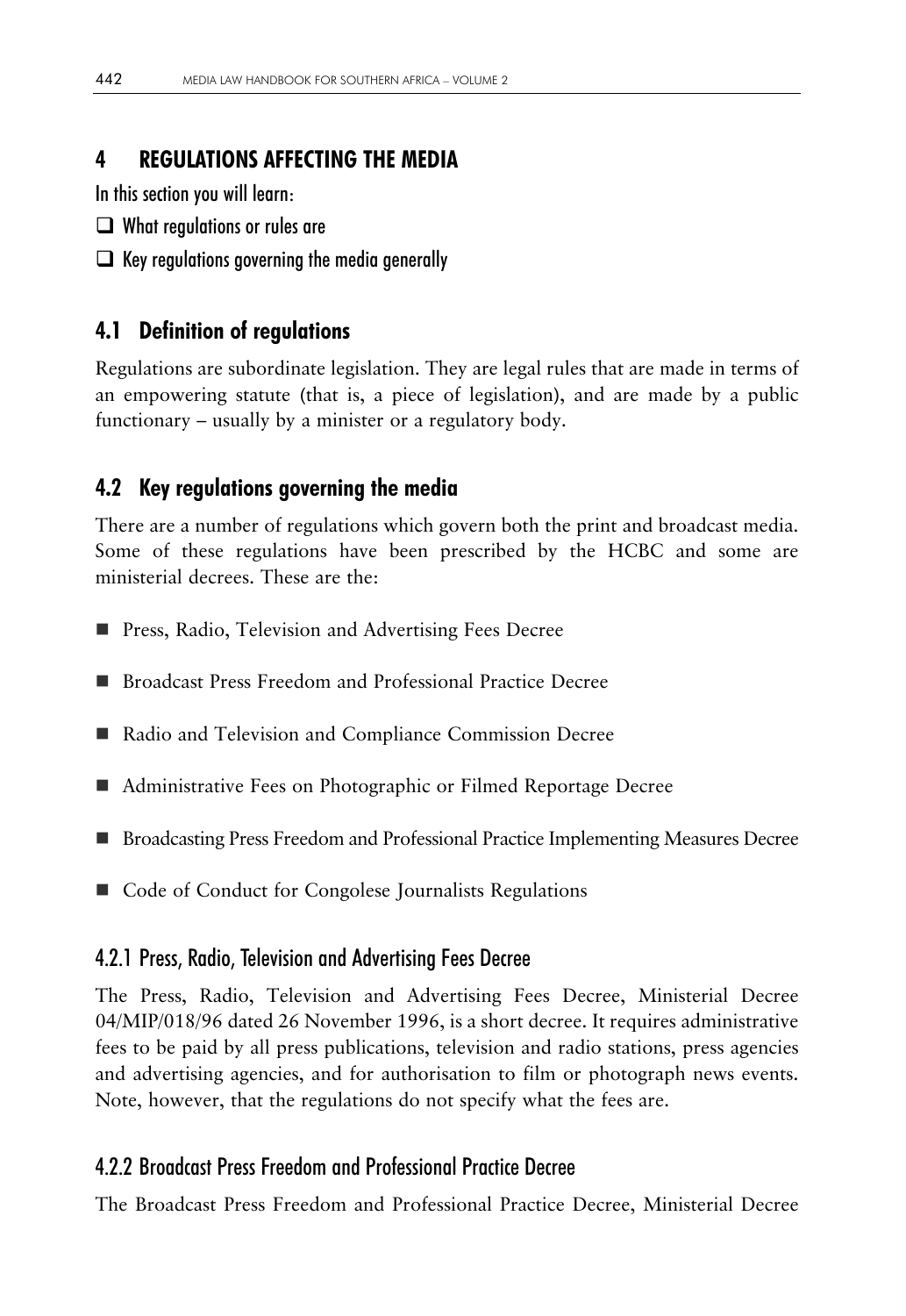04/MIP/020/96 dated 26 November 1996, sets out a number of requirements for broadcasters operating in the DRC. It applies to all broadcasters – radio and television, public and private – in terms of Article 1.

In brief, these requirements include the following:

- $\blacksquare$  In terms of article 2 of the Broadcasting Practice Decree, the content declarations required to be provided by the broadcasters in terms of Press Freedom Act, Act 96-002 dated 22 June 1996, must be in writing.
- $\blacksquare$  In terms of article 3, the content of every advertisement requires approval by the Compliance Committee prior to being broadcast.
- $\blacksquare$  Article 4 provides that all administrative fees payable by the broadcasters will be set by the minister of information and the press.
- $\blacksquare$  Article 5 requires private broadcasters to comply with the content declaration requirement within three months of the coming into force of the decree.
- Article 7 empowers the secretary of the Ministry of Information and the Press to implement the Broadcasting Practice Decree.
- The Annexure to the Broadcasting Practice Decree sets out a list of further requirements that all broadcasters must comply with upon being granted a licence. In brief, these include the following:
	- Ministerial Approval of Broadcast Service. Before commencing operations, a broadcast service must obtain approval therefor from the minister of information and the press.
	- Content
		- A content declaration required to be provided by the broadcasters in terms of the Press Freedom Act, Act 96-002 dated 22 June 1996, must be submitted to the Regulatory Authority.
		- Broadcasters will be held responsible for content broadcast.
		- Broadcasters are to be impartial and objective when broadcasting political content.
		- If a private broadcaster is carrying a programme of the RTNC, such programme must be broadcast delayed and in its entirety.
		- Fifty per cent of all programmes broadcast must be local. Note that what constitutes 'local' programming is not defined.
		- All political propaganda is prohibited. Note that what constitutes 'political propaganda' is not defined.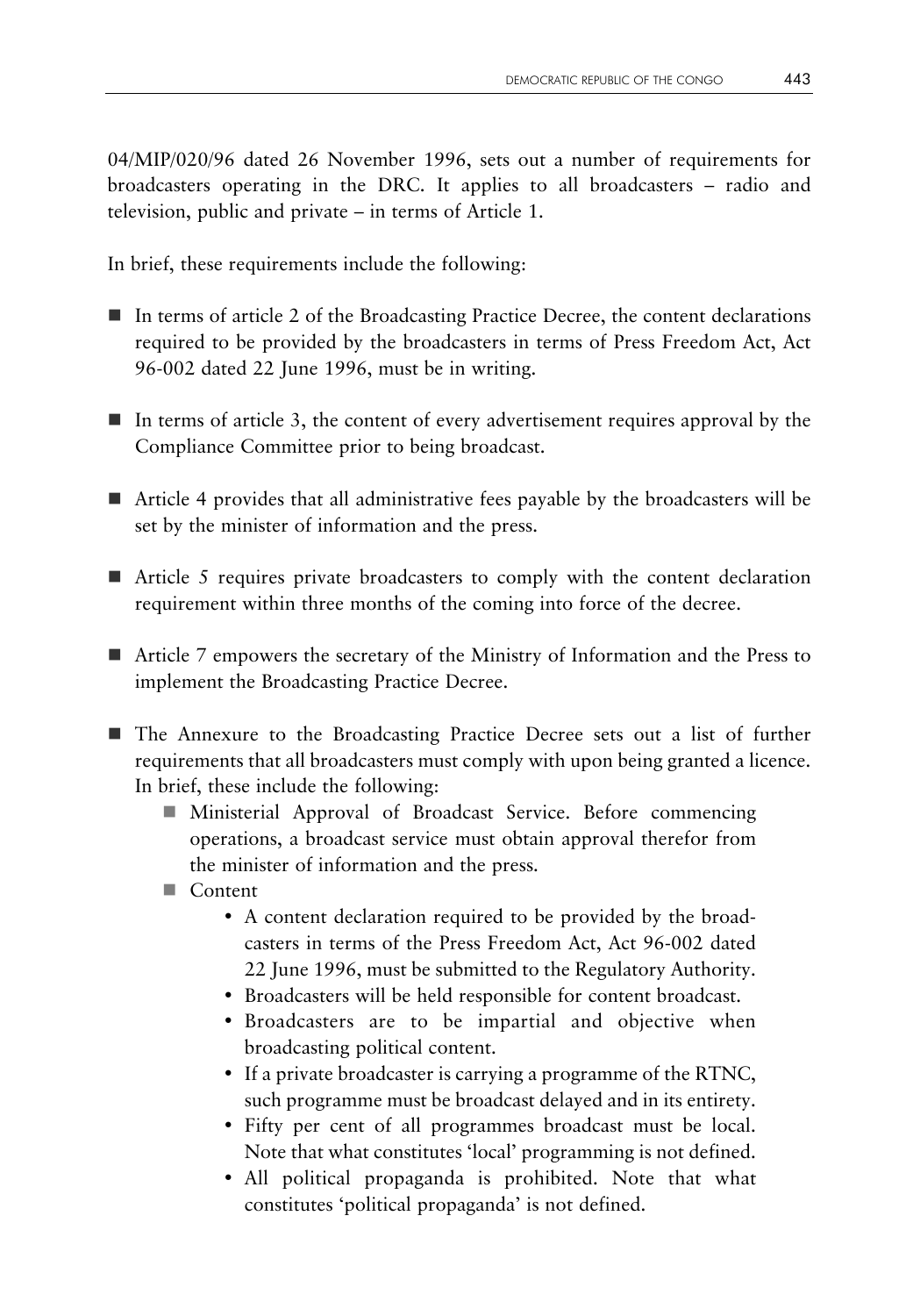- When broadcasting television content that is not suitable for children, broadcasters must ensure that a white square appears on the top right-hand corner of the television screen as an audience advisory.
- Foreign content:
	- The broadcaster must ensure that all foreign content broadcast has one or more of the following characteristics: educational, scientific or religious. It is not clear how such a requirement is imposed upon commercial satellite broadcasters operating in the DRC, whose programmes clearly do not comply with this requirement.
	- Satellite broadcasters are responsible for all programmes broadcast on the satellite bouquet.
- Retention of copies of programmes broadcast: Every broadcaster must keep a copy of all broadcasts for at least 30 days.
- Fees payable: The Annexure contains a number of administrative and other fees payable by a broadcaster. These are the following:
	- A content declaration fee of US\$500.00 payable in the equivalent number of Congolese francs.
	- Non-commercial radio and television stations are to pay a licence fee of US\$5,000.00, payable in the equivalent number of Congolese francs.
	- Commercial radio and television stations are to pay a licence fee of US\$10,000.00, payable in the equivalent number of Congolese francs.
	- Press agencies are to pay a licence fee of US\$500.00, payable in the equivalent number of Congolese francs.
	- Advertising agencies are to pay a licence fee of US\$500.00, payable in the equivalent number of Congolese francs.
	- A monthly administrative fee payable to the Compliance Commission.
- Copyright
	- Broadly, this section requires broadcasters to respect and acknowledge intellectual property rights, including copyright.
	- Copyrights must be lodged with SONECA, a national intellectual property repository.
	- Should satellite broadcasts violate intellectual property rights, the broadcaster is liable.
- **A**dvertising
	- Advertising that does not conform to the broadcaster's content declaration may not be broadcast.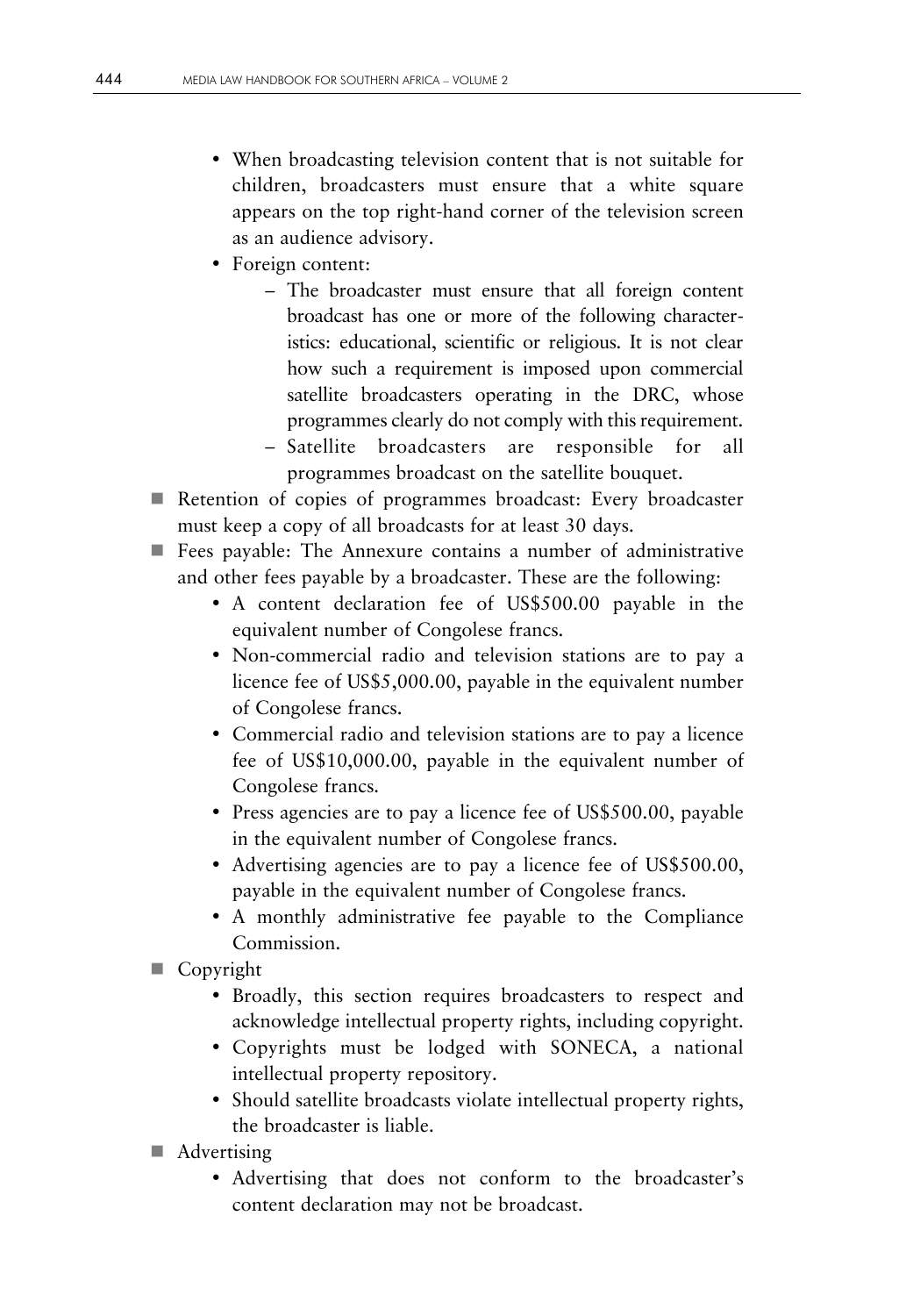- All advertising rates must be provided for in a written contract between the advertiser and the broadcaster.
- All advertising must be approved by the Compliance Commission prior to being broadcast.
- **Penalties: Failure to comply with any requirements in the Annexure** will be subject to penalties provided in other laws.

## 4.2.3 Radio and Television and Compliance Commission, Ministerial Decree

## ESTABLISHMENT OF THE COMPLIANCE COMMISSION

Article 1 of the Radio and Television and Compliance Commission, Ministerial Decree 04/MIP/006/97 dated 28 February 1997, provides for the establishment of a Compliance Commission by the Ministry of Information and the Press. Article 3 of the Compliance Commission Decree provides that the Compliance Commission comprises six members, namely:

- A president, who is the secretary of the Ministry of Information and the Press
- An advisor on judicial matters
- An advisor on broadcasting matters
- An advisor on press matters
- An advisor on technical matters
- An administrator of broadcasting

Although not explicit, it is clear that the advisors and broadcasting administrator are appointed by the minister of information and the press.

#### MANDATE OF THE COMPLIANCE COMMISSION

In terms of article 2 of the Compliance Commission Decree, the three main objectives of the Compliance Commission are to:

- Receive and examine content declarations provided by broadcasters in terms of the Press Freedom Act
- Ensure broadcasters' compliance with statutes, regulations and other applicable legal rules governing broadcasting
- Make recommendations on sanctions in the event of a breach by a broadcaster of any applicable statutes, regulations and other applicable legal rules governing broadcasting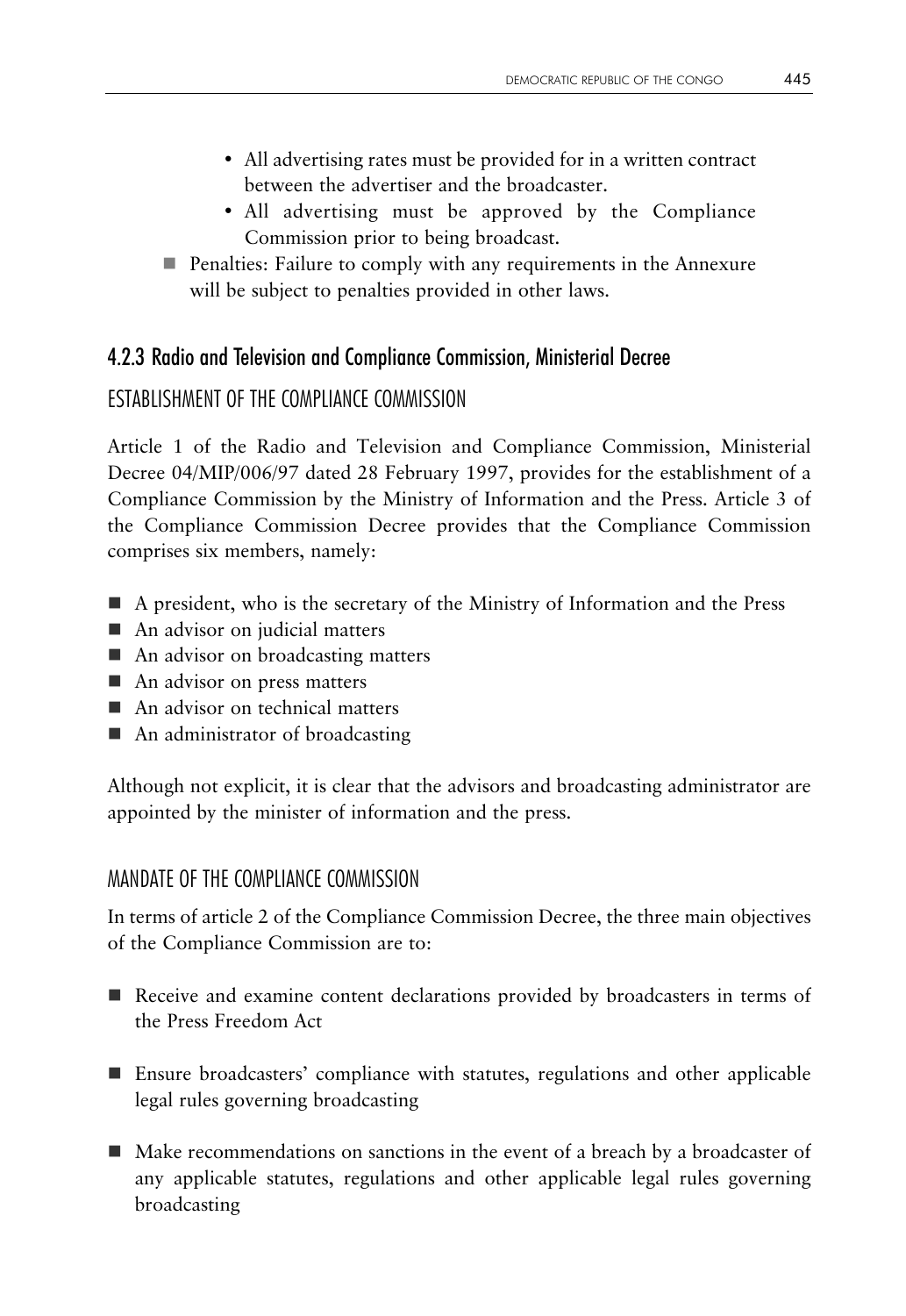## FUNDING OF THE COMPLIANCE COMMISSION

Article 4 of the Compliance Commission Decree provides that all broadcasters must pay 10% of their advertising revenues to the Compliance Commission, calculated on a monthly basis.

## 4.2.4 Administrative Fees on Photographic or Filmed Reportage Ministerial Decree

The Administrative Fees on Photographic or Filmed Reportage Ministerial Decree 04/MIP/008/97 dated 3 May 1997, is a very short decree that essentially sets administrative fees for photographic and filmed reportage.

Although the terms of the decree are extremely vague, it appears that each photographic or film assignment requires the payment of a US\$50.00 fee to the secretary-general of information – a significant reduction on the previous fees set.

## 4.2.5 Broadcasting Press Freedom and Professional Practice Implementing Measures – Ministerial Decree

The Broadcasting Press Freedom and Professional Practice Implementing Measures – Ministerial Decree 04/MCP/011/2002 dated 20 August 2002, contains a number of content restrictions upon or information requirements for radio and television broadcasters operating in the DRC. In brief, these are as follows:

- Article 1 prohibits the broadcasting of any content that does not comport with the declaration of content made by the broadcaster in terms of the Press Freedom Act.
- Article 2 requires the prior approval of every advertisement to be broadcast by the Compliance Commission.
- Article 3 prohibits the broadcast of any content that contradicts Congolese laws or which disturbs public order or infringes on good morals.
- Article 4 prohibits the broadcast of films, images or documentaries of a pornographic nature.
- $\blacksquare$  Article 5 establishes a watershed period for television; films depicting violence and horror may be broadcast only after 22h00.
- Article 6 requires applicants for licences to submit a report to the Compliance Committee setting out their broadcasting technical capacity.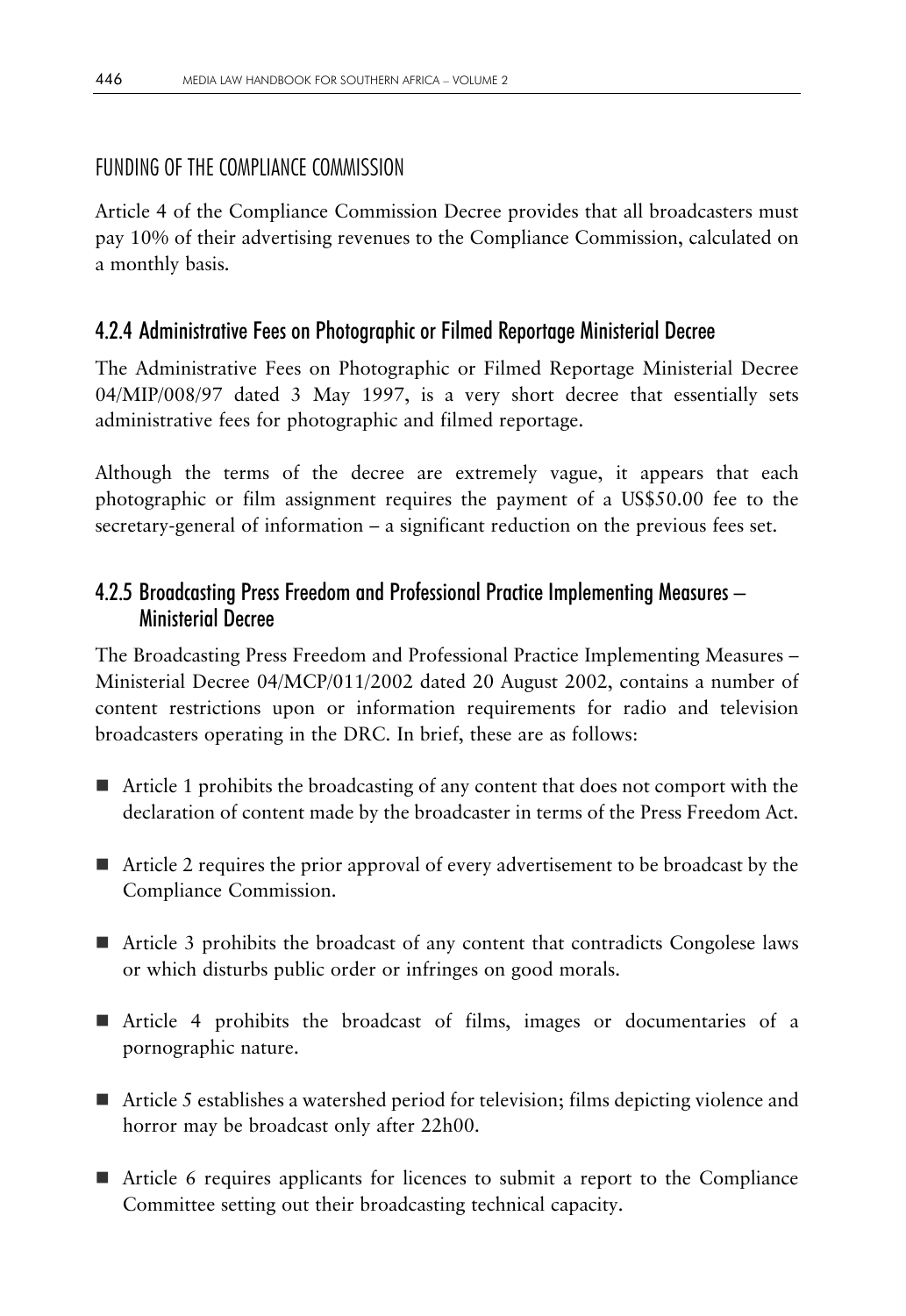- Article 7 creates a penalties provision. Depending on the seriousness of the contravention, non-compliance with the Broadcasting Decree can result in the:
	- Seizure of documents and films or video cassettes belonging to the offender
	- Suspension of one or more programmes on the broadcasting service
	- Suspension of the broadcasting service itself for a period not exceeding three months
	- Withdrawal of the licence

#### 4.2.6 The Code of Conduct for Congolese Journalists Regulations

The Code of Conduct for Congolese Journalists – Regulation by the High Council of Broadcasting and Communications dated 4 March 2004, regulates all journalists, whether working in the print, online or broadcast media.

The Code of Conduct is divided into two sections: Part A sets out the duties of journalists while Part B sets out the rights of journalists. These are summarised in brief:

#### ■ Part A: Duties of journalists

- Section 1: To promote freedom of opinion and the public's right to access to information.
- Section 2: To demonstrate fairness, honesty and independence when reporting on individuals and society.
- Section 3: To be impartial when reporting on controversial issues.
- $\blacksquare$  Section 4: To be responsible for published work.
- Section 5: Not to engage in defamation, insult, slander, unsubstantiated accusations, falsification of documents, distortions of facts, lies, incitement to hatred, as well as not to condone values that are contrary to the practice of journalism.
- Section 6: To uphold the truth by relying on established facts and avoiding blackmail or the violation of a third party's good faith.
- Section 7: Not to take bribes.
- Section 8: To identify sources of information where possible, unless such sources request confidentiality.
- Section 9: Not to engage in the distortion or embellishment of facts or information.
- Section 10: To rectify errors promptly and grant a timely right of reply.
- Section 11: To respect human dignity and privacy of persons, particularly with regard to personal intimacy.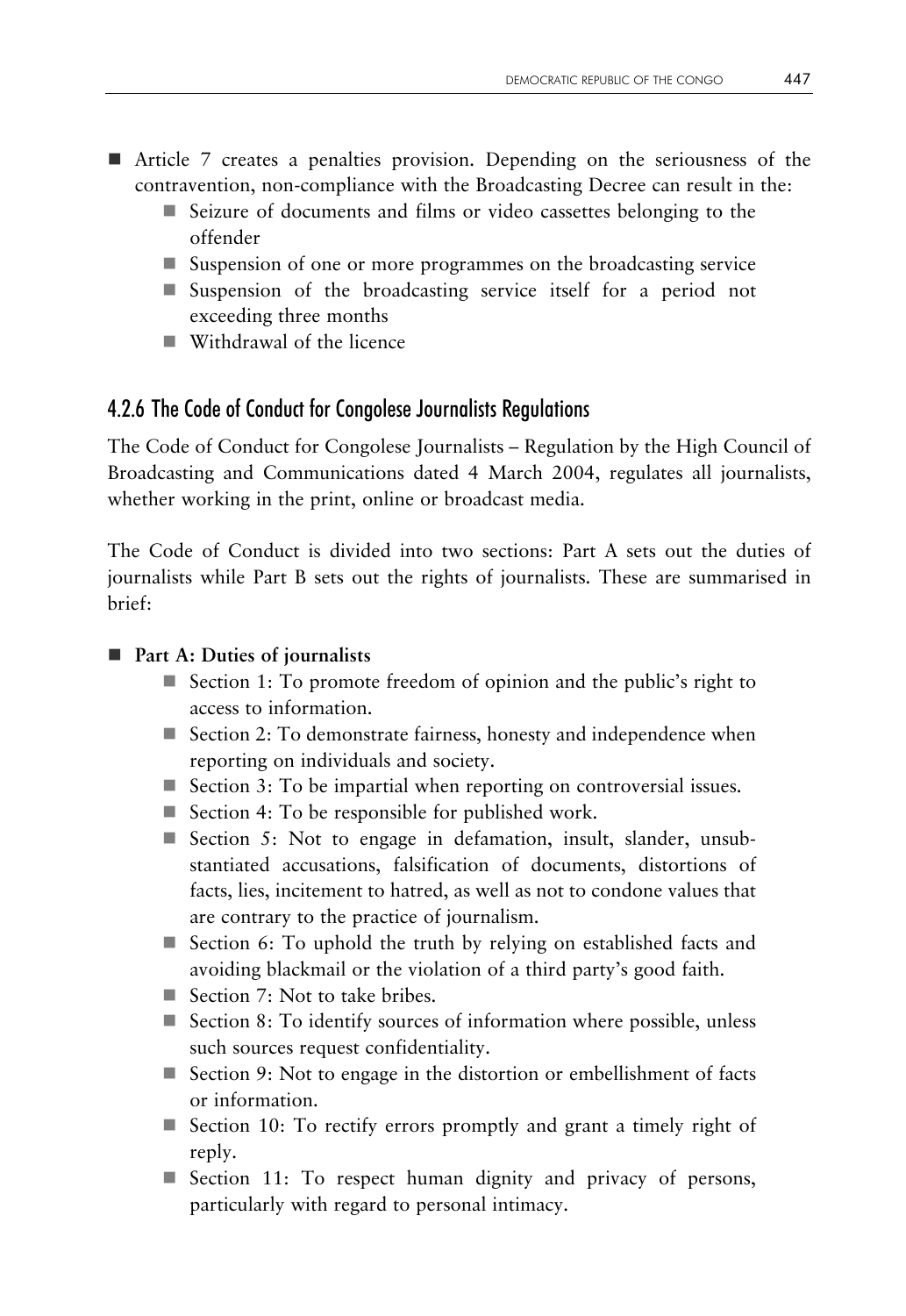- Section 12: To promote national culture, citizenship, and the virtues of the DRC, which are tolerance, pluralism of opinion, democracy and the universal values of peace, equality, human rights and social progress.
- Section 13: To exercise circumspection with regard to information that might harm vital state interests.
- Section 14: To show solidarity with fellow journalists and to abide by decisions taken by the HCBC.
- Section 15: Not to publish ostensible corrections to articles that never existed in the first place.

#### **Part B: Rights of journalists**

Journalists are entitled to the following:

- Section 16: Protection of sources of information.
- Section 17: Free access to sources of information, and the right to investigate all facets of public life. Secrecy can only be requested of a journalist with regard to public and private matters in exceptional circumstances.
- Section 18: To refuse to carry out instructions of a superior which are contrary to journalistic ethics. A journalist cannot be forced to express him/herself in a manner that is contrary to his/her beliefs or opinion, and if so forced, he/she may choose to resign.
- Section 19: The editorial team of any media outlet must be informed of any decision that affects the existence of such outlet and must be consulted in respect of employment-related managerial decisions.
- Section 20: Journalists have the right to engage in collective bargaining.
- Section 21: Journalists must abide by the Code of Conduct.

# **5 CASE LAW AND THE MEDIA**

The DRC's court and jurisprudential system is a civil law system. Consequently, the case law is not as strictly based on precedent as is the case in common law systems (commonly found in former British colonies).

Case law in the DRC certainly affects the media and working journalists. For example, journalists are sometimes tried before military tribunals for crimes such as high treason. However, accessing Congolese case law is extremely difficult.

DRC case law is not published electronically or in law reports and there is no formal indexing system of previous judgments. The services of a lawyer who has access to